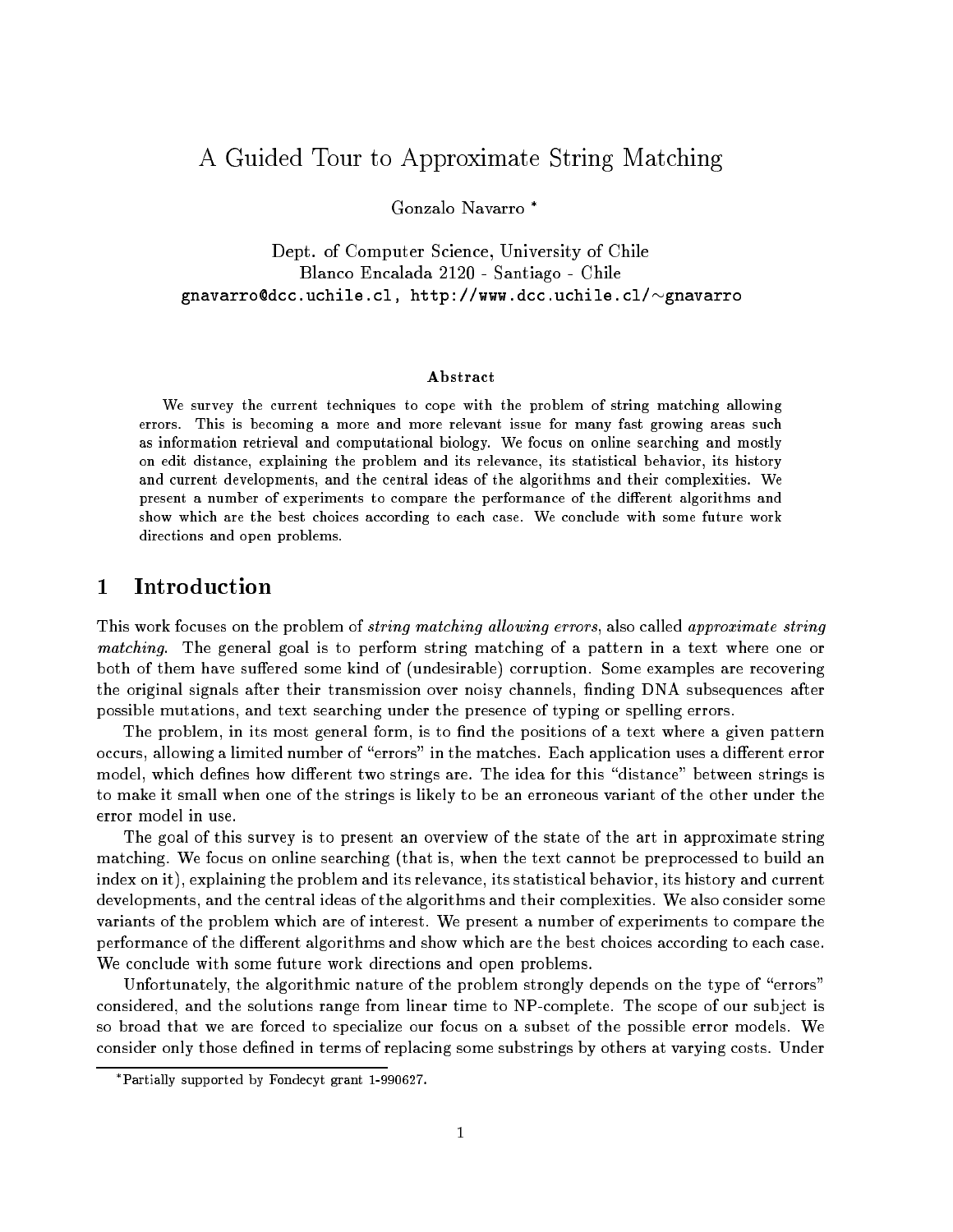this light, the problem becomes minimizing the total cost to transform the pattern and its text occurrence to make them equal, and reporting the text positions where this cost is low enough.

One of the best studied particular cases of this error model is the so-called *edit distance*, which allows to delete, insert and replace simple characters (by a different one) in both strings. If the different operations have different costs or the costs depend on the characters involved, we speak of general edit distance. Otherwise, if all the operations cost 1, we speak of simple edit distance or just *edit distance*  $(ed)$ . In this last case we simply seek for the minimum number of insertions. deletions and replacement to make both strings equal. For instance  $ed("survey", "surgery") = 2.$ The edit distance has received a lot of attention because its generalized version is powerful enough for a wide range of applications. Despite that most existing algorithms concentrate on the simple edit distance, many of them can be easily adapted to the generalized edit distance, and we pay attention to this issue throughout this work. Moreover, the few algorithms that exist for the general error model we consider are generalizations of edit distance algorithms.

On the other hand, most of the algorithms designed for the edit distance are easily specialized to other cases of interest. For instance, by allowing only insertions and deletions at cost 1 we can compute the longest common subsequence (LCS) between two strings. Another simplication that has received a lot of attention is the variant that allows only replacements (Hamming distance).

An extension of the edit distance enrichs it with transpositions (i.e. a replacement of the form ab ! ba at cost 1). Transpositions are very important in text searching applications because they are typical typing errors, but few algorithms exist to handle them. However, many algorithms for edit distance can be easily extended to include transpositions, and we keep track of this fact in this work.

Since the edit distance is by far the best studied case, this survey focuses basically on the simple edit distance. However, we also pay attention to extensions such as generalized edit distance, transpositions and general substring replacement, as well as to simplications such as LCS and Hamming distance. In addition, we also pay attention to some extensions of the type of pattern to search: when the algorithms allow it, we mention the possibility to search some extended patterns and regular expression allowing errors. We point out now what are we not covering in this work.

- First, we do not cover other distance functions that do not t in the model of substring replacement. This is because they are too different from our focus and the paper would loose cohesion. Some of these are: Hamming distance (short survey in [Nav98]), reversals [KS95] (which allows reversing substrings), block distance [Tic84, EH88, Ukk92, LT97] (which allows rearranging and permuting the substrings),  $q$ -gram distance [Ukk92] (based in finding common substrings of fixed length  $q$ ), anowing swaps  $|{\rm AAL}||y|$ ,  ${\rm L}\Lambda P \cup y$ ), etc. Hamming distance, despite being a simplication of the edit distance, is not covered because specialized algorithms exist for it that go beyond the simplication of an existing algorithm for edit distance.
- Second, we consider pattern matching over sequences of symbols, and at most generalize the pattern to a regular expression. Extensions such as approximate searching in multidimensional texts (short survey in [NBY99a]), in graphs [ALL97, Nav00] or multipattern approximate searching [MM96, BYN97b, Nav97a, BYN98] are not considered. None of these areas are very developed and the algorithms should be easy to grasp once approximate pattern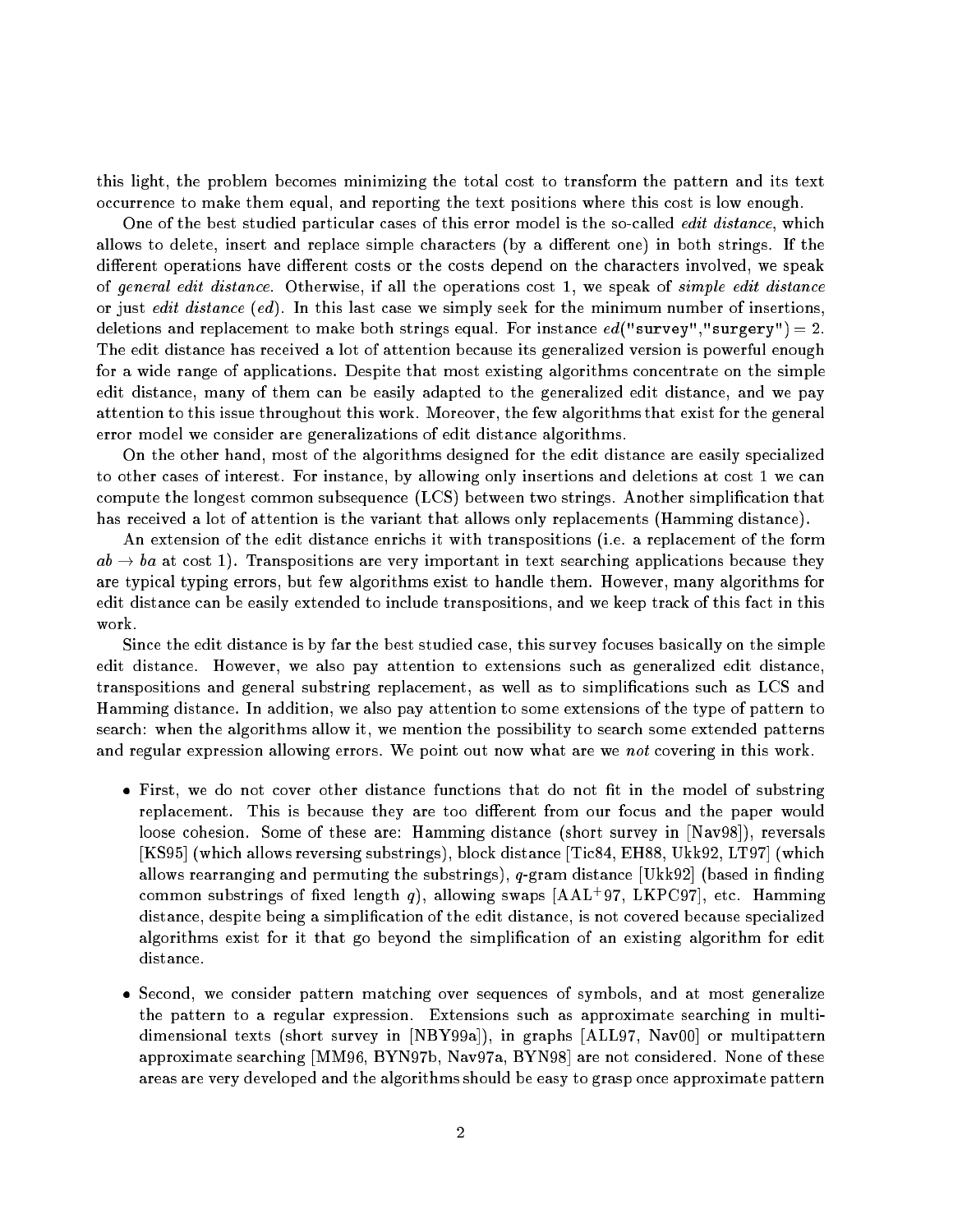matching under the simple model is well understood. Many existing algorithms for these problems borrow from those we present here.

- $\bullet$  -finite, we leave aside non-standard algorithms, such as approximate , probabilistic or parallel algorithms | I U88, Kar93, AJS93, AGM+90, LL85, LV89|.
- Finally, an important area that we leave aside in this survey is indexed searching, i.e. the process of building a persistent data structure (an index) on the text to speed up the search later. Typical reasons that prevent keeping indices on the text are: extra space requirements (as the indices for approximate searching tend to take many times the text size), volatility of the text (as building the indices is quite costly and needs be amortized over many searches) and simply inadequacy (as the field of indexed approximate string matching is quite immature and the speedup that the indices provide is not always satisfactory).

Indexed approximate searching is a difficult problem, and the area is quite new and active [JU91, Gon92, Ukk93, Mye94a, HS94, MW94, Cob95, ST96, BYN97a, ANZ97, NBY98b, NBY99b, NMN<sup>+</sup> 00]. The problem is very important because the texts to handle are so large in some applications that no online algorithm can provide adequate performance. However, virtually all the indexed algorithms are strongly based on online algorithms, and therefore understanding and improving the current online solutions is of interest for indexed approximate searching as well.

These issues have been left aside to keep a reasonable scope in the present work. They certainly deserve separate surveys. Our goal in this survey is to explain the basic tools of approximate string matching, as many of the extensions we are leaving aside are built on the basic algorithms designed for online approximate string matching.

This work is organized as follows. In Section 2 we present in detail some of the most important application areas for approximate string matching. In Section 3 we formally introduce the problem and the basic concepts necessary to follow the rest of the paper. In Section 4 we show some analytical and empirical results about the statistical behavior of the problem.

Sections 5 to 8 cover all the work of interest we could trace on approximate string matching under the edit distance. We divided it in four sections that correspond to different approaches to the problem: dynamic programming, automata, bit-parallelism and filtering algorithms. Each section is presented as a historical tour, so that we do not only explain the work done but also show how it was developed.

Section 9 presents experimental results comparing the most efficient algorithms presented. Finally, we give our conclusions and discuss open questions and future work directions in Section 10.

There exist other surveys on approximate string matching, which are however too old for this fast moving area [HD80, SK83, AG85, GG88, JTU96] (the last one was in its definitive form in 1991). So all previous surveys lack coverage of the latest developments. Our aim is to provide a

Thease do not confuse an *approximate algorithm* (which delivers a suboptimal solution with some suboptimality guarantee) with an algorithm for approximate string matching. Indeed approximate string matching algorithms can be regarded as approximation algorithms for exact string matching (where the maximum distance gives the guarantee of optimality), but in this case it is *harder* to find the approximate matches, and of course the motivation is different.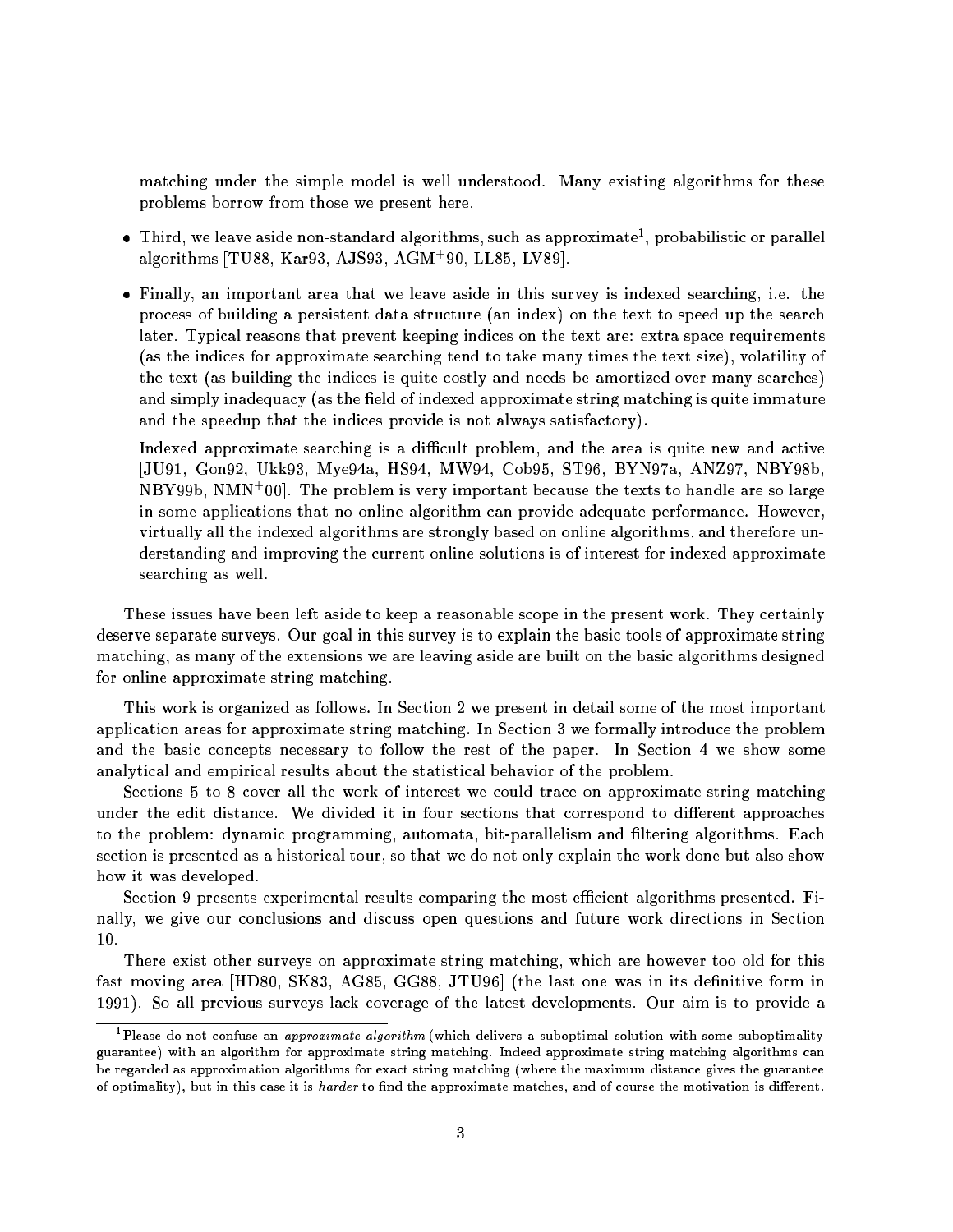long awaited update. This work is partially based in [Nav98], but the coverage of previous work is much more detailed here. The subject is also covered, albeit with less depth, in some textbooks on algorithms [CR94, BYRN99].

# 2 Main Application Areas

The first references to this problem we could trace are from the sixties and seventies, where the problem appeared in a number of different fields. In those times, the main motivation for this kind of search came from computational biology, signal processing, and text retrieval. These are still the largest application areas, and we cover each one here. See also [SK83], which has a lot of information on the birth of this subject.

## 2.1 Computational Biology

DNA and protein sequences can be seen as long texts over specific alphabets (e.g.  $\{A, C, G, T\}$  in DNA). Those sequences represent the genetic code of living beings. Searching specific sequences over those texts appeared as a fundamental operation for problems such as assembling the DNA chain from the pieces obtained by the experiments, looking for given features in DNA chains, or determining how different two genetic sequences were. This was modeled as searching for given "patterns" in a "text". However, exact searching was of little use for this application, since the patterns rarely matched the text exactly: the experimental measures have errors of different kinds and even the correct chains may have small differences, some of them significant due to mutations and evolutionary alterations and others unimportant. Finding DNA chains very similar to those sought represent significant results as well. Moreover, establishing how different two sequences are is important to reconstruct the tree of the evolution (phylogenetic trees). All these problems required a concept of "similarity", as well as an algorithm to compute it.

This gave a motivation to "search allowing errors". The errors were those operations that biologists knew were common to occur in genetic sequences. The "distance" between two sequences was defined as the minimum (i.e. more likely) sequence of operations to transform one into the other. With regard to likelihood, the operations were assigned a "cost", such that the more likely operations were cheaper. The goal was then to minimize the total cost.

Computational biology has since then evolved and developed a lot, with a special push in recent years due to the "genome" projects that aim at the complete decoding of the DNA and its potential applications. There are other, more exotic problems, such as structure matching or searching for unknown patterns. Even the simple problem where the pattern is known is believed to be NP-complete under some distance functions (e.g. reversals).

Some good references for the applications of approximate pattern matching to computational biology are [Sel74, NW70, SK83, AGM<sup>+</sup> 90, Mye91, Mye94b, Wat95, YFM96, Gus97].

## 2.2 Signal Processing

Another early motivation came from signal processing. One of the largest areas deals with speech recognition, where the general problem is to determine, given an audio signal, a textual message which is being transmitted. Even simplified problems such as discerning a word from a small set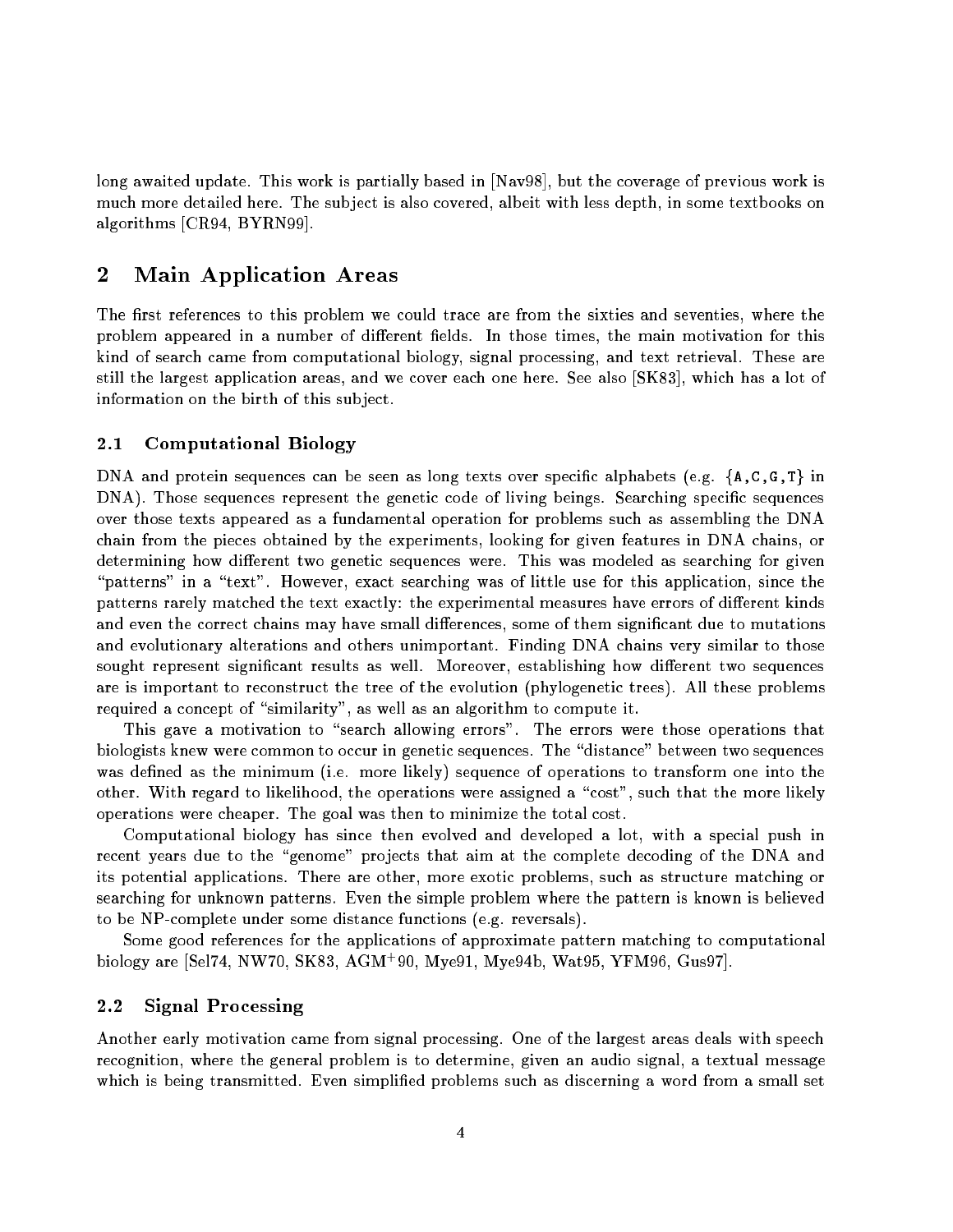of alternatives is complex, since parts of the the signal may be compressed in time, parts of the speech may not be pronounced, etc. A perfect match is practically impossible.

Another problem of this field is error correction. The physical transmission of signals is errorprone. To ensure correct transmission over a physical channel, it is necessary to be able to recover the correct message after a possible modication (error) introduced during the transmission. The probability of such errors is obtained from the signal processing theory and used to assign a cost to them. In this case we may even not know what we are searching for, we just want a text which is correct (according to the error correcting code used) and closest to the received message. Although this area has not developed too much with respect to approximate searching, it has generated the most important measure of similarity, known as the Levenshtein distance [Lev65, Lev66] (also called "edit distance").

Signal processing is a very active area today. The rapidly evolving field of multimedia databases demands the ability to search by content in image, audio and video data, which are potential applications for approximate string matching. We expect in the next years a lot of pressure on nonwritten human-machine communication, which involves speech recognition. Strong error correcting codes are also sought given the current interest in wireless networks, as the air is a low quality transmission medium.

Good references for the relations of approximate pattern matching with signal processing are [Lev65, Vin68, DM79].

### 2.3 Text Retrieval

The problem of correcting misspelled words in written text is rather old, perhaps the oldest potential application for approximate string matching. We could find references from the twenties [Mas27], and perhaps there are older ones. Since the sixties, approximate string matching is one of the most popular tools to deal with this problem. For instance, 80% of these errors are corrected allowing just one insertion, deletion, replacement or transposition [Dam64].

There are many areas where this problem appears, and Information Retrieval (IR) is one of the most demanding. IR is about finding the relevant information in a large text collection, and string matching is one of its basic tools.

However, classical string matching is normally not enough, because the text collections are becoming larger (e.g. the Web text has surpassed 6 terabytes  $[LG99]$ ), more heterogeneous (different languages, for instance) and more error prone. Many are so large and grow so fast that it is impossible to control their quality (e.g. in the Web). A word which is entered incorrectly in the database cannot be retrieved anymore. Moreover, the pattern itself may have errors, for instance in cross-lingual scenarios where a foreign name sought is incorrectly spelled, or in ancient texts that use outdated versions of the language.

For instance, text collections digitalized via optical character recognition (OCR) contain a nonnegligible percentage of errors (7% to 16%). The same happens with typing (1% to 3.2%) and spelling (1.5% to 2.5%) errors. Experiments for typing Dutch surname (by Dutchs) reached 38% of spelling errors. All these percentages were obtained from [Kuk92]. Our own experiments with the name "Levenshtein" in Altavista gave more than  $30\%$  of errors allowing just one deletion or transposition.

Nowadays, there is virtually no text retrieval product that does not allow some extended search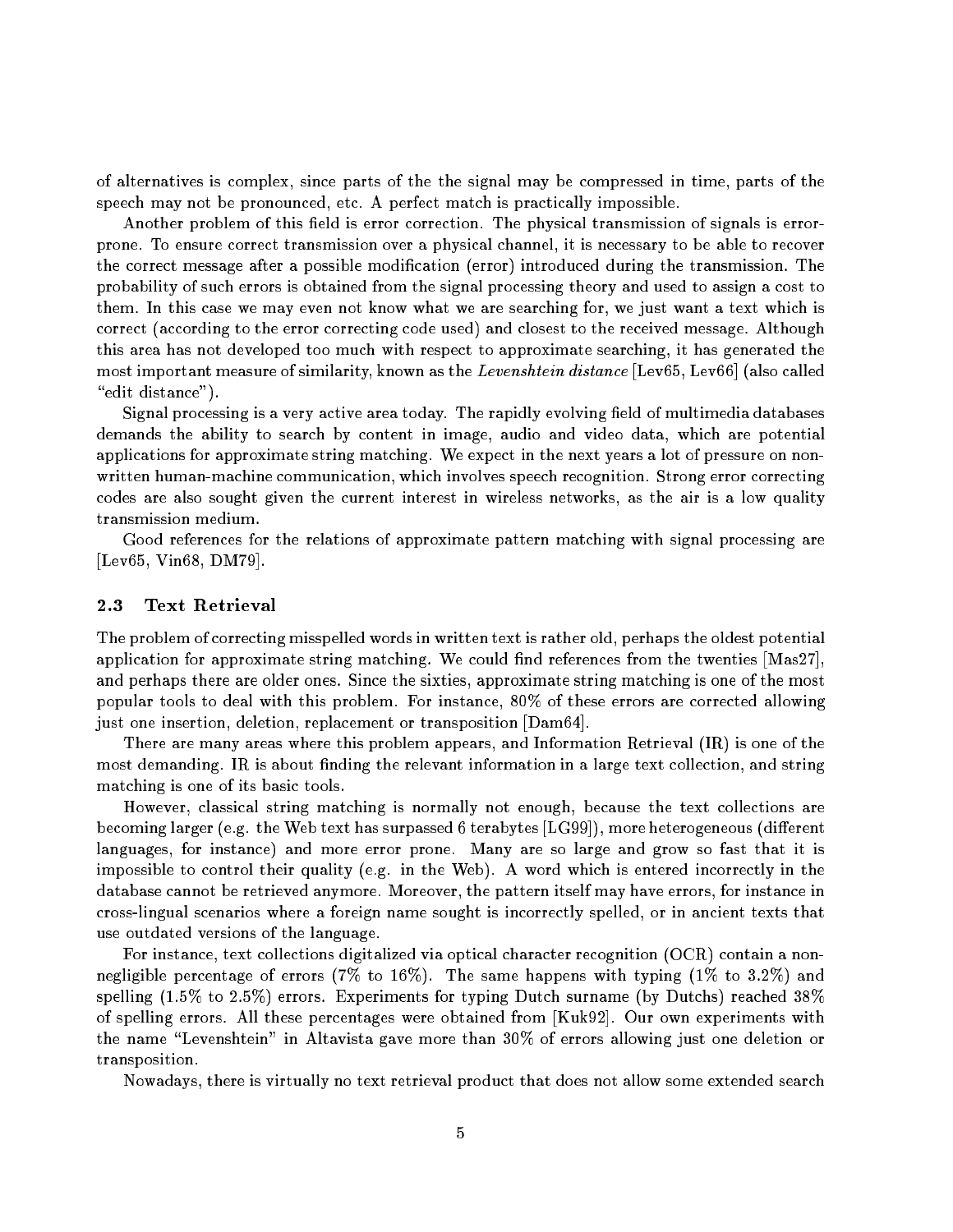facility to recover from errors in the text of pattern. Other text processing applications are spelling checkers, natural language interfaces, command language interfaces, computer aided tutoring and language learning, to name a few.

A very recent extension which became possible thanks to word-oriented text compression methods is the possibility to perform approximate string matching at the word level [NMN+] '00]. I hat is, the user supplies a phrase to search and the system searches the text positions where the phrase appears with a limited number of word insertions, deletions and replacements. It is also possible to disregard the order of the words in the phrases. This allows the query to survive from different wordings of the same idea, which extends the applications of approximate pattern matching well beyond the recovery of syntactic mistakes.

Good references about the relation of approximate string matching and information retrieval are [WF74, LW75, Nes86, OM88, Kuk92, ZD96, FPS97, BYRN99].

#### **Other Areas**  $2.4$

The number of applications for approximate string matching grows every day. We have found solutions to the most diverse problems based on approximate string matching, for instance handwriting recognition [LT94], virus and intrusion detection [KS94], image compression [LS97], data  $\min$ ing [DFG+97], pattern recognition [GT78], optical character recognition [EL90], ine comparison [Hec78] and screen updating [Gos91], to name a few. Many more applications are mentioned in [SK83, Kuk92].

# 3 Basic Concepts

We present in this section the important concepts needed to understand all the development that follows. Basic knowledge is assumed on design and analysis of algorithms and data structures, basic text algorithms, and formal languages. If this is not the case we refer the reader to good books in these subjects, such as [AHU74, CLR90, Knu73] (for algorithms), [GBY91, CR94, AG97] (for text algorithms) and [HU79] (for formal languages).

We start with some formal definitions related to the problem. Then we cover some data structures not widely known which are relevant for this survey (they are also explained in [GBY91, CR94]). Finally, we make some comments about the tour itself.

# 3.1 Approximate String Matching

In the discussion that follows, we use  $s, x, y, z, v, w$  to represent arbitrary strings, and  $a, b, c...$  to represent letters. Writing a sequence of strings and/or letters represents their concatenation. We assume that concepts such as prefix, suffix and substring are known. For any string  $s \in \Sigma^*$  we denote its length as |s|. We also denote  $s_i$  the *i*-th character of s, for an integer  $i \in \{1..|s|\}$ . We denote  $s_{i,j} = s_i s_{i+1}...s_j$  (which is the empty string if  $i > j$ ). The empty string is denoted as  $\varepsilon$ .

In the Introduction we have defined the problem of approximate string matching as that of finding the text positions that match a pattern with up to  $k$  errors. We give now a more formal definition.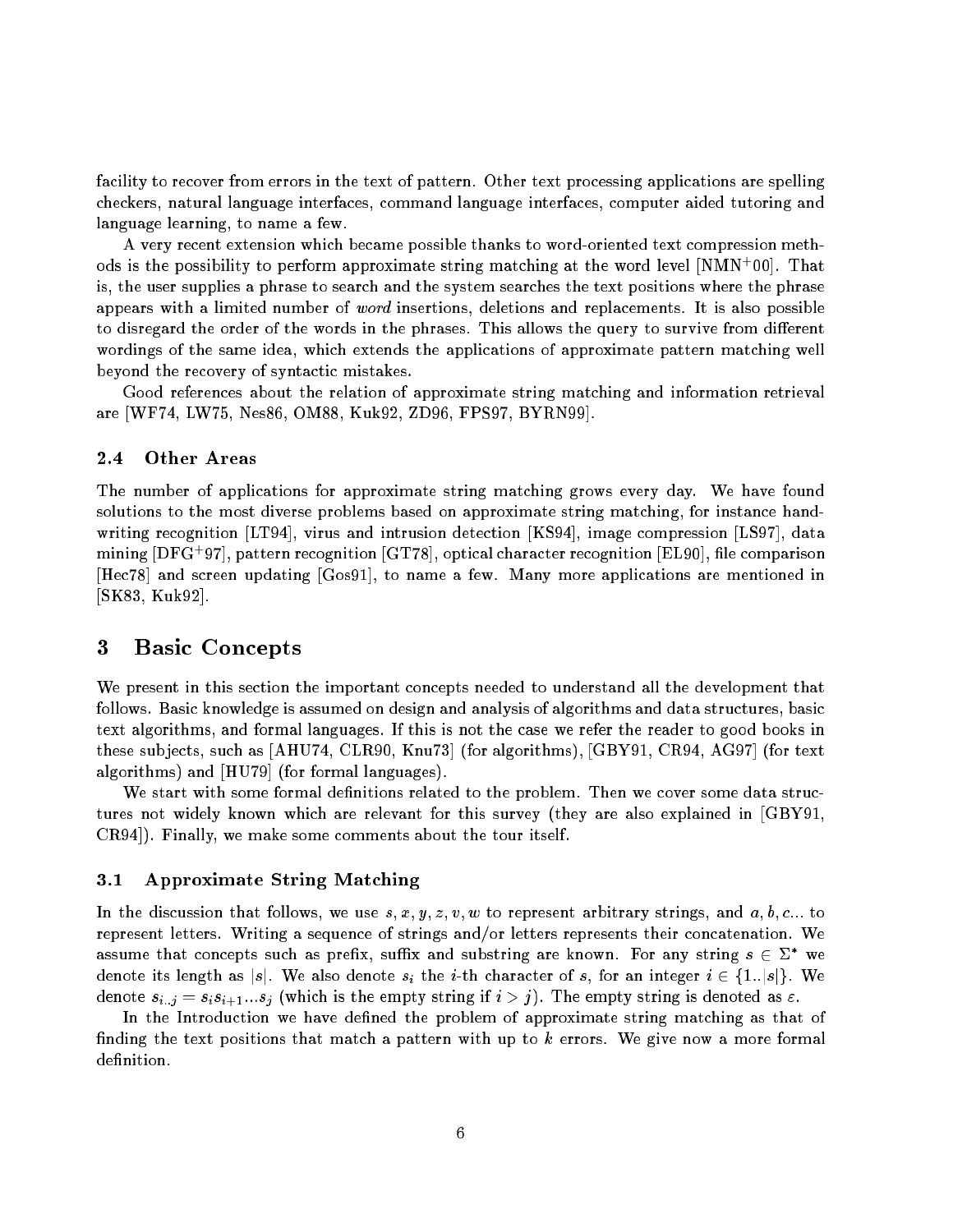Let  $\Delta$  be a nime appliable of size  $|\Delta| = \theta$ .

Let  $I \in \mathcal{Z}$  be a text of length  $n = |I|$ .

Let  $P \in \mathbb{Z}$  be a pattern of length  $m = |P|$ .

Let  $k \in \mathbb{R}$  be the maximum error allowed.

Let  $a$  :  $\Delta \times \Delta \rightarrow \mathbb{R}$  be a distance function.

The problem is: given T, P, k and  $d()$ , return the set of all the text positions j such that there exists i such that  $d(P, T_{i,j}) \leq k$ .

Note that endpoints of occurrences are reported to ensure that the output is of linear size. By reversing all strings we can obtain start points.

In this work we restrict our attention to a subset of the possible distance functions. We consider only those defined in the following form:

The distance  $d(x, y)$  between two strings x and y is the minimal cost of a sequence of operations that transform x into y (and  $\infty$  if no such sequence exists). The cost of a sequence of operations is the sum of the costs of the individual operations. The operations are a finite set of rules of the form  $\delta(z, w) = t$ , where z and w are different strings and  $t$  is a nonnegative real number. Once the operation has converted a substring z into w, no further operations can be done on w.

Note especially the restriction that forbids acting many times over the same string. Freeing the definition from this condition would allow any rewriting system to be represented, and therefore determining the distance between two strings would not be computable in general.

If for each operation of the form  $\delta(z, w)$  there exists the respective operation  $\delta(w, z)$  at the same cost, then the distance is symmetric (i.e.  $d(x, y) = d(y, x)$ ). Note also that  $d(x, y) \geq 0$  for all strings x and y, that  $d(x, x) = 0$ , and that it always holds  $d(x, z) \leq d(x, y) + d(y, z)$ . Hence, if the distance is symmetric, the space of strings forms a metric space.

General substring replacement has been used to correct phonetic errors [ZD96]. In most applications, however, the set of possible operations is restricted to:

- Insertion: ("; a), i.e. inserting the letter a.
- Deletion: (a; "), i.e. deleting the letter a.
- Replacement or Substitution: (a; b) for <sup>a</sup> 6= b, i.e. replacing <sup>a</sup> by b.
- Transposition: (ab; ba) for <sup>a</sup> 6= b, i.e. swap the adjacent letters <sup>a</sup> and b.

We are now in position to define the most commonly used distance functions (although there are many others).

 Levenshtein or Edit distance [Lev65]: allows insertions, deletions and replacements. In the simplified definition, all the operations cost 1. This can be rephrased as "the

<sup>&</sup>quot;However, many algorithms can be adapted to infinite alphabets with an extra  $O(\log m)$  factor in their cost. This is because the pattern can have at most  $m$  different letters and all the rest can be considered equal for our purposes. A table of size  $\sigma$  could be replaced by a search structure over at most  $m + 1$  different letters.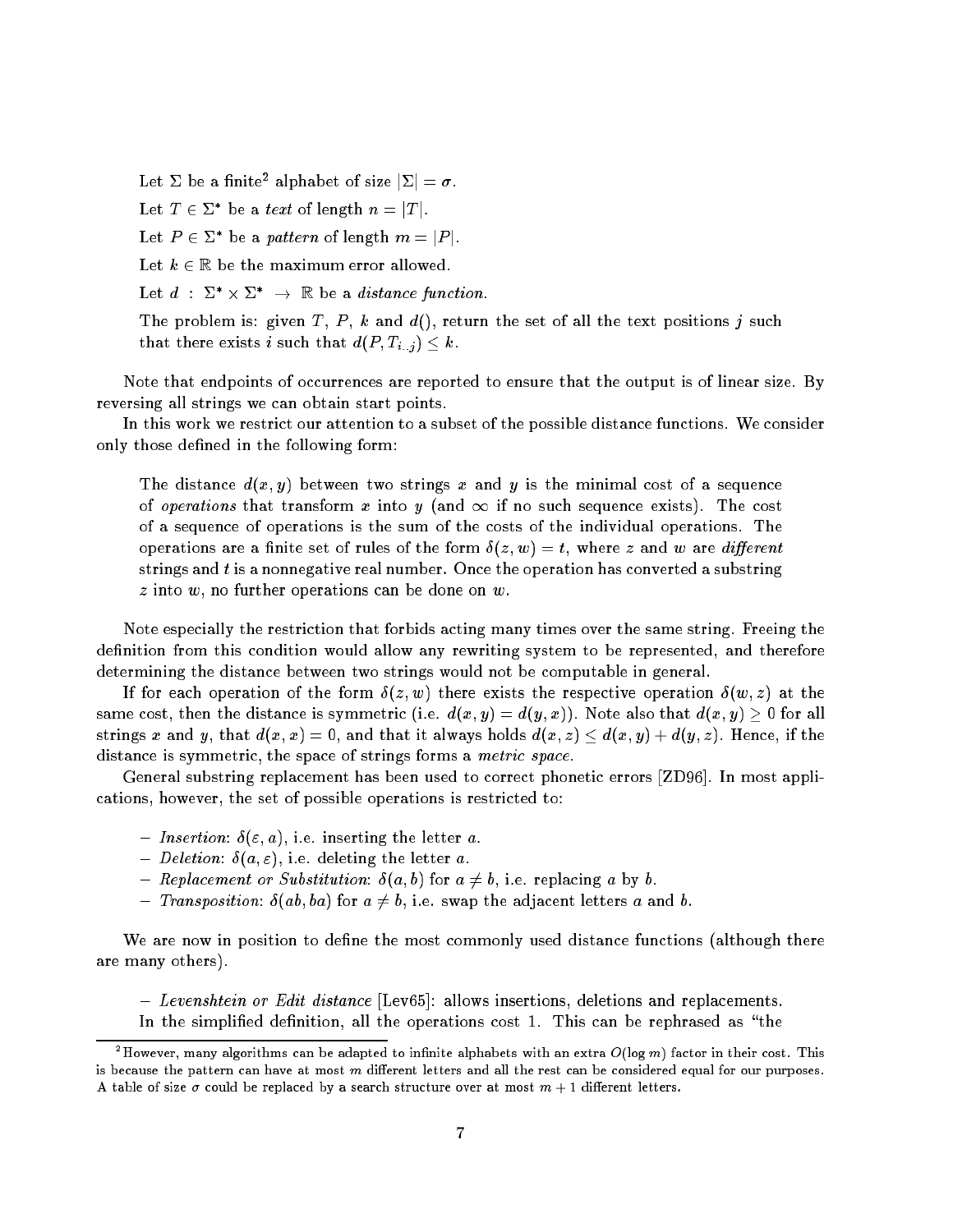minimal number of insertions, deletions and replacements to make two strings equal". In the literature the search problem is in many cases called "string matching with  $k$ differences". The distance is symmetric, and it holds  $0 \lt d(x, y) \lt max(|x|, |y|)$ .

 Hamming distance [SK83]: allows only replacements, which cost 1 in the simplied definition. In the literature the search problem is in many cases called "string matching with k mismatches". The distance is symmetric, and it is finite whenever  $|x| = |y|$ . In this case it holds  $0 \leq d(x, y) \leq |x|$ .

 $\sim$  *Episode distance* [DFG+97]: allows only insertions, which cost 1. In the interature the search problem is in many cases called "episode matching", since it models the case where a sequence of events is sought, where all them must occur within a short period. This distance is not symmetric, and it may not be possible to convert x into y in this case. Hence,  $d(x, y)$  is either  $|y| - |x|$  or  $\infty$ .

 Longest Common Subsequence distance [NW70, AG87]: allows only insertions and deletions, all costing 1. The name of this distance refers to the fact that it measures the length of the longest pairing of characters that can be made between both strings, so that the pairings respect the order of the letters. The distance is the number of unpaired characters. The distance is symmetric, and it holds  $0 < d(x, y) < |x| + |y|$ .

In all cases, except the episode distance, one can think that the changes can be made over  $x$  or y. Insertions on  $x$  are the same as deletions in  $y$  and vice versa, and replacements can be made in any of the two strings to match the other.

This paper is most concerned with the simple edit distance, which we denote  $ed()$ . Although transpositions are of interest (especially in case of typing errors), there are few algorithms to deal with them. However, we will consider them at some points of this work (note that a transposition can be simulated with an insertion plus a deletion, but the cost is different). We also will point out when the algorithms can be extended to have different costs of the operations (which is of special interest in computational biology), including the extreme case of not allowing some operations. This includes the other distances mentioned.

Note that if the Hamming or edit distance are used, then the problem makes sense for  $0 < k < m,$ since if we can perform  $m$  operations we can make the pattern match at any text position by means of m replacements. The case  $k = 0$  corresponds to exact string matching and is therefore excluded from this work. Under these distances, we call  $\alpha=k/m$  the error level, which given the above conditions satisfies  $0 < \alpha < 1$ . This value gives an idea of the "error ratio" allowed in the match (i.e. the fraction of the pattern that can be wrong).

We finish this section with some notes about the algorithms we are going to consider. Like string matching, this area is suitable for very theoretical and for very practical contributions. There exist a number of algorithms with important improvements in their theoretical complexity but very slow in practice. Of course, for carefully built scenarios (say,  $m = 100,000$  and  $k = 2$ ) these algorithms could be a practical alternative, but these cases do not appear in applications. Therefore, we point out now which are the parameters of the problem that we consider "practical", i.e. likely to be of use in some application, and when we say later "in practice" we mean under the following assumptions.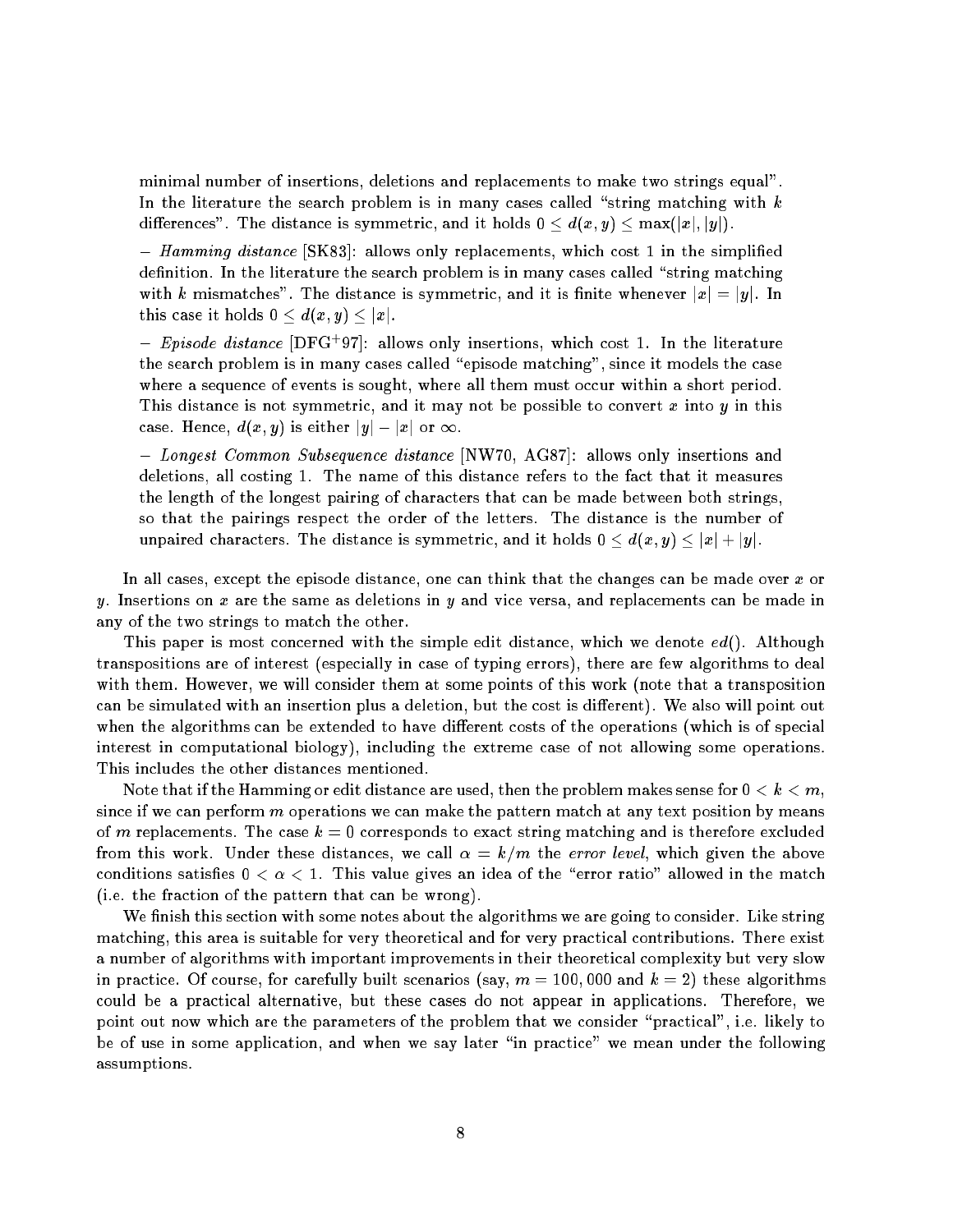The pattern length can be as short as 5 letters (e.g. text retrieval) and as long as a few hundred letters (e.g. computational biology).

 The number of errors allowed <sup>k</sup> satises that k=m is a moderately low value. Reasonable values range from  $1/m$  to  $1/2$ .

 The text length can be as short as a few thousand letters (e.g. computational biology) and as long as megabytes or gigabytes (e.g. text retrieval).

 The alphabet size can be as low as four letters (e.g. DNA) and a high as 256 letters (e.g. compression applications). It is also reasonable to think in even larger alphabets (e.g. oriental languages or word oriented text compression). The alphabet may or may not be random.

#### $3.2$ Suffix Trees and Suffix Automata

Suffix trees [Wei73, Knu73, AG85] are widely used data structures for text processing [Apo85]. Any position <sup>i</sup> in a string <sup>S</sup> denes automatically a sux of S, namely Si:::jSj . In essence, a sux tree is a trie data structure built over all the suffixes of  $S$ . At the leaf nodes the pointers to the suffixes are stored. Each leaf represents a suffix and each internal node represents a unique substring of  $S$ . Every substring of <sup>S</sup> can be found by traversing a path from the root. Each node representing the substring ax has a suffix link that leads to the node representing the substring x.

To improve space utilization, this trie is compacted into a Patricia tree [Mor68]. This involves compressing unary paths. At the nodes which root a compressed path, an indication of how many characters to skip is stored. Once unary paths are not present the tree has  $O(|S|)$  nodes instead of the worst-case  $O(|S|)$  ) of the trie (see Figure 1). The structure can be built in time  $O(|S|)$ [McC76, Ukk95].

A DAWG (deterministic acyclic word graph) [Cro86, BBH+85] built on a string  $S$  is a deterministic automaton able to recognize all the substrings of  $S$ . As each node in the suffix tree corresponds to a substring, the DAWG is no more than the suffix tree augmented with failure links for the letters not present in the tree. Since final nodes are not distinguished, the DAWG is smaller. DAWGs have similar applications to those of suffix trees, and also need  $O(|S|)$  space and construction time. Figure 2 illustrates.

A suffix automaton on S is an automaton that recognizes all the suffixes of S. The nondeterministic version of this automaton has a very regular structure and is shown in Figure 3 (the deterministic version can be seen in Figure 2).

## 3.3 The Tour

Sections 5 to 8 present a historical tour across the four main approaches to online approximate string matching (see Figure 4). In those historical discussions, keep in mind that there may be a long gap between the time when a result is discovered and when it gets finally published in its definitive form. Some apparent inconsistencies can be explained in this way (e.g. algorithms which are "finally" analyzed before they appear). We did our best in the bibliography to trace the earliest version of the works, although the full reference corresponds generally to the final version.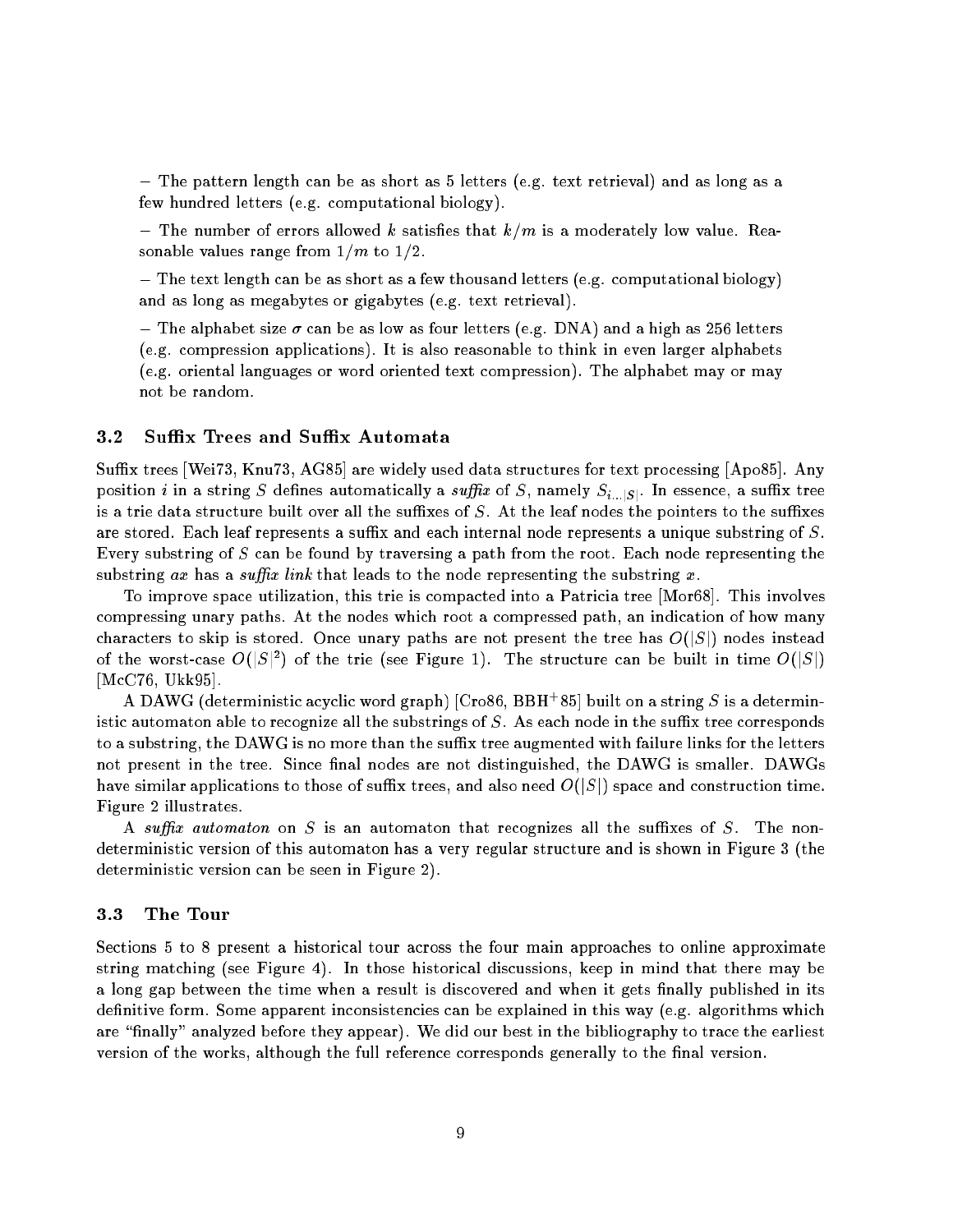

Figure 1: The suffix trie and suffix tree for a sample string. The "\$" is a special marker to denote the end of the text. Two suffix links are exemplified in the trie: from "abra" to "bra" and then to "ra". The internal nodes of the suffix tree show the character position to inspect in the string.



Figure 2: The DAWG or the suffix automaton for the sample string. If all the states are final, it is a DAWG. If only the 2nd, 5th and rightmost states are final then it is a suffix automaton.



Figure 3: A non-deterministic suffix automaton to recognize any suffix of "abracadabra". Dashed lines represent  $\varepsilon$ -transitions (i.e. they occur without consuming any input).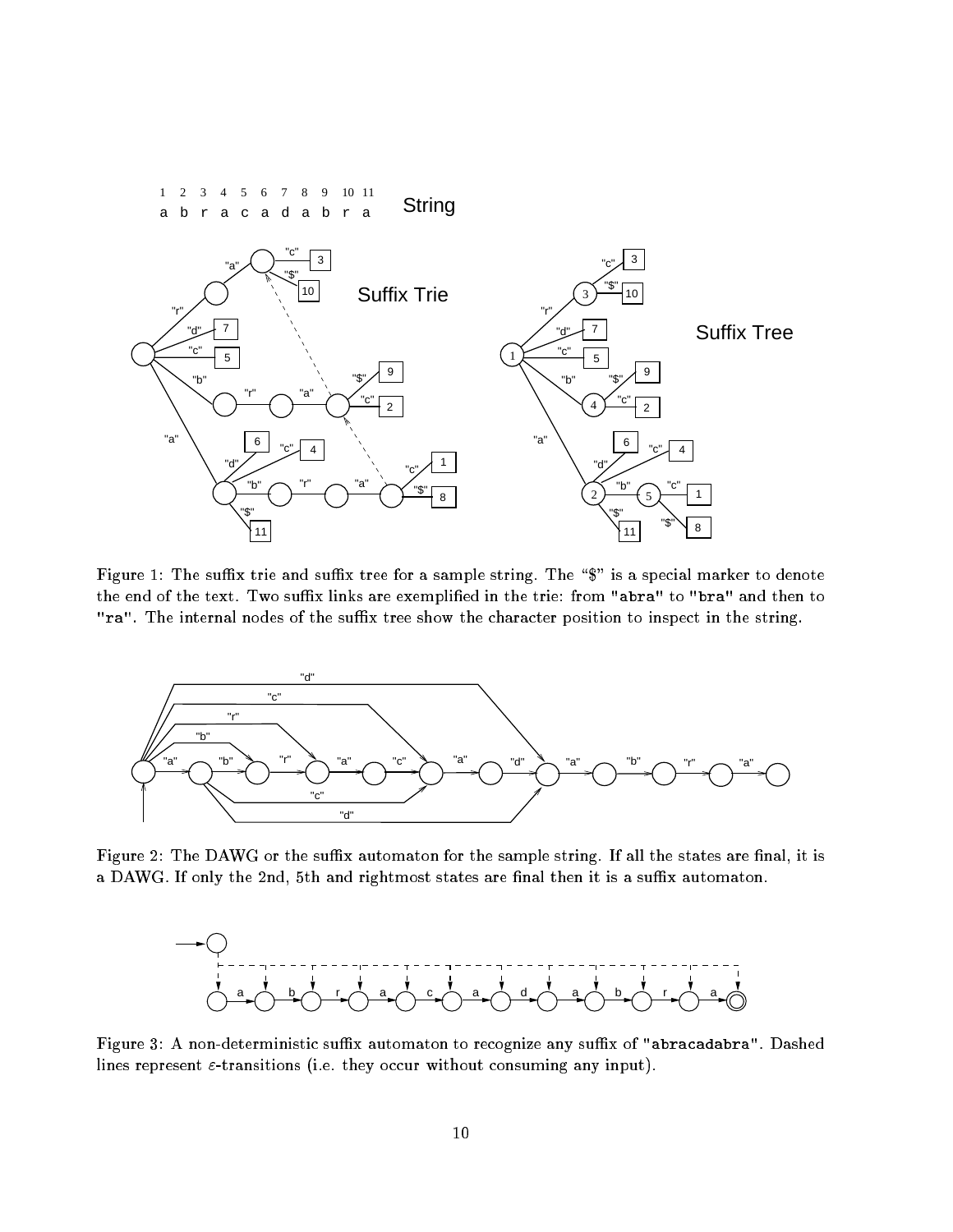

Figure 4: Taxonomy of the types of solutions for online searching.

At the beginning of each of these sections we give a taxonomy to help guide the tour. The taxonomy is an acyclic graph where the nodes are the algorithms and the edges mean that the lower work can be seen as an evolution of the upper work (although sometimes the developments are in fact independent).

Finally, we specify some notation regarding time and space complexity. When we say that an algorithm is  $O(x)$  time we refer to its worst case (although sometimes we say that explicitly). If the cost is on average, we say so explicitly. We also say sometimes that the algorithm is  $O(x)$  cost, meaning time. When we refer to space complexity we say so explicitly. The average case analysis normally assumes a random text, where each character is selected uniformly and independently from the alphabet. The pattern is not normally assumed to be random.

#### 4 The Statistics of the Problem

A natural question about approximate searching is: which is the probability of a match? This question is not only interesting by itself, but also essential for the average case analysis of many search algorithms, as seen later. We present now the existing results and an empirical validation. In this section we consider the edit distance only. Some variants can be adapted to these results.

The effort towards analyzing the probabilistic behavior of the edit distance has not given good results in general  $[KM97]$ . An exact analysis of the probability of the occurrence of a *fixed* pattern allowing k replacement errors (i.e. Hamming distance) can be found in  $[RS97]$ , although the result is not easy to average over all the possible patterns. The results we present here apply to the edit distance model and, despite not being exact, are easier to use in general.

The result of [RS97] holds under the assumption that the characters of the text are independently generated with fixed probabilities, i.e. a Bernoulli model. In the rest of this paper we consider a simpler model, the "uniform Bernoulli model", where all the characters occur with the same probability  $1/\sigma$ . Although this is a gross simplification of the real processes that generate the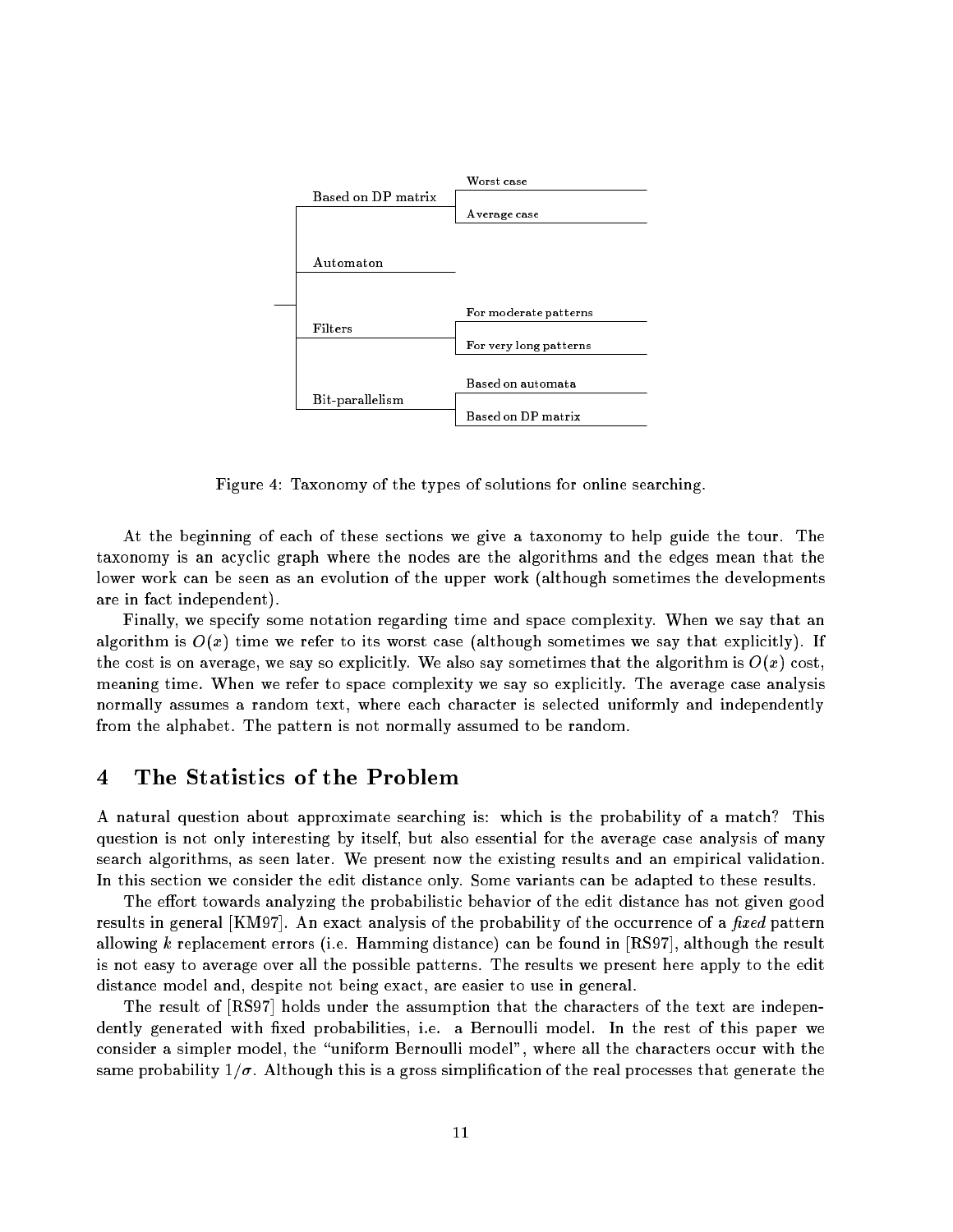texts used in most applications, the results obtained are quite reliable in practice. In particular, all the analyses apply quite well to biased texts if we replace  $\sigma$  by  $1/p,$  where  $p$  is the probability that two random text characters are equal.

Although the problem of the average edit distance between two strings is closely related to the better studied LCS, the well known results of [CS75, Dek79] can hardly be applied to this case. It can be shown that the average edit distance between two random strings of length  $m$  tends to a constant fraction of  $m$  as  $m$  grows, but the fraction is not known. It holds that for any two strings of length m,  $m - lcs \leq ed \leq 2(m - lcs)$ , where ed is their edit distance and lcs is the length of their longest common subsequence. As proved in [CS75], the average LCS is between  $m/\sqrt{\sigma}$  and  $me/\sqrt{\sigma}$ for large  $\sigma$ , and therefore the average edit distance is between  $m(1-e/\sqrt{\sigma})$  and  $2m(1-1/\sqrt{\sigma})$ . For large  $\sigma$  it is conjectured that the true value is  $m(1 - 1/\sqrt{\sigma})$  in [SM83].

For our purposes, bounding the probability of a match allowing errors is more important than the average edit distance. Let  $f(m, k)$  be the probability of a random pattern of length m matching a given text position with k errors or less under the edit distance (i.e. that the text position is reported as the end of a match). In [BYN99, Nav98, NBY99b] upper and lower bounds on the maximum error level  $\alpha$  for which  $f(m, \kappa)$  is exponentially decreasing on  $m$  are found. This is important because many algorithms search for potential matches that have to be verified later, and the cost of such verifications is polynomial in  $m$ , typically  $O(m^2)$ . Therefore, if that event occurs with probability  $O(\gamma^m)$  for some  $\gamma < 1$  then the total cost of verifications is  $O(m\gamma^m) = o(1)$ , which makes the verifications cost negligible.

We first show the analytical bounds for  $f(m, k)$ , then give a new result on average edit distance, and finally present an experimental verification.

### 4.1 An Upper Bound

The upper bound for  $\alpha$  comes from the proof that the matching probability is  $f(m, \kappa) = O(\gamma^{\alpha})$ for

$$
\gamma = \left(\frac{1}{\sigma \alpha^{\frac{2\alpha}{1-\alpha}}(1-\alpha)^2}\right)^{1-\alpha} \leq \left(\frac{e^2}{\sigma (1-\alpha)^2}\right)^{1-\alpha} \tag{1}
$$

where we note that  $\gamma$  is  $1/\sigma$  for  $\alpha = 0$  and grows to 1 as  $\alpha$  grows. This matching probability is exponentially decreasing on m as long as  $\gamma < 1$ , which is equivalent to

$$
\alpha \quad < \quad 1 - \frac{e}{\sqrt{\sigma}} - O(1/\sigma) \quad \leq \quad 1 - \frac{e}{\sqrt{\sigma}} \tag{2}
$$

Therefore,  $\alpha < 1-e/\sqrt{\sigma}$  is a conservative condition on the error level that ensures "few" matches. Therefore, the maximum level  $\alpha^*$  satisfies  $\alpha^*>1-e/\sqrt{\sigma}.$ 

The proof is obtained using a combinatorial model. Based on the observation that  $m - k$ common characters must appear in the same order in two strings that match with  $k$  errors, all the possible alternatives to select the matching characters from both strings are enumerated. This model, however, does not take full advantage of the properties of the edit distance: even if  $m - k$ characters match, the distance can be larger than k. For example, in  $ed(abc, bcd) = 2$ , i.e. although two characters match, the distance is not 1.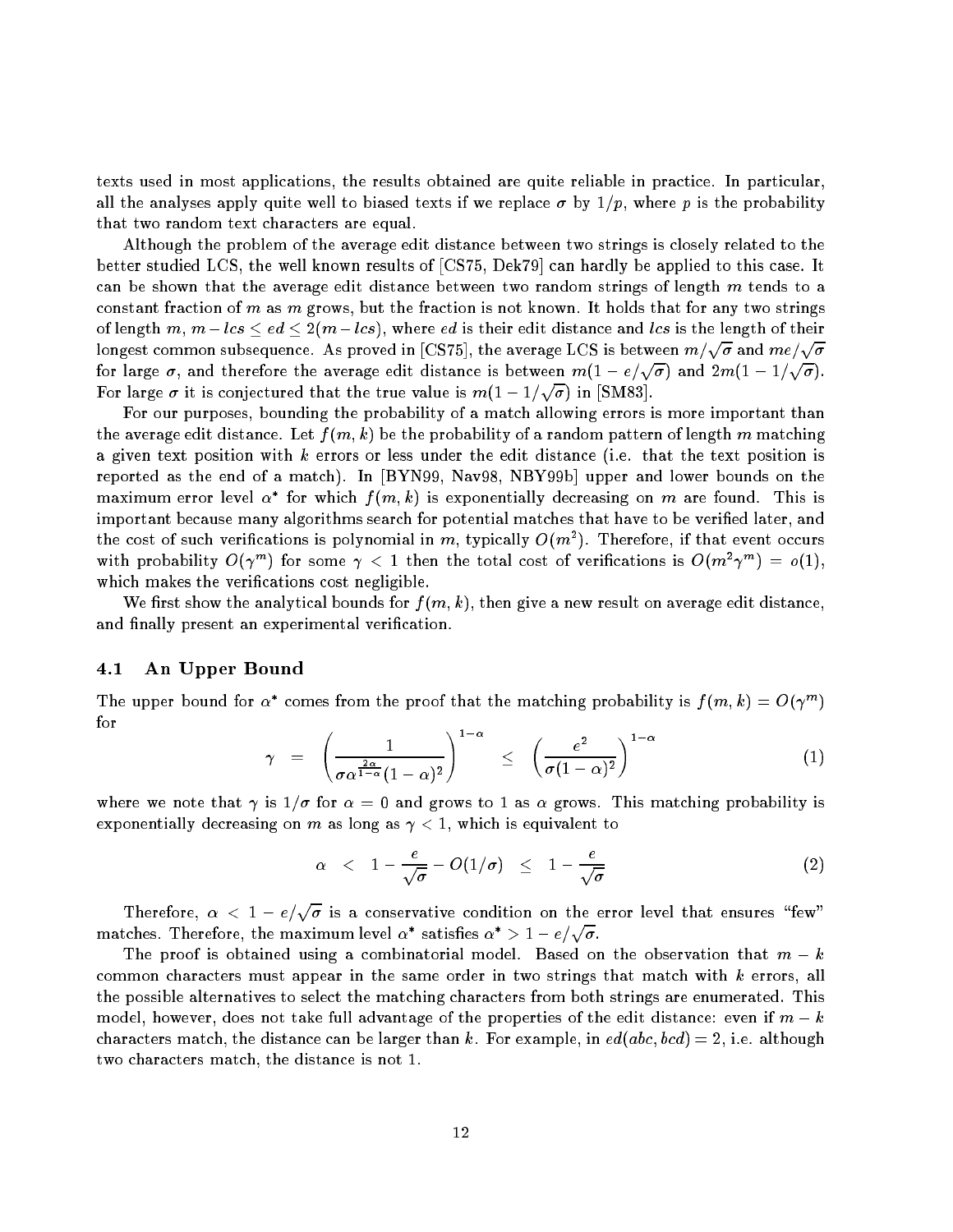### 4.2 A Lower Bound

On the other hand, the only optimistic bound we know of is based on considering that only replacements are allowed (i.e. Hamming distance). This distance is simpler to analyze but its matching probability is much lower. Using again a combinatorial model it is shown that the matching probability is  $f(m, \kappa) \geq o - m$  . where

$$
\delta = \left(\frac{1}{(1-\alpha)\sigma}\right)^{1-\alpha}
$$

Therefore an upper bound for the maximum  $\alpha$  value is  $\alpha$   $\leq$  1  $-$  1/ $\sigma$ , since otherwise it can be proved that  $f(m, \kappa)$  is not exponentially decreasing on  $m$  (i.e. it is  $\Omega(m^{-\gamma-1})$ ).

# 4.3 A New Result on Average Edit Distance

We can now prove that the average edit distance is larger than  $m(1-e/\sqrt{\sigma})$  for any  $\sigma$  (recall that the result of [CS75] holds for large  $\sigma$ ). We define  $p(m, k)$  as the probability that the edit distance between two strings of length m is at most k. Note that  $p(m, k) < f(m, k)$  because in the latter case we can match with any text suffix of length from  $m - k$  to  $m + k$ . Then the average edit distance is

$$
\sum_{k=0}^{m} k \ Pr(ed = k) = \sum_{k=0}^{m} Pr(ed > k) = \sum_{k=0}^{m} 1 - p(m, k) = m - \sum_{k=0}^{m} p(m, k)
$$

which, since  $p(m, k)$  increases with k, is larger than

$$
m - (Kp(m, K) + (m - K)) = K(1 - p(m, K))
$$

for any K of our choice. In particular, for  $K/m < 1 - e/\sqrt{\sigma}$  we have that  $p(m, K) < f(m, K) =$  $O(\gamma^m)$  for  $\gamma < 1$ . Therefore choosing  $K = m(1-e/\sqrt{\sigma})-1$  yields that the edit distance is at least  $m(1-e/\sqrt{\sigma})+O(1)$ , for any  $\sigma$ . As we see later, this proofs converts a conjecture about the average running time of an algorithm [CL92] into a fact.

# 4.4 Empirical Verification

We verify the analysis experimentally in this section (this is also taken from [BYN99, Nav98]). The experiment consists of generating a large random text  $(n = 10 \text{ Mb})$  and running the search of a random pattern on that text, allowing  $k = m$  errors. At each text character, we record the minimum allowed error  $k$  for which that text position would match the pattern. We repeat the experiment with 1,000 random patterns.

Finally, we build the cumulative histogram, finding how many text positions have matched with up to  $k$  errors, for each  $k$  value. We consider that  $k$  is "low enough" up to where the histogram values become signicant, that is, as long as few text positions have matched. The threshold is set to  $n/m$  , since  $m$  is the normal cost of verifying a match. However, the selection of this threshold is not very important, since the histogram is extremely concentrated. For example, for  $m$  in the hundreds, it moves from almost zero to almost n in just five or six increments of  $k$ .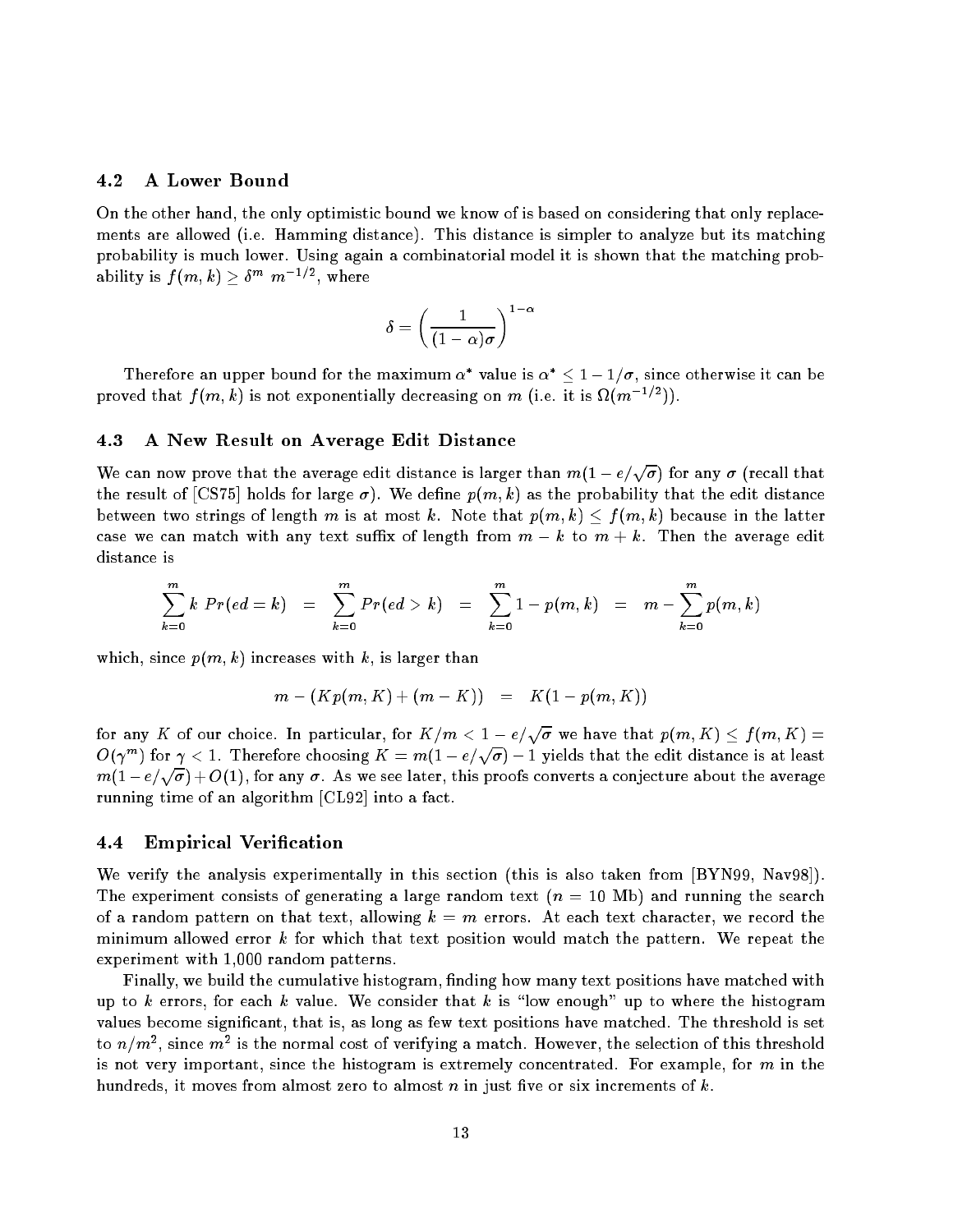Figure 5 shows the results for  $\sigma = 32$ . On the left we show the histogram we have built, where the matching probability undergoes a sharp increase at  $\alpha$  . On the right we show the  $\alpha$  -value as  $m$  grows. It is clear that  $\alpha$  is essentially independent on  $m,$  although it is a bit lower for short patterns. The increase in the left plot at  $\alpha$  is so sharp that the right plot would be the same if we plotted the value of the average edit distance divided by  $m$ .



Figure 5: On the left, probability of an approximate match as a function of the error level  $(m = 300)$ . On the right, the observed  $\alpha^*$  error level as a function of the pattern length. Both cases correspond to random text with  $\sigma = 32$ .

Figure 6 uses a stable  $m = 300$  to show the  $\alpha^*$  value as a function of  $\sigma$ . The curve  $\alpha = 1 - 1/\sqrt{\sigma}$ is included to show its closeness to the experimental data. Least squares give the approximation  $\alpha^*=1-1.09/\sqrt{\sigma}$ , with a relative error smaller than 1%. This shows that the upper bound analysis (Eq.  $(2)$ ) matches reality better, provided we replace e by 1.09 in the formulas.



Figure 6: Theoretical and practical values for  $\alpha$  , for  $m=$  300 and different  $\sigma$  values.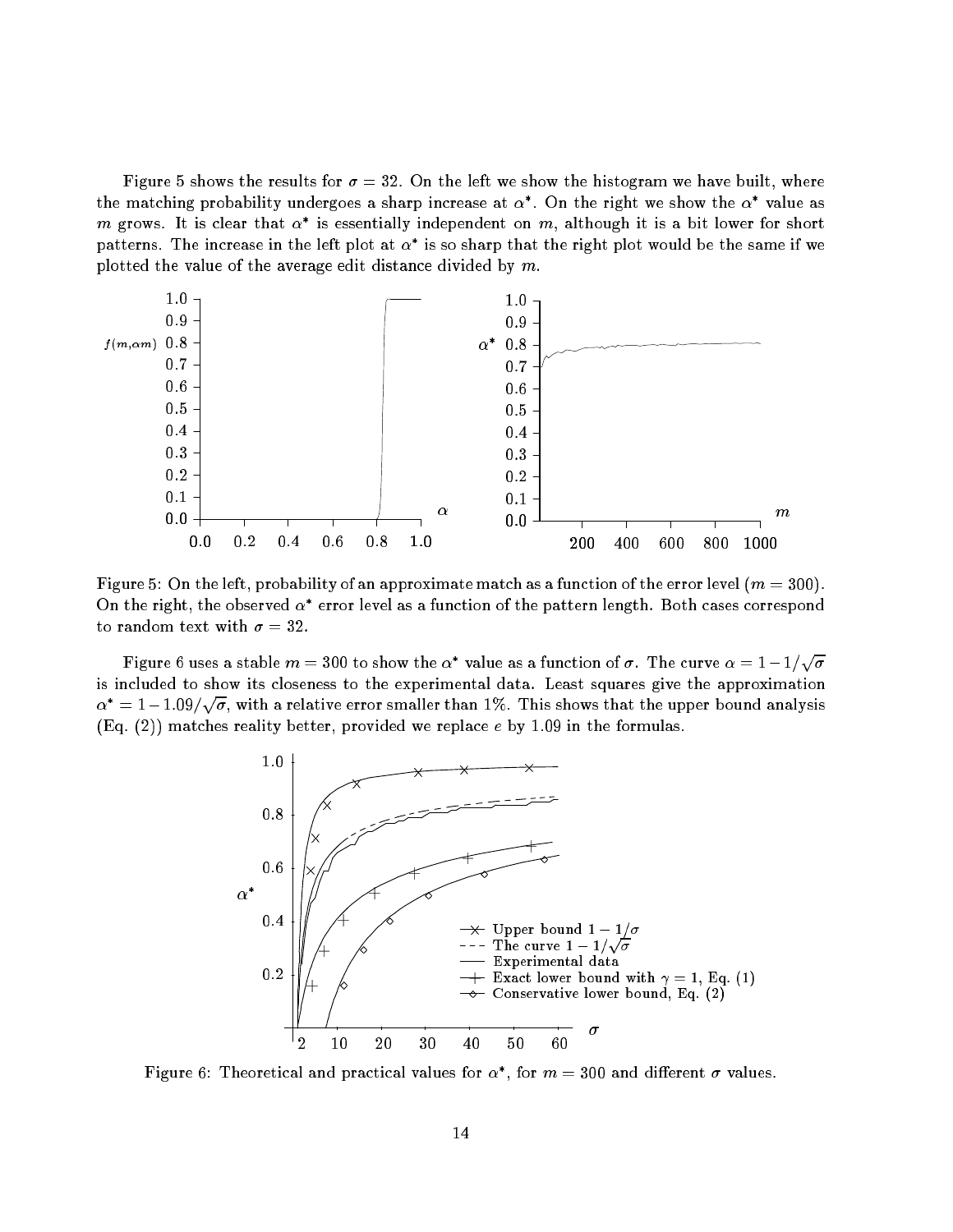Therefore, we have shown that the matching probability has a sharp behavior: for low  $\alpha$  it is very low, not as low as  $1/\sigma$  inke exact string matching, but still exponentially decreasing in  $m,$ with an exponent base larger than  $1/\sigma$ . At some  $\alpha$  value (that we called  $\alpha$  ) it sharply increases and quickly becomes almost 1. This point is close to  $\alpha^* = 1 - 1/\sqrt{\sigma}$  in practice.

This is why the problem has interest only up to a given error level, since for higher errors almost all text positions match. This is also the reason that makes some algorithms to have good average behavior only for low enough error levels. The point  $\alpha^* = 1 - 1/\sqrt{\sigma}$  matches the conjecture of [SM83].

# 5 Dynamic Programming Algorithms

We start our tour with the oldest among the four areas, which inherits directly from the earliest work. Most of the theoretical breakthroughs in the worst case algorithms belong to this category, although only a few of them are really competitive in practice. The latest practical work in this area dates back to 1992, although there are recent theoretical improvements. The major achievements are  $O(kn)$  worst-case algorithms and  $O(kn/\sqrt{\sigma})$  average-case algorithms, as well as other recent theoretical improvements on the worst-case.

We start by presenting the first algorithm that solved the problem and then give a historical tour on the improvements over the initial solution. Figure 7 helps guide the tour.

# 5.1 The First Algorithm

We present now the first algorithm to solve the problem. It has been rediscovered many times in the past, in different areas, e.g. [Vin68, NW70, San72, Sel74, WF74, LW75] (there are more in [Ull77, SK83, Kuk92]). However, this algorithm computed the edit distance, and it was converted into a search algorithm only in 1980 by Sellers [Sel80]. Although the algorithm is not very efficient, it is among the most flexible ones to adapt to different distance functions.

We first show how to compute the edit distance between two strings x and y. Later, we extend that algorithm to search a pattern in a text allowing errors. Finally, we show how to handle more general distance functions.

### 5.1.1 Computing Edit Distance

The algorithm is based on dynamic programming. Imagine that we need to compute  $ed(x, y)$ . A matrix  $\sim 0$ ::i $x$ i; $0$ :;i $y$ j represents the minimum number of operations the minimum number of operations needed to match  $x_{1..i}$  to  $y_{1..j}$ . This is computed as follows

$$
C_{i,0} = i
$$
  
\n
$$
C_{0,j} = j
$$
  
\n
$$
C_{i,j} = \text{if } (x_i = y_j) \text{ then } C_{i-1,j-1}
$$
  
\nelse 1 + min $(C_{i-1,j}, C_{i,j-1}, C_{i-1,j-1})$ 

where at the end  $C_{|x|,|y|} = ed(x, y)$ . The rationale of the above formula is as follows. First,  $C_{i,0}$  and  $C_{0,j}$  represent the edit distance between a string of length i or j and the empty string. Clearly i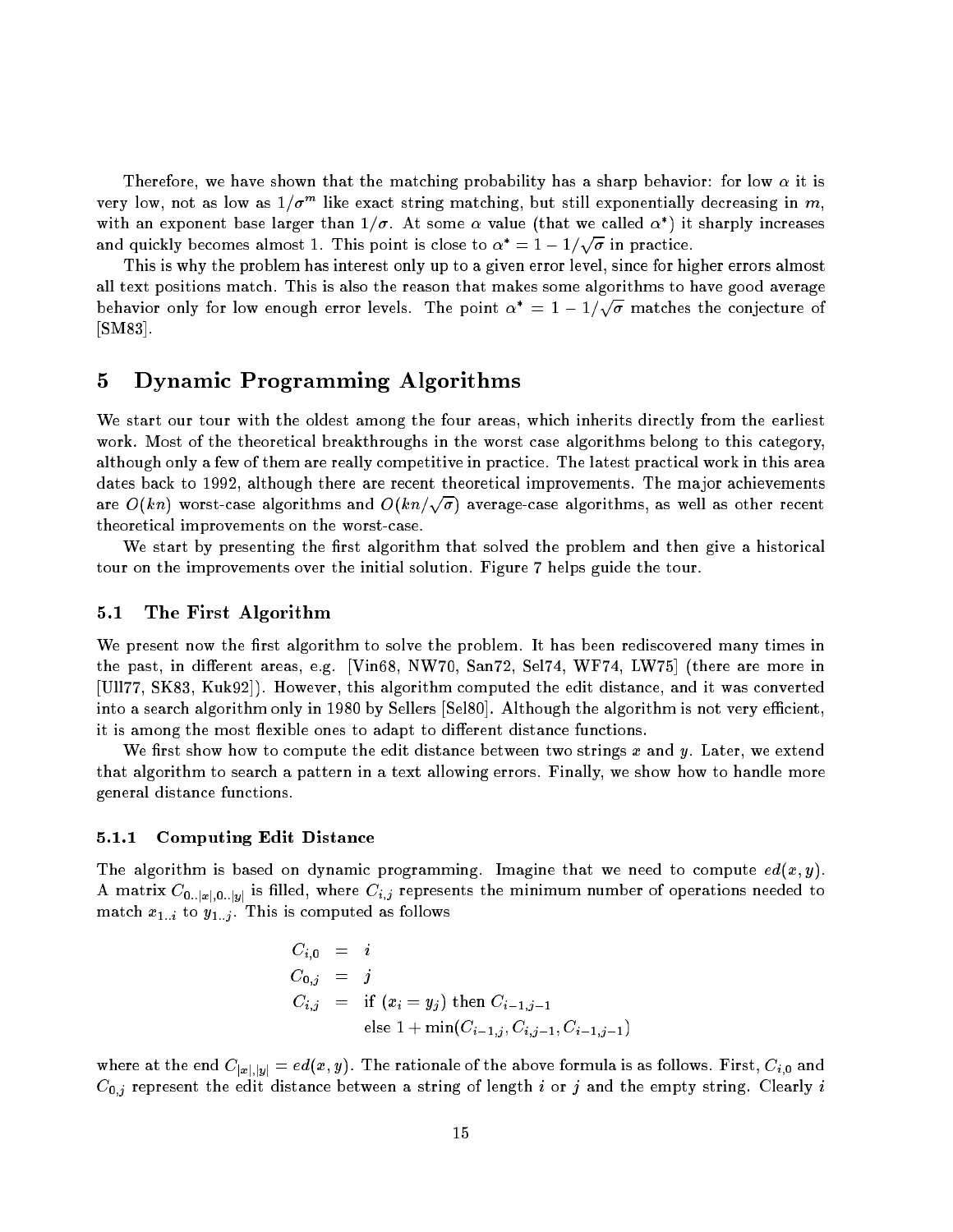

Figure 7: Taxonomy of algorithms based on the dynamic programming matrix.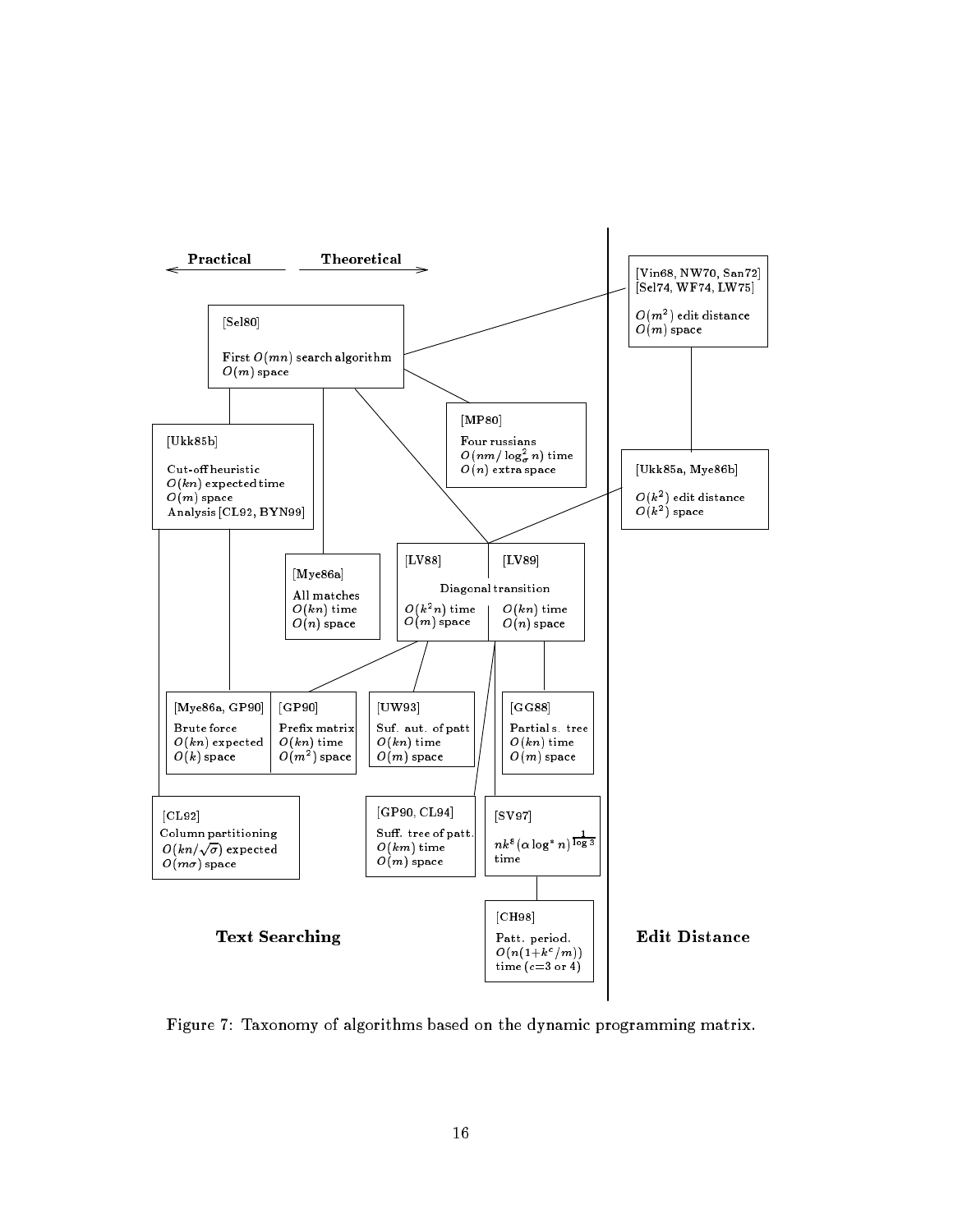(respectively  $j$ ) deletions are needed on the nonempty string. For two non-empty strings of length i and j, we assume inductively that all the edit distances between shorter strings have already been computed, and try to convert  $x_{1,i}$  into  $y_{1,i}$ .

Consider the last characters  $x_i$  and  $y_j$ . If they are equal, then we do not need to consider them and we proceed in the best possible way to convert  $x_{1..i-1}$  into  $y_{1..j-1}$ . On the other hand, if they are not equal, we must deal with them in some way. Following the three allowed operations, we can delete  $x_i$  and convert in the best way  $x_{1..i-1}$  into  $y_{1..j}$ , insert  $y_j$  at the end of  $x_{1..i}$  and convert in the best way  $x_{1..i}$  into  $y_{1..j-1}$ , or replace  $x_i$  by  $y_j$  and convert in the best way  $x_{1..i-1}$  into  $y_{1..j-1}$ . In all cases, the cost is 1 plus the cost for the rest of the process (already computed). Notice that the insertions in one string are equivalent to deletions in the other.

An equivalent formula which is also widely used is

$$
C'_i = \min(C_{i-1,j-1} + \delta(x_i, y_j), C_{i-1,j} + 1, C_{i,j-1} + 1)
$$

where  $\delta(a, b) = 0$  if  $a = b$  and 1 otherwise. It is easy to see that both formulas are equivalent because neighboring cells differ in at most one (just recall the meaning of  $C_{i,j}$ ), and therefore when  $\delta(x_i, y_j) = 0$  we have that  $C_{i-1,j-1}$  cannot be larger than  $C_{i-1,j} + 1$  or  $C_{i,j-1} + 1$ .

The dynamic programming algorithm must fill the matrix in such a way that the upper, left, and upper-left neighbors of a cell are computed prior to computing that cell. This is easily achieved by either a row-wise left-to-right traversal or a column-wise top-to-bottom traversal, but we will see later that, using a difference recurrence, the matrix can also be filled by (upper-left to lower-right) diagonals or "secondary" (upper-right to lower-left) diagonals. Figure 8 illustrates the algorithm to compute  $ed("survey", "surgery").$ 

|   |                | S              | u              | r              | g              | e              | r           | у              |
|---|----------------|----------------|----------------|----------------|----------------|----------------|-------------|----------------|
|   | 0              | 1              | $\overline{2}$ | 3              | 4              | 5              | 6           |                |
| S | 1              | 0              | $\mathbf 1$    | $\overline{2}$ | 3              | 4              | 5           | 6              |
| u | $\overline{2}$ | 1              | 0              | $\mathbf 1$    | $\overline{2}$ | 3              | 4           | 5              |
| r | 3              | $\overline{2}$ | 1              | 0              | 1              | $\overline{2}$ | 3           | 4              |
| V | 4              | 3              | $\overline{2}$ | 1              | 1              | $\overline{2}$ | 3           | $\overline{4}$ |
| e | 5              | $\overline{4}$ | 3              | $\overline{2}$ | $\overline{2}$ | 1              | $\mathbf 2$ | 3              |
| у | 6              | 5              | 4              | 3              | 3              | 2              | 2           | $\bf{2}$       |

Figure 8: The dynamic programming algorithm to compute the edit distance between "survey" and "surgery". The bold entries show the path to the final result.

Therefore, the algorithm is  $O(|x||y|)$  time in the worst and average case. However, the space required is only  $O(\min(|x|, |y|))$ . This is because, in the case of a column-wise processing, only the previous column must be stored in order to compute the new one, and therefore we just keep one column and update it. We can process the matrix row-wise or column-wise so that the space requirement is minimized.

On the other hand, the sequences of operations performed to transform x into y can be easily recovered from the matrix, simply by proceeding from the cell  $C_{[x],[y]}$  to the cell  $C_{0,0}$  following the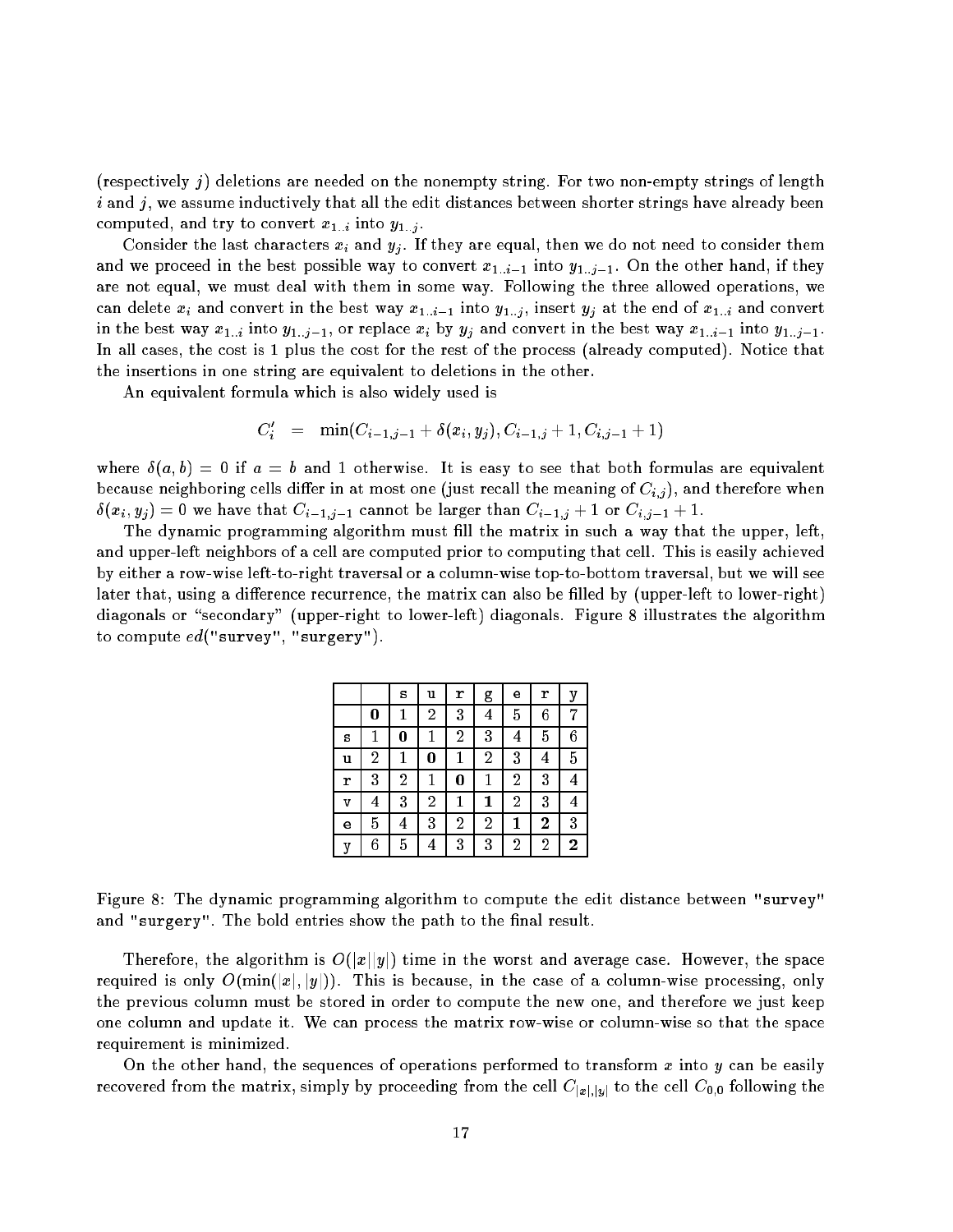path (i.e. sequence of operations) that matches the update formula (multiple paths may exist). In this case, however, we need to store the complete matrix or at least an area around the main diagonal.

This matrix has some properties which can be easily proved by induction (see, e.g. [Ukk85a]) and which make it possible to design better algorithms. Some of the most used are that the values of neighboring cells differ in at most one, and that upper-left to lower-right diagonals are nondecreasing.

### 5.1.2 Text Searching

We show now how to adapt this algorithm to search a short pattern  $P$  in a long text  $T$ . The algorithm is basically the same, with  $x = P$  and  $y = T$  (proceeding column-wise so that  $O(m)$ ) space is required). The only difference is that we must allow that any text position is the potential start of a match. This is achieved by setting  $C_{0,j} = 0$  for all  $j \in 0..n$ . That is, the empty pattern matches with zero errors at any text position (because it matches with a text substring of length zero).

The algorithm then initializes its column  $C_{0..m}$  with the values  $C_i = i$ , and processes the text character by character. At each new text character  $T_j,$  its column vector is updated to  $\cup_{[0..m]}$ . The update formula is

$$
C'_{i} = \text{if } (P_{i} = T_{j}) \text{ then } C_{i-1}
$$
  
else  $1 + \min(C'_{i-1}, C_{i}, C_{i-1})$ 

and the text positions where  $C_m \leq k$  are reported.

The search time of this algorithm is  $O(mn)$  and its space requirement is  $O(m)$ . This is a sort of worst case in the analysis of all the algorithms that we consider later. Figure 9 exemplies this algorithm applied to search the pattern "survey" in the text "surgery" (a very short text indeed) with at most  $k = 2$  errors. In this case there are 3 occurrences.

|   |                | S              | u              | r              | g              | е              | r              | у              |
|---|----------------|----------------|----------------|----------------|----------------|----------------|----------------|----------------|
|   | 0              | 0              | 0              | 0              | 0              | 0              | 0              | 0              |
| S |                | 0              | 1              | 1              | 1              | 1              | $\mathbf{1}$   | $\mathbf{1}$   |
| u | 2              | 1              | 0              | 1              | $\overline{2}$ | $\overline{2}$ | $\overline{2}$ | $\overline{2}$ |
| r | 3              | $\overline{2}$ | 1              | 0              | 1              | $\overline{2}$ | $\overline{2}$ | 3              |
| V | $\overline{4}$ | 3              | $\overline{2}$ | 1              | 1              | $\overline{2}$ | 3              | 3              |
| e | 5              | 4              | 3              | $\overline{2}$ | $\overline{2}$ |                | $\overline{2}$ | 3              |
| y | 6              | 5              | $\overline{4}$ | 3              | 3              | 2              | $\mathbf 2$    | $\overline{2}$ |

Figure 9: The dynamic programming algorithm to search "survey" in the text "surgery" with two errors. Each column of this matrix is a value of the <sup>C</sup> vector. Bold entries indicate matching text positions.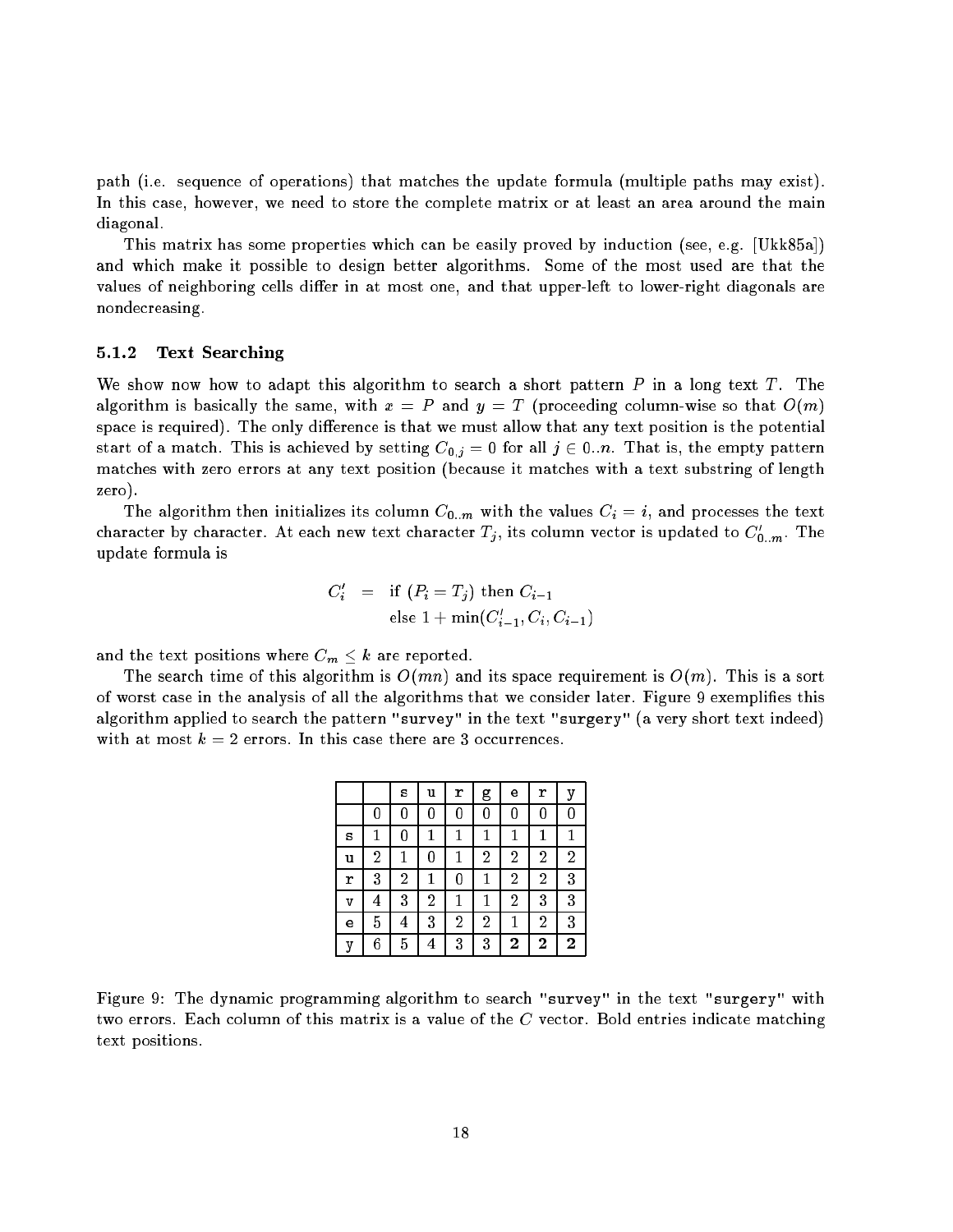#### 5.1.3 Other Distance Functions

It is easy to adapt this algorithm for the other distance functions mentioned. If the operations have different costs, we add the cost instead of adding 1 when computing  $C_{i,j}$ , i.e.

$$
C_{0,0} = 0
$$
  
\n
$$
C_{i,j} = \min(C_{i-1,j-1} + \delta(x_i, y_j), C_{i-1,j} + \delta(x_i, \varepsilon), C_{i,j-1} + \delta(\varepsilon, y_j))
$$

where we assume  $\delta(a, a) = 0$  for any  $a \in \Sigma$  and that  $C_{-1,j} = C_{i,-1} = \infty$  for all  $i, j$ .

For distances that do not allow some operations, we just take them out of the minimization formula, or which is the same, we assign  $\infty$  to their  $\delta$  cost. For transpositions, we allow a fourth rule that says that  $C_{i,j}$  can be  $C_{i-2,j-2} + 1$  if  $x_{i-1}x_i = y_j y_{j-1}$  [LW75].

The most complex case is to allow general substring replacements, in the form of a finite set  $R$ of rules. The formula is given in [Ukk85a].

$$
C_{0,0} = 0
$$
  
\n
$$
C_{i,j} = \min(C_{i-1,j-1} \text{ if } x_i = y_j,
$$
  
\n
$$
C_{i-|s_1|,j-|s_2|} + \delta(s_1, s_2) \text{ for each } (s_1, s_2) \in R, x_{1..i} = x's_1, y_{1..j} = y's_2)
$$

An interesting problem is how to compute this recurrence efficiently. A naive approach takes  $O(|R|mn)$ , where  $|R|$  is the sum of all the lengths of the strings in R. A better solution is to build two Aho-Corasick automata [AC75] with the left and right hand sides of the rules, respectively. The automata are run as we advance in both strings (left hand sides in x and right hand sides in y). For each pair of states  $(i_1, i_2)$  of the automata we precompute the set of replacements that can be tried (i.e. those  $\delta$ 's whose left and right hand match the suffixes of x and y, respectively, represented by the automata states). Hence, we know in constant time (per cell) the set of possible replacements. The complexity is now much lower, in the worst case it is  $O(cmn)$  where c is the maximum number of rules applicable to a single text position.

As said, the dynamic programming approach is unbeaten in flexibility, but its time requirements are indeed high. A number of improved solutions have been proposed along the years. Some of them work only for the edit distance, while others can still be adapted to other distance functions. Before considering the improvements, we mention that there exists a way to see the problem as a shortest path problem on a graph built on the pattern and the text [Ukk85a]. This reformulation has been conceptually useful for more complex variants of the problem.

### 5.2 Improving the Worst Case

Masek and Paterson 1980 It is interesting that one important worst-case theoretical result on this area is as old as the Sellers [Sel80] algorithm itself. In 1980, Masek and Paterson [MP80] found an algorithm whose worst case cost is  $O(mn/\log_\sigma n)$  and requires  $O(n)$  extra space. This is an improvement over the  $O(mn)$  classical complexity.

The algorithm is based on the Four-Russians technique [ADKF75]. Basically, it replaces the alphabet  $\varSigma$  by  $r$ -tuples (i.e.  $\varSigma$  ) for a small  $r.$  Considered algorithmically, it first builds a table of solutions of all the possible problems (i.e. portions of the matrix) of the matrix (i.e.  $\alpha$ table to solve the original problem in blocks of size  $r$ . Figure 10 illustrates.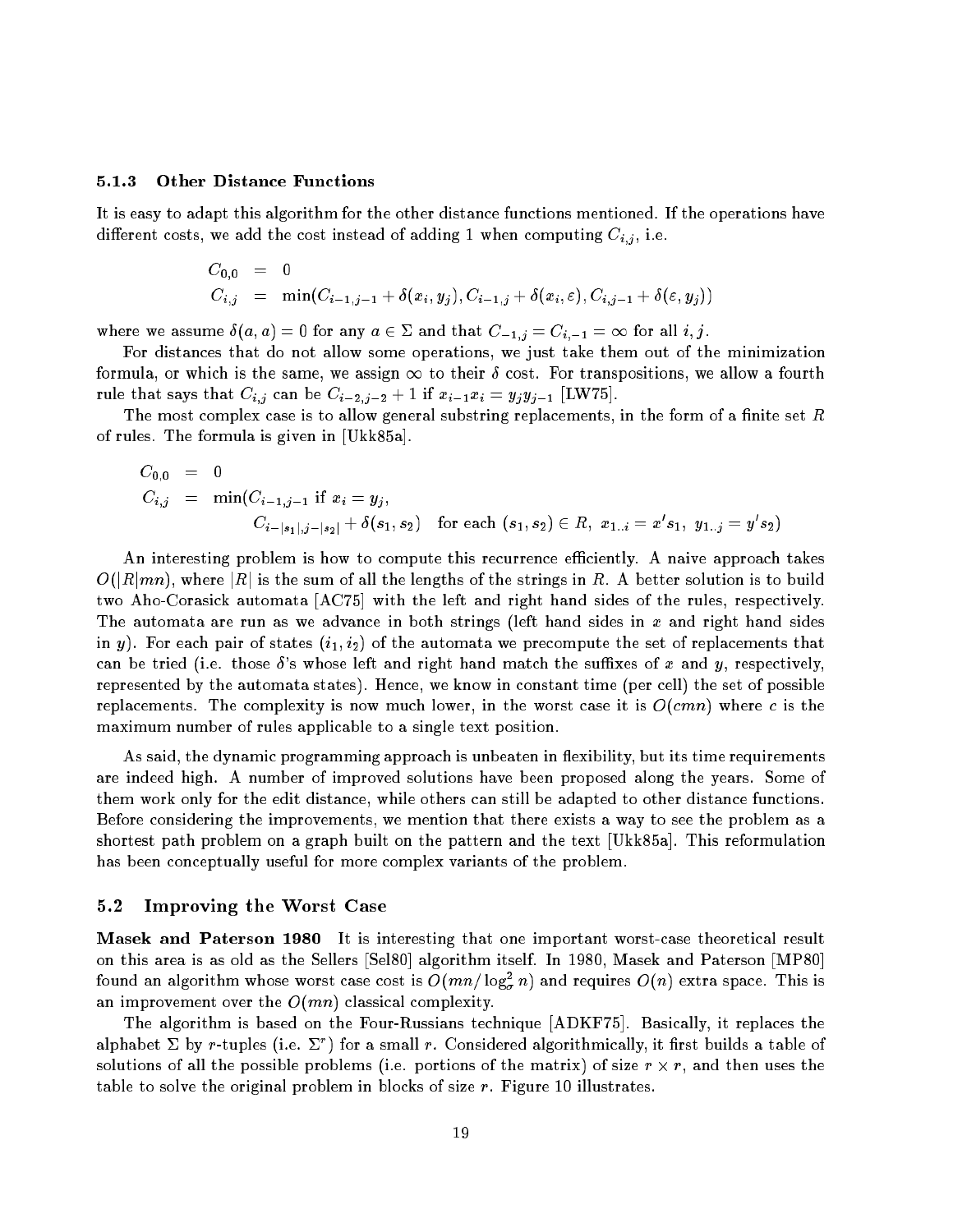the values inside the r r size cells depend on the corresponding letters in the pattern and the text, which gives  $\sigma^-$  possibilities. They also depend on the values in the last column and row of the upper and left cells, as well as the bottom-right state of the upper left cell (see Figure 10). Since neighboring cells differ in at most one, there are only three choices for adjacent cells once the current cen is known. Therefore, this adds only  $m(\mathfrak{z}^-$  possibilities. In total, there are  $m(\mathfrak{z}\sigma)^$ different cells to precompute. Using  $O(n)$  memory we have enough space for  $r = \log_{3\sigma} n$ , and since we milany compute  $mn/r$  -cells, the milar complexity follows.



Figure 10: The Masek and Paterson algorithm partitions the dynamic programming matrix in cells  $(r = 2$  in this example). On the right, we shaded the entries of adjacent cells that influence the current one.

The algorithm is only of theoretical interest, since as the same authors estimate, it will not beat the classical algorithm for texts below 40 Gb size (and it would need that extra space!). Adapting it to other distance functions seems not difficult, but the dependencies among different cells may become more complex.

Ukkonen 1983 In 1983, Ukkonen [Ukk85a] presented an algorithm able to compute the edit distance between two strings x and y in  $O(\epsilon a(x, y)$  ) time, or to check in time  $O(k^2)$  whether that distance was  $\leq k$  or not. This is the first member of what has been called "diagonal transition algorithms", since it is based in the fact that the diagonals of the dynamic programming matrix (running from the upper-left to the lower-right cells) are monotonically increasing (more than that,  $C_{i+1,j+1} \in \{C_{i,j}, C_{i,j} + 1\}$ . The algorithm is based on computing in constant time the positions where the values along the diagonals are incremented. Only  $O(\kappa^2)$  such positions are computed to reach the lower-right decisive cell.

Figure 11 illustrates the idea. Each diagonal *stroke* represents a number of errors, and is a sequence where both strings match. When a stroke of <sup>e</sup> errors starts, it continues until the adjacent e a strokes continue or units it keeps matching the text. To compute even stroke in computer in computer we need to know until where it matches the text. The way to do this in constant time is explained shortly.

**Landau and Vishkin 1985** In 1985 and 1986, Landau and Vishkin found the first worst-case time improvements for the search problem. All of them and the thread that followed were diagonal transition algorithms. In 1985 [LV88] they show an algorithm which is  $O(k^2n)$  thme and  $O(m)$ space, and in 1986 [LV89] they obtain  $O(kn)$  time and  $O(n)$  space.

The main idea of Landau and Vishkin was to adapt to text searching the Ukkonen's diagonal transition algorithm for edit distance [Ukk85a]. Basically, the dynamic programming matrix was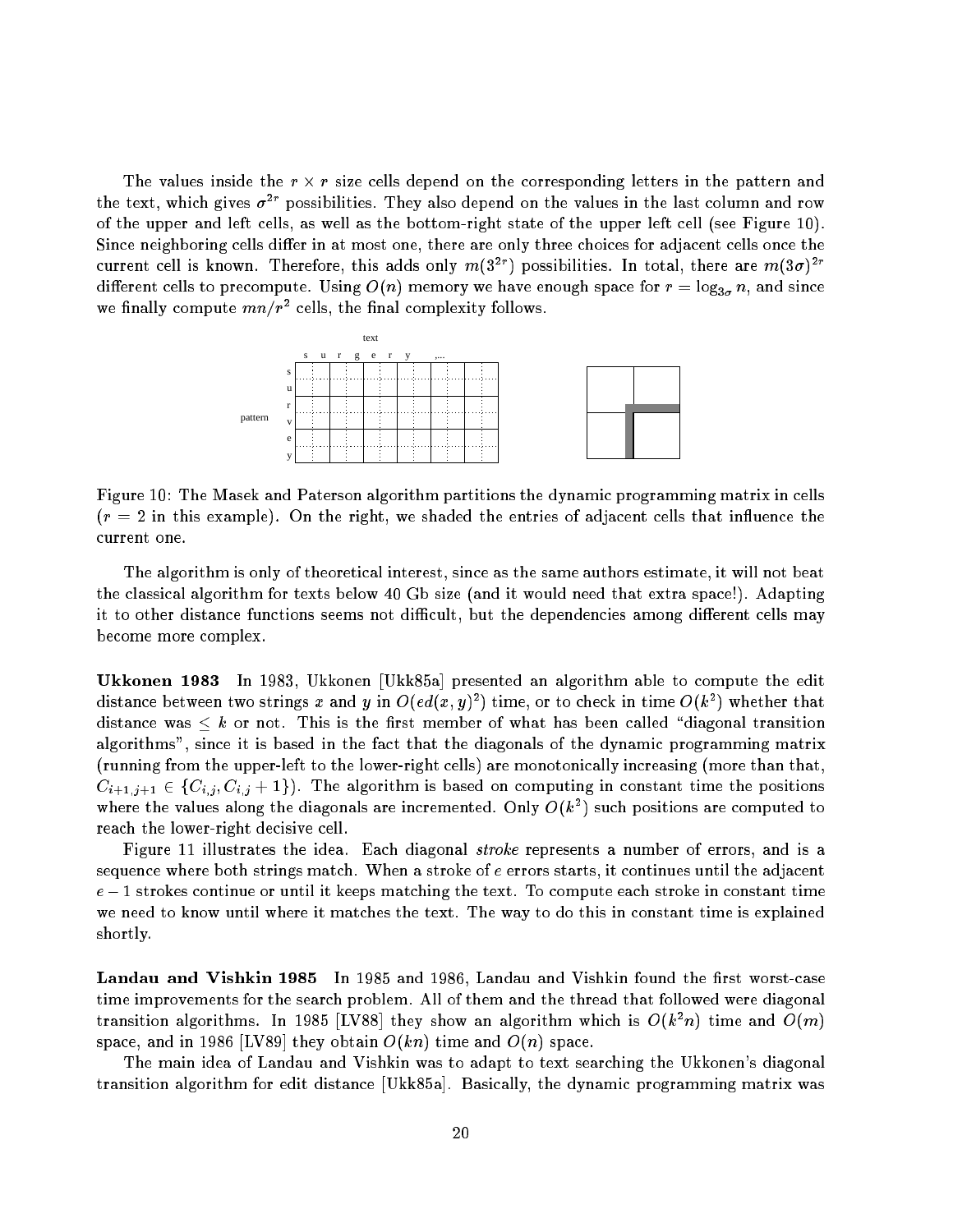

Figure II: On the left, the  $O(k^+)$  algorithm to compute the edit distance. On the right, the way to compute the strokes in diagonal transition algorithms. The solid bold line is guaranteed to be part of the new stroke of <sup>e</sup> errors, while the dashed part continues as long as both strings match.

computed diagonal-wise (i.e. stroke by stroke) instead of column-wise. They wanted to compute in constant time the length of each stroke (i.e. the point where the values along a diagonal were to be incremented). Since a text position was to be reported when matrix row  $m$  was reached before incrementing more than k times the values along the diagonal, this gave immediately the  $O(kn)$ algorithm. Another way to see it is that each diagonal is abandoned as soon as the k-th stroke ends, there are n diagonals and hence nk strokes, each of them computed in constant time (recall Figure 11).

A recurrence on diagonals  $(d)$  and number of errors  $(e)$ , instead of rows  $(i)$  and columns  $(j)$ , is set up in the following way

$$
\begin{array}{rcl} L_{d,-1} & = & L_{n+1,e} & = & -1, \; \text{for all} \; e,d \\[2mm] L_{d,|d|-2} & = & |d|-2, \; \text{for} \; -(k+1) \leq d \leq -1 \\[2mm] L_{d,|d|-1} & = & |d|-1, \; \text{for} \; -(k+1) \leq d \leq -1 \\[2mm] L_{d,e} & = & i \; + \; \max_{\ell} (P_{i+1..i+\ell} = T_{d+i+1..d+i+\ell}) \\[2mm] \text{where} \; i = \max (L_{d,e-1}+1, L_{d-1,e-1}, L_{d+1,e-1}+1) \end{array}
$$

where the external loop updates e from 0 to k and the internal one updates d from  $-e$  to n. Negative numbered diagonals are those virtually starting before the first text position. Figure 12 shows our search example using this recurrence.

Note that the L matrix has to be filled by diagonals, e.g.  $L_{0,3}$ ,  $L_{1,2}$ ,  $L_{2,1}$ ,  $L_{0,4}$ ,  $L_{1,3}$ ,  $L_{2,2}$ ,  $L_{0,5}$ , .... The difficult part is how to compute the strokes in constant time (i.e. the  $\max_{\ell}(\cdot\cdot\cdot)$ ). The problem is equivalent to knowing which is the longest prefix of  $P_{i...m}$  that matches  $T_{j...n}$ . This data has ben called thereafter "matching statistics". The algorithms of this section differ basically in how they manage to compute the matching statistics fast.

We defer the explanation of [LV88] for later (together with Galil and Park 1989). In [LV89], the longest match is obtained by building the suffix tree (see Section 3.2) of  $T$ ; P (text concatenated with pattern), where the huge  $O(n)$  extra space comes from. The longest prefix common to both suffixes  $P_{i...m}$  and  $T_{j...n}$  can be visualized in the suffix tree as follows: imagine the root to leaf paths that end in each of the two suffixes. Both parts share the beginning of the path (at least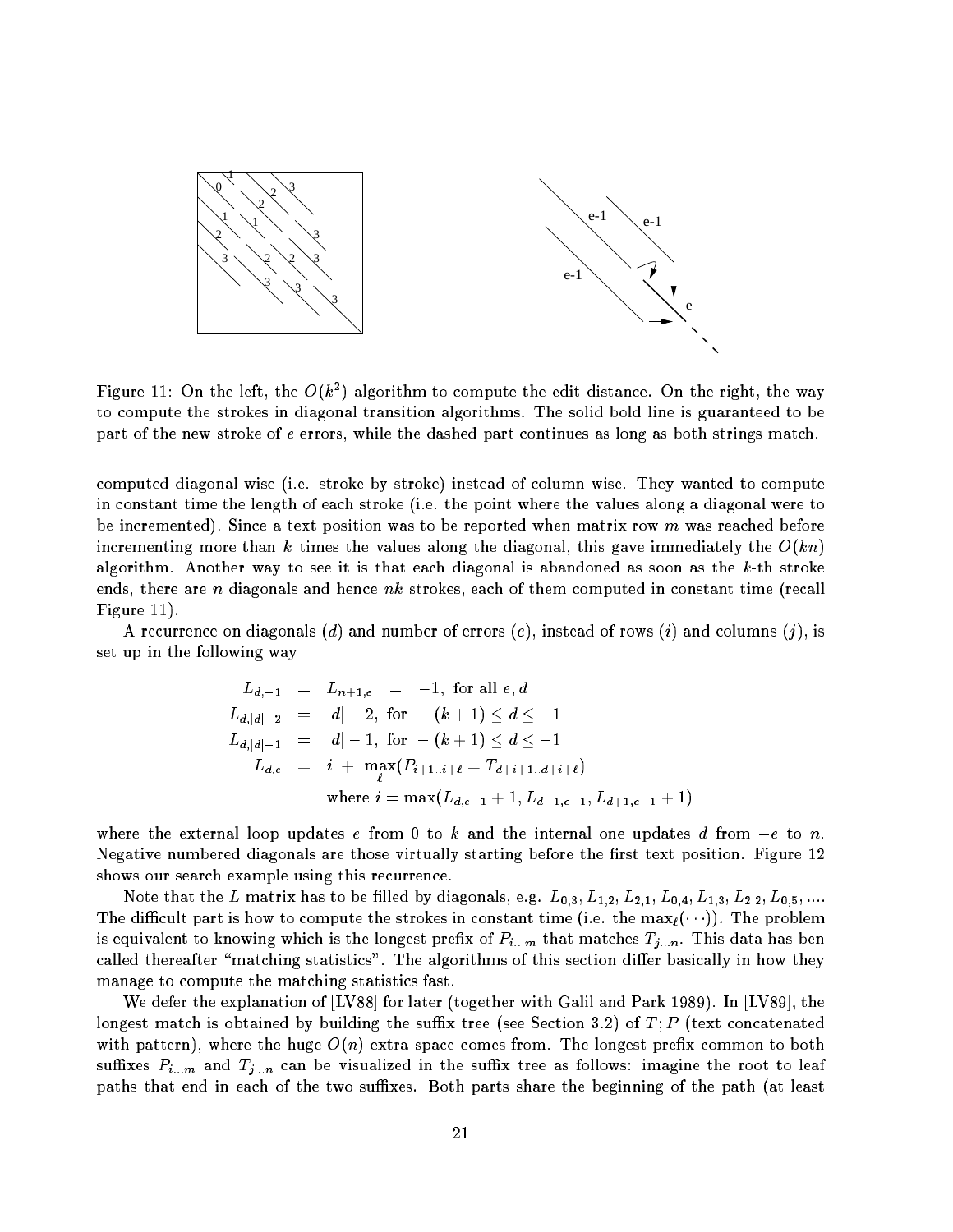| $-2^{\circ}$ | $-2$ 1 -1 1 0   |  | l 3 | $5 -$ |  |
|--------------|-----------------|--|-----|-------|--|
|              | $\vert 3 \vert$ |  |     |       |  |
|              |                 |  |     |       |  |
|              |                 |  |     |       |  |

Figure 12: The diagonal transition matrix to search "survey" in the text "surgery" with two errors. Bold entries indicate matching diagonals. The rows are  $e$  values and the columns are the  $d$ values.

they share the root). The last suffix tree node common to both paths represents a substring which is precisely the longest common prefix. In the literature, this last common node is called lowest common ancestor (LCA) of two nodes.

Despite being conceptually clear, it is not easy to find this node in constant time. In 1986. the only existing LCA algorithm was [HT84], which had constant amortized time, i.e. it answered  $n\,>\,n\,$  LCA queries in  $O(n)$  lume. In our case we have kn queries, so each one finally costed  $O(1)$ . The resulting algorithm, however, is quite slow in practice.

**Myers 1986** In 1986, Myers found also an algorithm with  $O(kn)$  worst-case behavior [Mye86a]. It needed  $O(n)$  extra space, and shared the idea of computing the k new strokes using the previous ones, as well as the use of a suffix tree on the text for the LCA algorithm. Unlike other algorithms, this one is able to report the  $O(kn)$  matching substrings of the text (not only the endpoints) in  $O(kn)$  time. This makes the algorithm suitable for more complex applications, for instance in computational biology. The original reference is a technical report and never went to press, but it has been recently included in a larger work [LMS98].

Galil and Giancarlo 1988 In 1988, Galil and Giancarlo [GG88] obtained the same time complexity of Landau and Vishkin using  $O(m)$  space. Basically, the suffix tree of the text is built by overlapping pieces of size  $O(m)$ . The algorithm scans the text four times, being even slower than [LV89]. Therefore, the result was of theoretical interest.

**Galil and Park 1989** One year later, in 1989, Galil and Park [GP90] obtained  $O(kn)$  worst-case time and  $O(m$  ) space, worse in theory than  $\rm [GG88]$  but much better in practice. Their idea is rooted in the work of  $[\texttt{LV\,\sigma}]$  (which had obtained  $O(k^2n)$  time). In both cases, the idea is to build the matching statistics of the pattern against itself (longest match between  $P_{i...m}$  and  $P_{i...m}$ ), resembling in some sense the basic ideas of [KMP77]. This algorithm is still slow in practice anyway.

Consider again Figure 11, and in particular the new stroke with <sup>e</sup> errors at the right. The beginning of the stroke is dictated by the three neighboring strokes of  $e-1$  errors, but after the longest of the three ceases to affect the new stroke, how long it continues (dashed line) depends only on the similarity between pattern and text. More specifically, if the dotted line (suffix of a stroke) at diagonal d spans rows  $i_1$  to  $i_1 + \ell$ , this means that the longest match between  $T_{d+i_1}$ : and -  $\mathbf{v}_1$  : the strokes computed by the strokes computed by the algorithm give some information about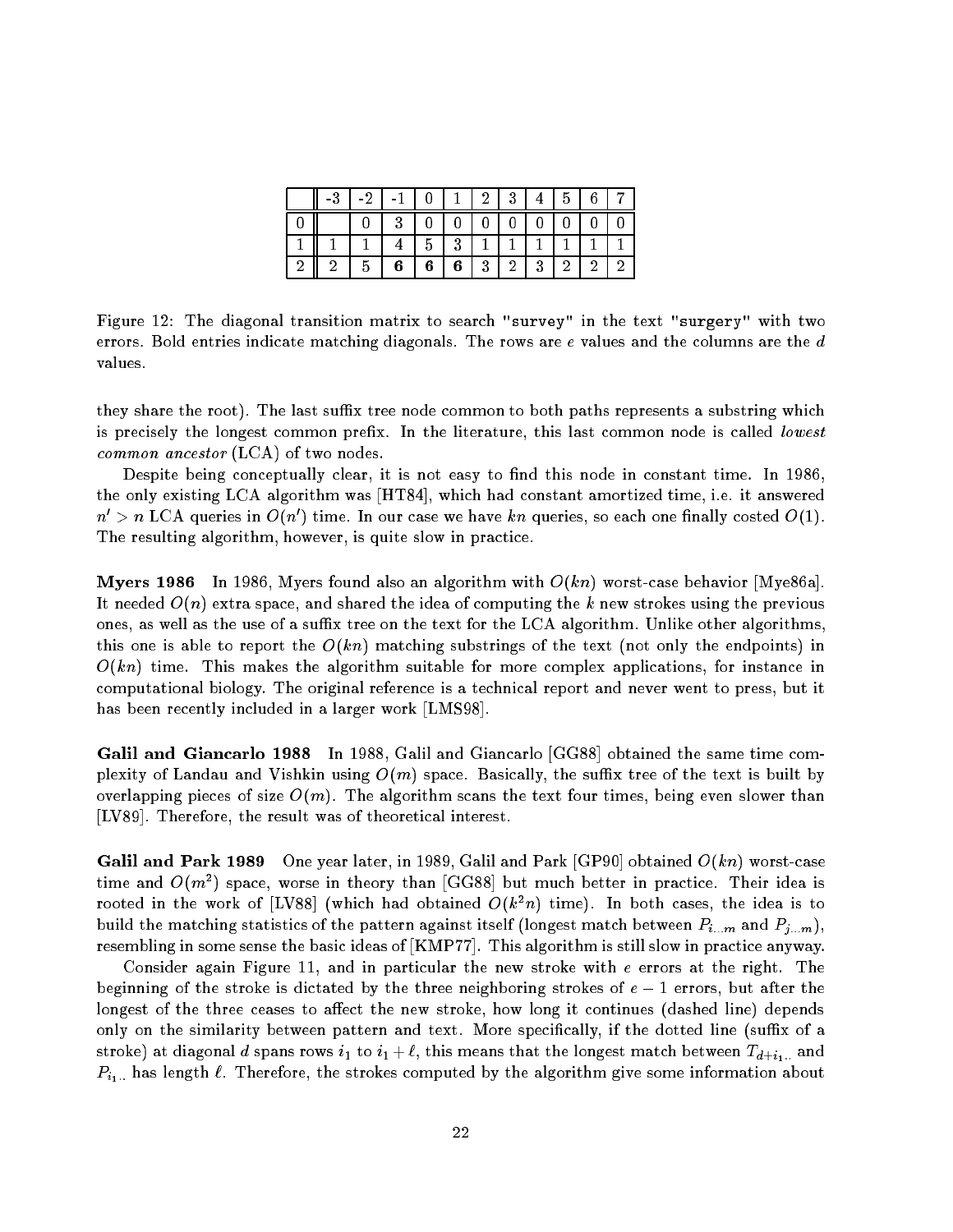longest matches between text and pattern. The difficult part is how to use that information.

Figure 13 illustrates the algorithm. As explained, the algorithm progresses by strokes, filling diagonally the matrix of Figure 12, so that when a stroke is computed its three neighbors are already computed. We have enclosed in a dotted triangle the strokes that may contain the information on longest matches relevant to the new strokes that are being computed. The algorithm of [LV88]  $\alpha$  basically searches the relevant information in this triangle and hence it is  $O(k^2n)$  time.



Figure 13: On the left, the way in which the stroke-wise algorithm progresses. The relevant strokes are enclosed in a dotted triangle and the last k strokes computed are in bold. On the right, the selection of the  $k$  relevant strokes to cover the last text area. We put in bold the parts of the strokes that are used.

This is improved in [GP90] to  $O(kn)$  by considering carefully the relevant strokes. Let us call estroke a stroke with  $e$  errors. First consider a 0-stroke. This full stroke (not only a suffix) represents a longest match between pattern and text. So, from the  $k$  previous 0-strokes we can keep the one that lasts more in the text, and up to that text position we have all the information we need about longest matches. We consider now all the 1-strokes. Despite that only a suffix of those strokes really represent a longest match between pattern and text, we know that this is definitely true after the last text position reached by a 0-stroke (since by then no 0-stroke can "help" a 1-stroke to last more). Therefore, we can keep the 1-stroke that lasts more in the text and use it to define longest matches between pattern and text when there are no more active 0-strokes. This argument continues for all the  $k$  errors, showing that in fact the complete text area that is relevant can be covered with just  $k$  strokes. Figure 13 (right) illustrates this idea.

The algorithm of  $[GF30]$  basically keeps this list of k relevant strokes. Up to date all the time. Each time a new e-stroke is produced, it is compared against the current relevant e-stroke, and if the new one lasts more in the text than the old one, it replaces the old stroke. Since the algorithm progresses in the text, old strokes are naturally eliminated with this procedure.

A last problem is how to use the indirect information given by the relevant strokes to compute the longest matches between pattern and text. What we have is a set of longest matches covering the text area of interest, plus the precomputed longest matches of the pattern against itself (starting at any position). We now where we have the dashed line of Figure 11 starts (say it is Pi1 and Tupil) and want to compute its length. To know where the longest match between pattern and text ends,

<sup>&</sup>quot;Called "reference triples" in there.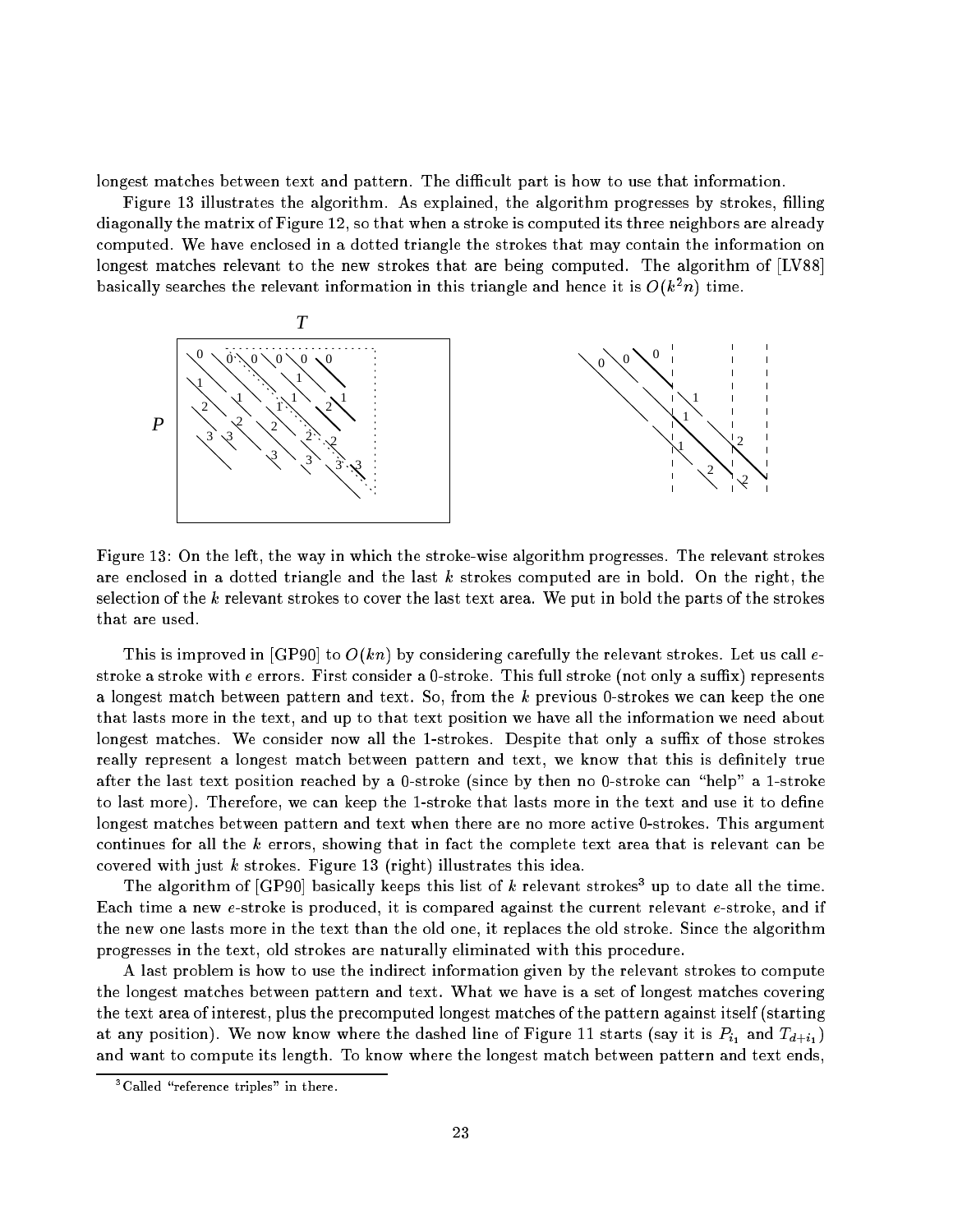we find the relevant stroke where the beginning of the dashed line falls. That stroke represents a maximal match between  $T_{d+i_1}$  and some  $P_{j_1}$ . As we know by the preprocessing the longest match between Pin  $\alpha$  : and Pi1::, we can derive the longest matches in the longest  $\alpha$  in  $\alpha$  Td+i1 ::. There are some extra complications to take care of when both longest matches end at the same position or one has length zero, but all them can be sorted out in  $O(k)$  time per diagonal of the L matrix.

 $\bf r$  many, Gain and Park show that the  $O(m^2)$  extra space needed to store the matrix of longest matches can be reduced to  $O(m)$  by using a suffix tree of the pattern (not the text as in previous work) and LCA algorithms, so we add different entries in Figure 7 (note that [LV88] had already  $O(m)$  space). Galil and Park also show how to add transpositions to the edit operations at the same complexity. This technique can be extended to all these diagonal transition algorithms. We believe that allowing different integral costs for the operations or forbidding some of them can be achieved with simple modications of the algorithms.

Ukkonen and Wood 1990 An idea similar to that of using the suffix tree of the pattern (and similarly slow in practice) was independently discovered by Ukkonen and Wood in 1990 [UW93]. They use a suffix automaton (described in Section 3.2) on the pattern to find the matching statistics, instead of the table. As the algorithm progresses over the text, the suffix automaton keeps count of the pattern substrings that match the text at any moment. Despite that they report  $O(m^2)$  space for the suffix automaton, it can take  $O(m)$  space.

Chang and Lawler 1990 Also in 1990, Chang and Lawler [CL94] repeated the idea that was briefly mentioned in [GP90]: the matching statistics can be computed using the suffix tree of the pattern and LCA algorithms. However, they used a newer and faster LCA algorithm [SV88], truly  $O(1)$ , and reported the best time among algorithms with guaranteed  $O(kn)$  performance. However, the algorithm is still not competitive in practice.

Cole and Hariharan 1998 In 1998, Cole and Hariharan [CH98] presented an algorithm with worst case  $O(n(1 + \kappa^2/m))$ , where  $c = 3$  if the pattern is "mostly aperiodic" and  $c = 4$  otherwise . The idea is that, unless a pattern has a lot of self-repetition, only a few diagonals of a diagonal transition algorithm need to be computed.

This algorithm can be thought of as a filter (see next sections) with worst case guarantee useful for very small k. It resembles some ideas of the filters developed in  $\vert$ CL94. Probably other filters can be proved to have good worst cases under some periodicity assumptions on the pattern, but this thread has not been explored up to now. This algorithm is an evolution over a previous one  $S(VY)$ , which is more complex and has a worse complexity, namely  $U(nk^*(\alpha)$  og  $[n]^{2/(2\delta)^2})$ . In any case, the interest of this work is theoretical too.

### 5.3 Improving the Average Case

Ukkonen 1985 The first improvement to the average case is due to Ukkonen in 1985. The algorithm, a short note at the end of [Ukk85b], improved the dynamic programming algorithm

 $^\circ$  The definition of "mostly aperiodic" is rather technical and related to the number of auto-repetition that occurs in the pattern. Most patterns are "mostly aperiodic".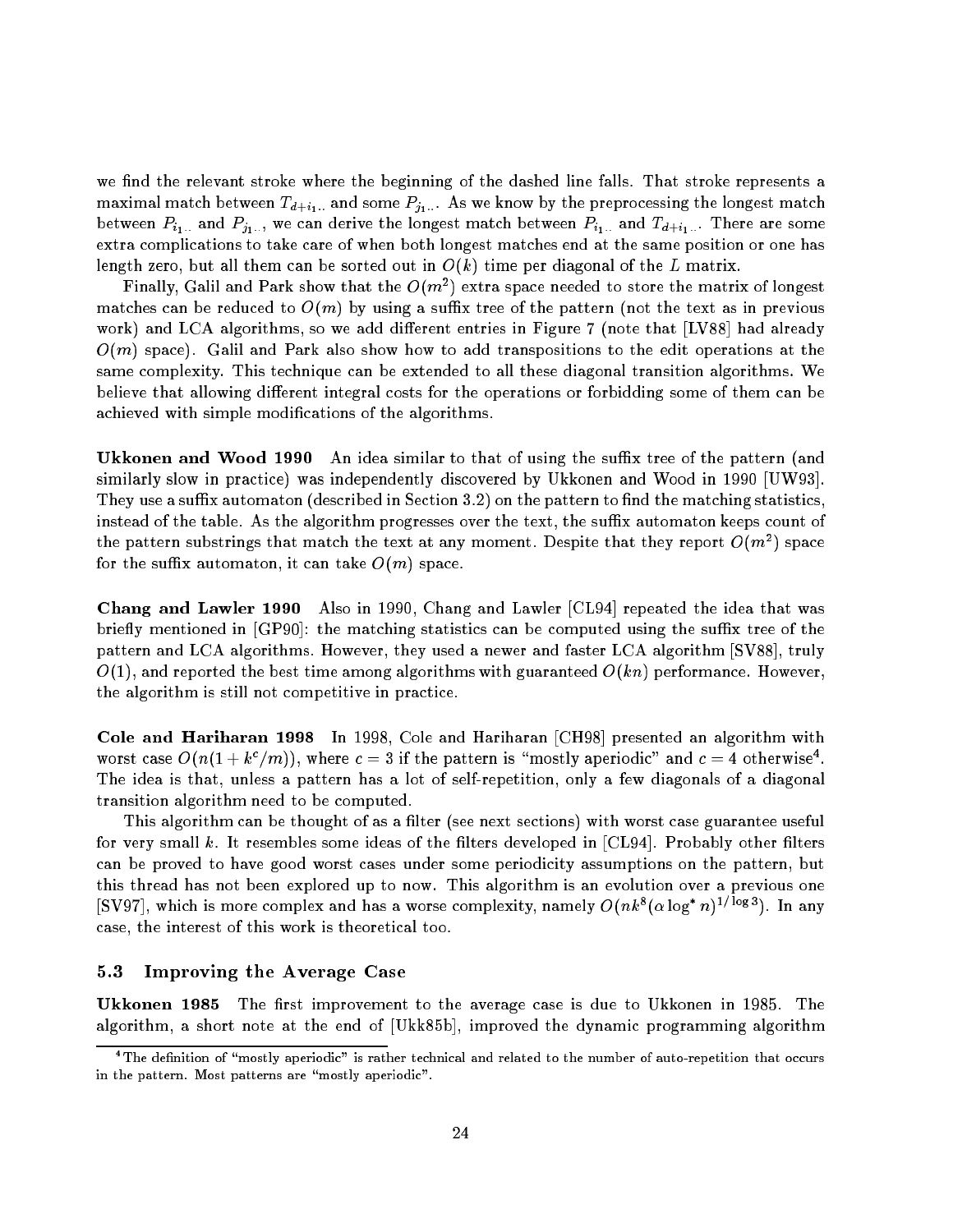to  $O(kn)$  average time and and  $O(m)$  space. This algorithm has been called later the "cut-off heuristic". The main idea is that, since a pattern does not normally match in the text, the values at each column (from top to bottom) quickly reach  $k+1$  (i.e. mismatch), and that if a cell has a value larger than  $k + 1$ , the result of the search does not depend on its exact value. A cell is called *active* if its value is at most  $k$ . The algorithm simply keeps count of which is the last active cell and avoids working on the rest of the cells.

To keep the last active cell, we must be able to recompute it for each new column. At each new column, the last active cell can be incremented in at most one, so we check if we have activated the next cell at  $O(1)$  cost. However, it is also possible that which was the last active cell becomes inactive now. In this case we have to search upwards which is the new last active cell. Despite that we can work  $O(m)$  in a given column, we cannot work more than  $O(n)$  overall, because there are at most n increments of this value in the whole process, and hence there are no more than  $n$ decrements. Hence, the last active cell is maintained at  $O(1)$  amortized cost per column.

Ukkonen conjectured that this algorithm was  $O(kn)$  on average, but this was proven only in 1992 by Chang and Lampe [CL92]. The proof was refined in 1996 by Baeza-Yates and Navarro [BYN99]. The result can probably be extended to more complex distance functions, although with substrings the last active cell must exceed  $k$  by enough to ensure that it can never return to a value smaller than k. In particular, it must have the value  $k + 2$  if transpositions are allowed.

Myers 1986 An algorithm in [Mye86a] is based on diagonal transitions as those of the previous sections, but the strokes are simply computed by brute force. Myers showed that the resulting algorithm was  $O(kn)$  on average. This is clear because the length of the strokes is  $\sigma/(\sigma-1) = O(1)$ on average. The same algorithm was proposed again in 1989 by Galil and Park [GP90]. Since only the k strokes need to be stored, the space is  $O(k)$ .

**Chang and Lampe 1992** In 1992, Chang and Lampe  $\begin{bmatrix} CL92 \end{bmatrix}$  gave a new algorithm called "column partitioning", based on exploiting a different property of the dynamic programming matrix. They consider again the fact that, along each column, the numbers are normally increasing. They work on "runs" of consecutive increasing cells (a run ends when  $C_{i+1} \neq C_i + 1$ ). They manage to work  $O(1)$  per run in the column actualization process.

To update each run in constant time, they precompute  $\mathrm{loc}(j,x) = \min_{j' \geq j} P_{j'} = x$  for all pattern positions j and all characters x (hence it needs  $O(m\sigma)$  space). At each column of the matrix, they consider the current text character x and the current row j, and know in constant time where the run is going to end (i.e. next character match). The run can end before, namely where the parallel run of the previous column ends.

Based on empirical observations, they conjecture that the average length of the runs is  $O(\sqrt{\sigma})$ . Notice that this matches our result that the average edit distance is  $m(1-e/\sqrt{\sigma})$ , since this is the number of increments along columns, and therefore there are  $O(m/\sqrt{\sigma})$  non-increments (i.e. runs). From there it is clear that each run has average length  $O(\sqrt{\sigma})$ . Therefore, we have just proved Chang and Lampe's conjecture.

Since the paper uses the cut-off heuristic of Ukkonen, their average search time is  $O(kn/\sqrt{\sigma})$ . This is, in practice, the fastest algorithm of this class.

Unlike the other algorithms of this section, it seems difficult to adapt  $\lceil CL92 \rceil$  to other distance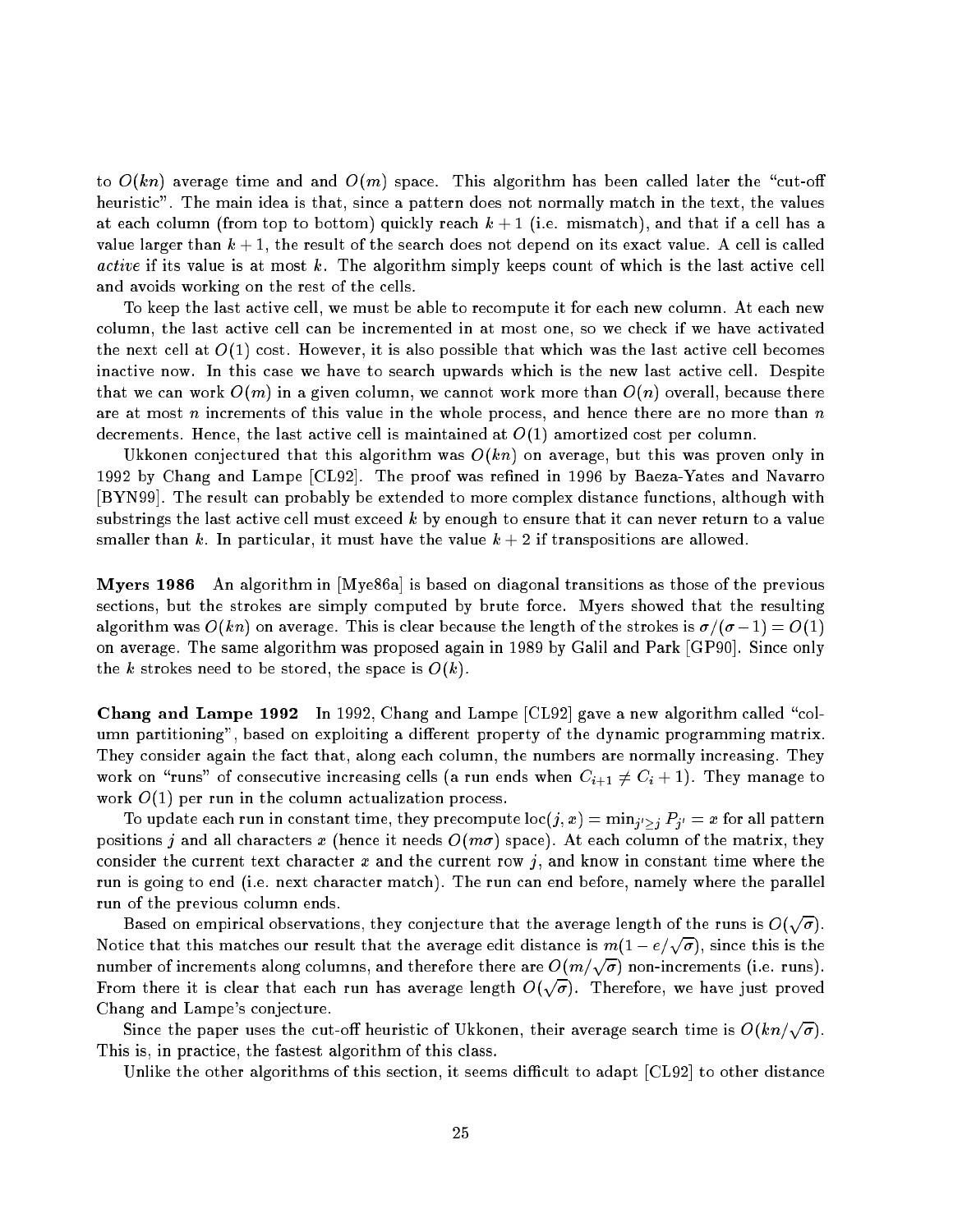functions, since the idea strongly relies on the unitary costs. It is mentioned that the algorithm could run in average time  $O(kn\log\log(m)/\sigma)$  but it would not be practical.

#### 6 6 Algorithms Based on Automata

This area is also rather old. It is interesting because it gives the best worst-case time algorithm  $(O(n))$ , which matches the lower bound of the problem). However, there is a time and space exponential dependence on  $m$  and  $k$  that limits its practicality.

We first present the basic solution and then discuss the improvements. Figure 14 shows the historical map of this area.



Figure 14: Taxonomy of algorithms based on deterministic automata.

### 6.1 An Automaton for Approximate Search

An alternative and very useful way to consider the problem is to model the search with a nondeterministic automaton (NFA). This automaton (in its deterministic form) was firstly proposed in  $[Ukk85b]$ , and firstly used in non-deterministic form (although implicitly) in  $[WM92a]$ . It is shown explicitly in [BY91, BY96, BYN99].

Consider the NFA for  $k = 2$  errors under edit distance shown in Figure 15. Every row denotes the number of errors seen (the first row zero, the second row one, etc.). Every column represents matching a pattern prefix. Horizontal arrows represent matching a character (i.e. if the pattern and text characters match, we advance in the pattern and in the text). All the others increment the number of errors (move to the next row): vertical arrows insert a character in the pattern (we advance in the text but not in the pattern), solid diagonal arrows replace a character (we advance in the text and pattern), and dashed diagonal arrows delete a character of the pattern (they are  $\varepsilon$ -transitions, since we advance in the pattern without advancing in the text). The initial self-loop allows a match to start anywhere in the text. The automaton signals (the end of ) a match whenever a rightmost state is active. If we do not care about the number of errors of the occurrences, we can consider final states those of the last full diagonal.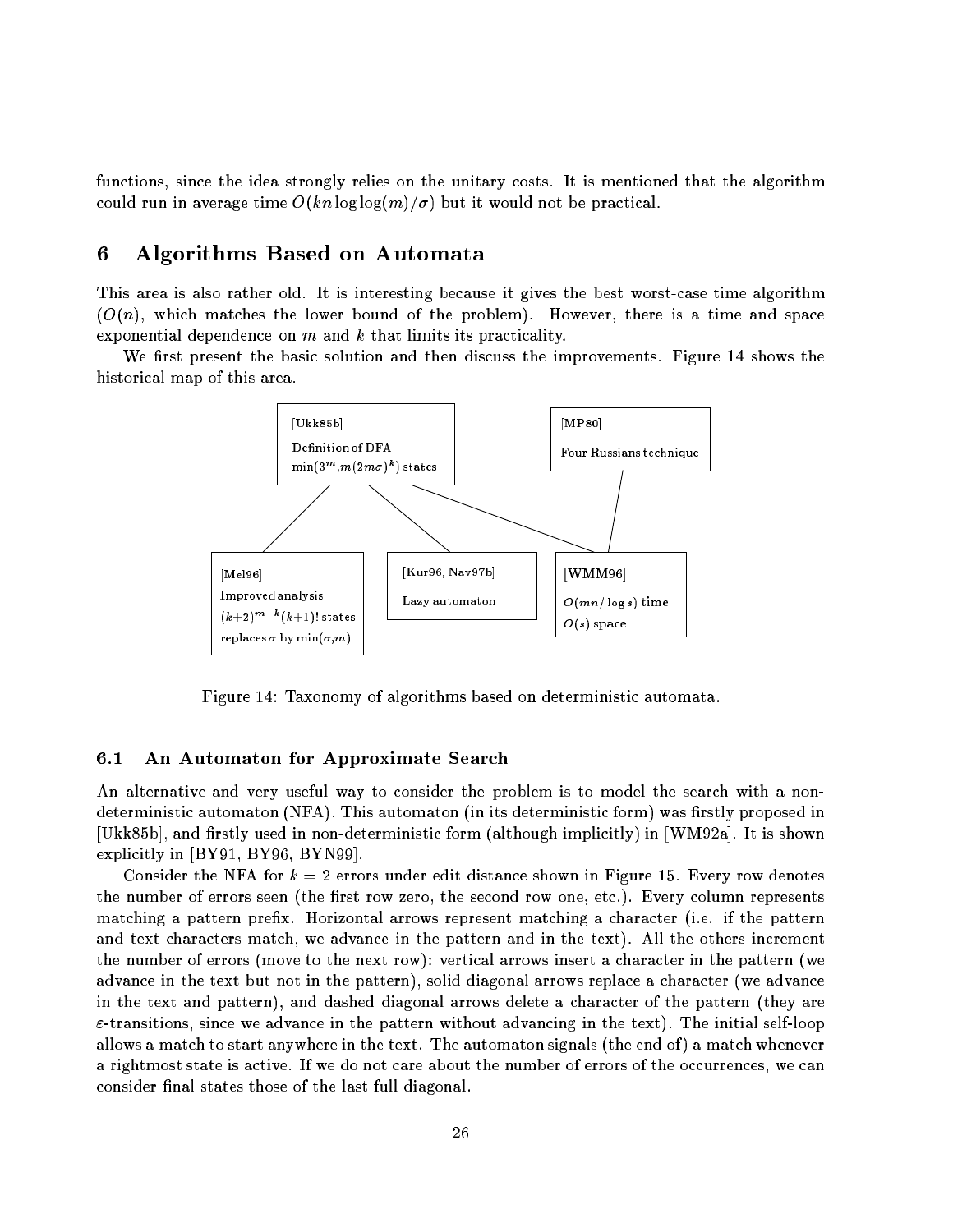It is not hard to see that once a state in the automaton is active, all the states of the same column and higher rows are active too. Moreover, at a given text character, if we collect the smallest active rows at each column, we obtain the vertical vector of the dynamic programming algorithm (in this case  $[0, 1, 2, 3, 3, 3, 2]$ , compare to Figure 9).



Figure 15: An NFA for approximate string matching of the pattern "survey" with two errors. The shaded states are those active after reading the text "surgery".

Other types of distances (Hamming, LCS and Episode) are obtained by deleting some arrows of the automaton. Different integer costs for the operations can also be modeled by changing the arrows. For instance, if insertions cost 2 instead of 1, we make the vertical arrows to move from rows i to rows  $i + 2$ . Transpositions are modeled by adding an extra state  $S_{i,j}$  between each pair of states at position  $(i, j)$  and  $(i + 1, j + 2)$ , and arrows labeled  $P_{i+2}$  from state  $(i, j)$  to  $S_{ij}$  and  $P_{i+1}$  between  $S_{i,j}$  and  $(i+1,j+2)$  [Mel96]. Adapting to general substring replacement needs more complex setups but it is always possible.

This automaton can be simply made deterministic to obtain  $O(n)$  worst case search time. However, as we see next, the main problem becomes the construction of the DFA (deterministic finite automaton). An alternative solution is based on simulating the NFA instead of making it deterministic.

### 6.2 Implementing the Automaton

Ukkonen 1985 In 1985, Ukkonen proposed the idea of a deterministic automaton for this problem [Ukk85b]. However, an automaton as that of Figure 15 was not explicitly considered. Rather, each possible set of values for the columns of the dynamic programming matrix was a state of the automaton. Once the set of all possible columns and the transitions among them were built, the text was scanned with the resulting automaton, performing exactly one transition per character read.

The big problem with this scheme was that the automaton had a potentially huge number of states, which had to be built and stored. To improve space usage, Ukkonen proved that all the elements in the columns that were larger than  $k + 1$  could be replaced by  $k + 1$  without affecting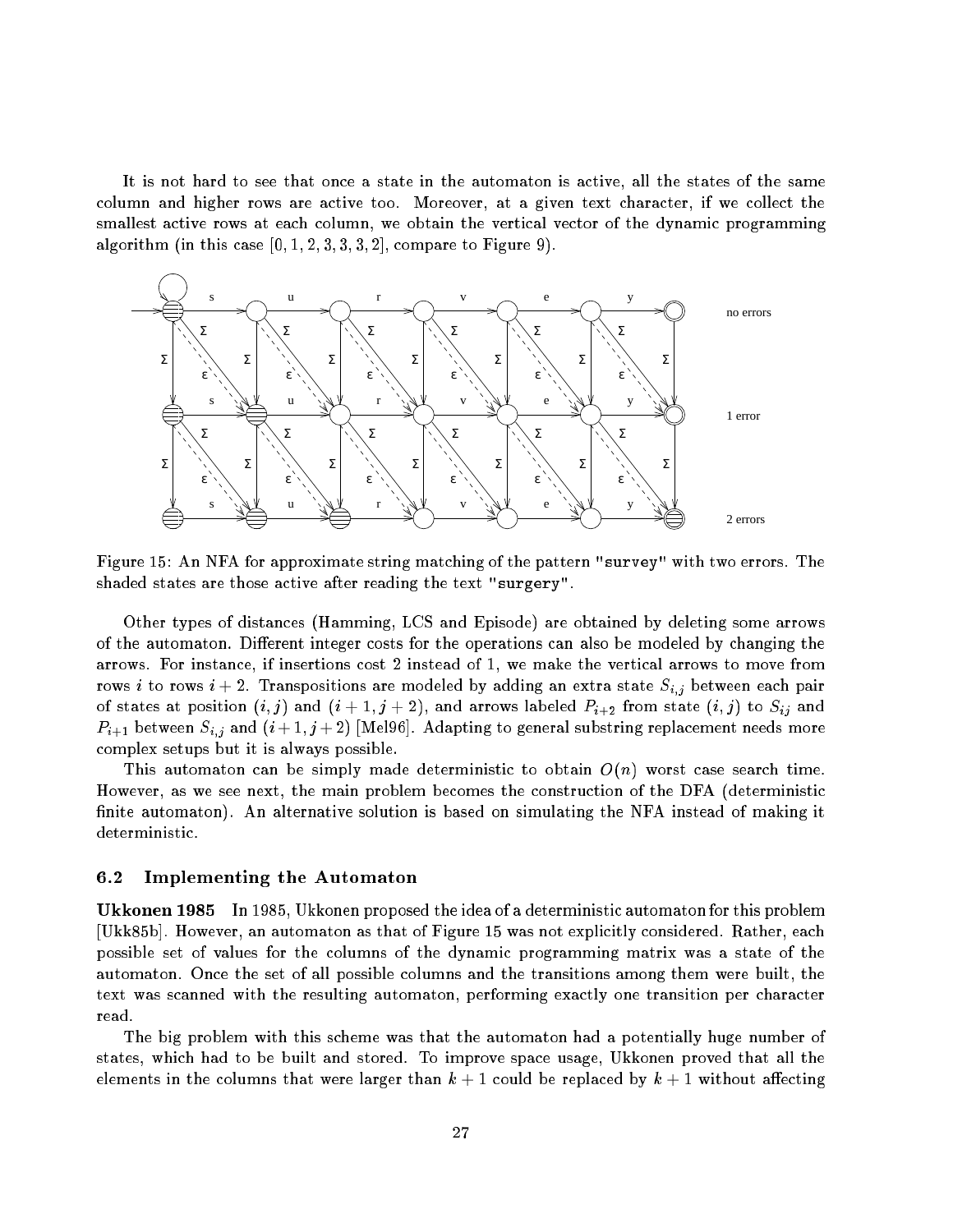the output of the search (the lemma was used in the same paper to design the cut-off heuristic described in Section 5.3). This reduced the potential number of different columns. He also showed that adjacent cells in a column differed in at most one. Hence, the column states could be defined as a vector of m incremental values in the set  $\{-1, 0, 1\}.$ 

All this made possible to obtain in [Ukk85b] a nontrivial bound to the number of states of the automaton, namely  $O(\min(\beta^m, m(2m\sigma)^m))$ . I his size, although much better than the obvious  $O((k+1)^m)$ , is still very large except for short patterns or very low error levels. The resulting space complexity of the algorithm is  $m$  times the above value. This exponential space complexity has to be added to the  $O(n)$  time complexity, as the preprocessing time to build the automaton.

As a final comment, Ukkonen suggested that the columns could be only partially computed up to, say,  $3k/2$  entries. Since he conjectured (and later was proved in [CL92]) that the columns of interest were  $O(k)$  on average, this would normally not affect the algorithm, though it will reduce the number of possible states. If at some point the states not computed were really needed, the algorithm would compute them by dynamic programming.

Notice that to incorporate transpositions and substring replacements into this conception we need to consider that each state is the set of the j last columns of the dynamic programming matrix where  $j$  is the longest left hand side of a rule. In this case it is better to build the automaton of Figure 15 explicitly and make it deterministic.

Wu, Manber and Myers 1992 It was not until 1992 that Wu, Manber and Myers looked again into this problem [WMM96]. The idea was to trade time for space using a Four Russians technique [ADKF75]. Since the cells could be expressed using only values in  $\{-1, 0, 1\}$ , the columns were partitioned into blocks of r cells (called "regions") which took 2r bits each. Instead of precomputing the transitions from a whole column to the next, the transitions from a region to the next region in the column were precomputed, although the current region could now depend on three previous regions (see Figure 16). Since the regions were smaller than the columns, much less space was necessary. The total amount of work was  $O(m/r)$  per column in the worst case, and  $O(k/r)$  on average. The space requirement was exponential in r. By using  $O(n)$  extra space, the algorithm was  $O(kn/\log n)$  on average and  $O(mn/\log n)$  in the worst case. Notice that this shares with [MP80] the Four Russians approach, but there is an important difference: the states in this case do not depend on the letters of the pattern and text. The states of the "automaton" of  $[MP80]$ , on the other hand, depend on the text and pattern.

This Four Russians approach is so flexible that this work was extended to handle regular expressions allowing errors [WMM95]. The technique for exact regular expression searching is to pack portions of the deterministic automaton in bits and compute transition tables for each portion. The few transitions among portions are left nondeterministic and simulated one by one. To allow errors, each state is not anymore active or inactive, but they keep count of the minimum number of errors that makes it active, in  $O(\log k)$  bits.

Melichar 1995 In 1995, Melichar [Mel96] studied again the size of the deterministic automaton. By considering the properties of the NFA of Figure 15, he refined the bound of [Ukk85b] to O (min(3)  $m(zmu)$ ,  $(k+2)$  (k + 1)!)), where  $t = \min(m+1, \sigma)$ . The space complexity and preprocessing time of the automaton is  $t$  times the number of states. Melichar also conjectured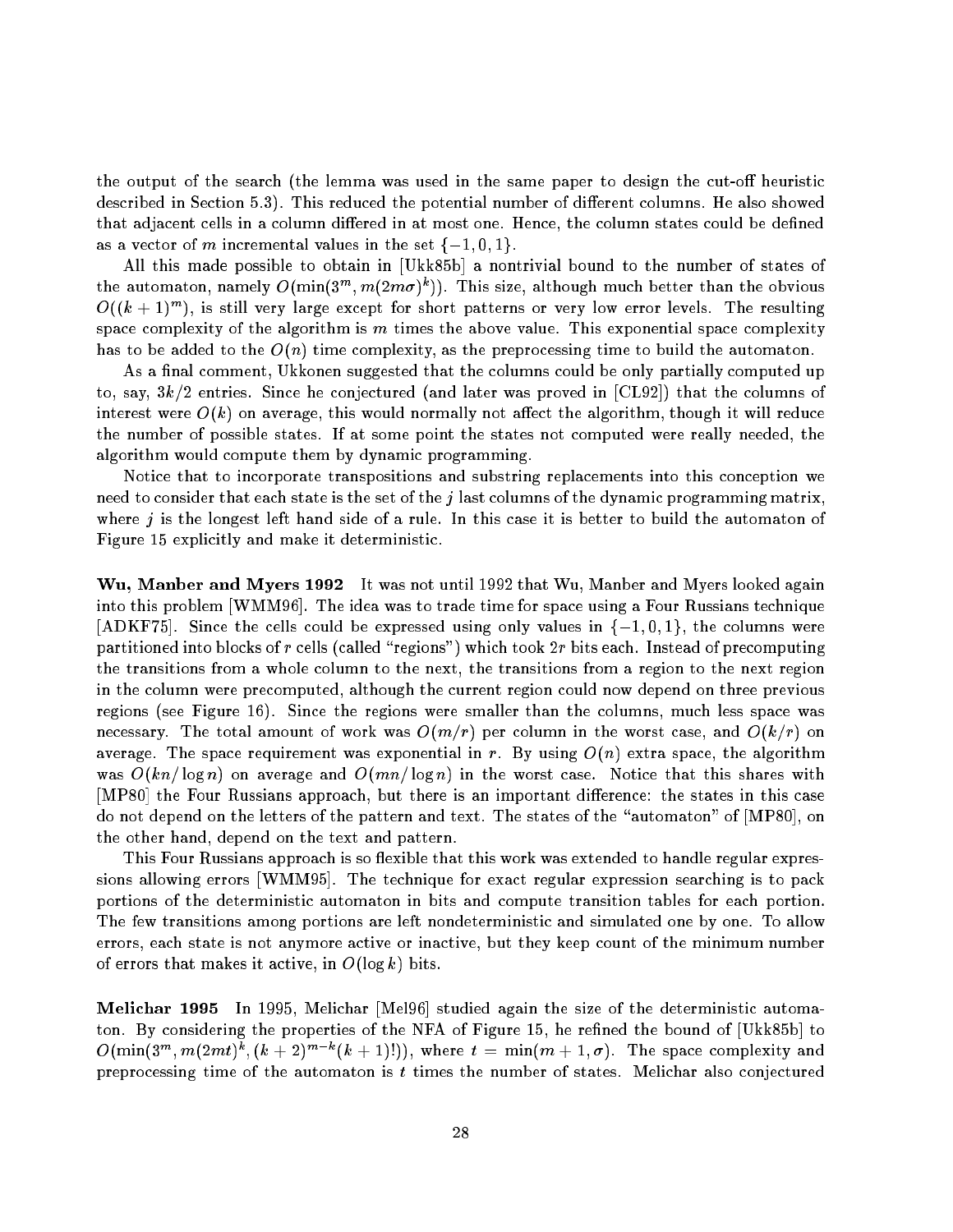

Figure 16: On the left, the automaton of [Ukk85b] where each column is a state. On the right, the automaton of [WMM96] where each region is a state. Both compute the columns of the dynamic programming matrix.

that this automaton is bigger when there are periodicities in the pattern, which matches with the results of [CH98] (Section 5.2), in the sense that periodic patterns are more problematic. This is in fact a property shared with other problems in string matching.

Kurtz 1996 In 1996, Kurtz [Kur96] proposed another way to reduce the space requirements to at most  $O(mn)$ . It is an adaptation of  $\left[\text{BYG94}\right]$ , which first proposed it for the Hamming distance. The idea was to build the automaton in lazy form, i.e. build only the states and transitions actually reached in the processing of the text. The automaton starts as just one initial state and the states and transitions are built as needed. By doing this, all those transitions that Ukkonen [Ukk85b] considered that were not necessary were not built in fact, without need to guess. The price was the extra overhead of a lazy construction versus a direct construction, but the idea pays off. Kurtz also proposed to have built only the initial part of the automaton (which should be the most commonly traversed states) to save space.

Navarro studied in [Nav97b, Nav98] the growth of the complete and lazy automata as a function of m, k and n (this last value for the lazy automaton only). The empirical results show that the lazy automaton grows with the text at a rate of  $O(n^{\epsilon})$ , for  $0 < \rho < 1$  dependent on  $\sigma, \, m$  and  $\kappa.$ Some replacement policies designed to work with bounded memory are proposed in [Nav98].

# 7 Bit-Parallelism

These algorithms are based on exploiting the parallelism of the computer when it works on bits. This is also a new (after 1990) and very active area. The basic idea is to \parallelize" another algorithm using bits. The results are interesting from the practical point of view, and are especially significative when short patterns are involved (typical in text retrieval). They may work effectively for any error level.

In this section we find elements which strictly could belong to other sections, since we parallelize other algorithms. There are two main trends: parallelize the work of the non-deterministic automaton that solves the problem (Figure 15), and parallelize the work of the dynamic program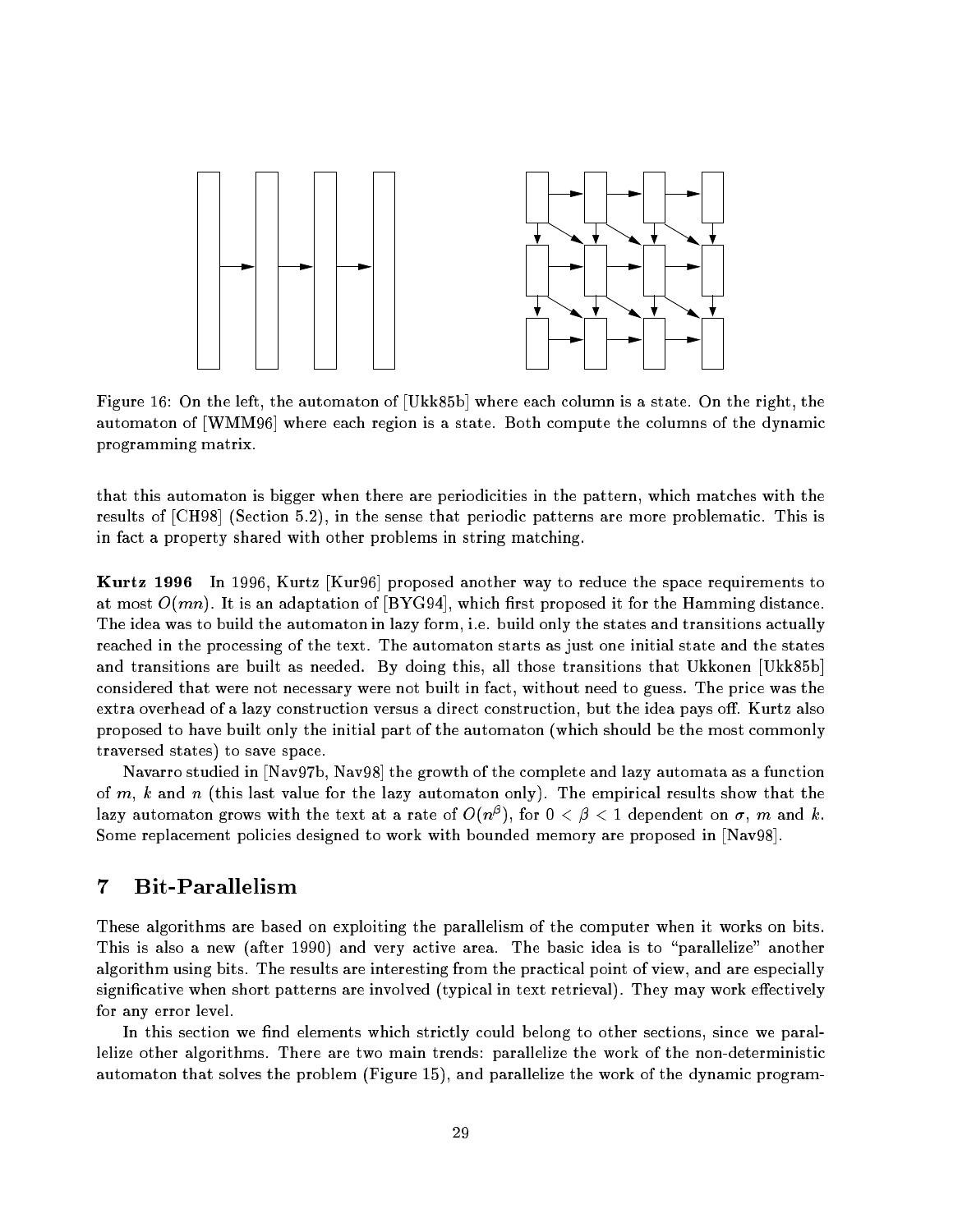ming matrix.

We first explain the technique and then the results achieved using it. Figure 17 shows the historical development of this area.



Figure 17: Taxonomy of bit-parallel algorithms.

## 7.1 The Technique of Bit-Parallelism

This technique, of common use in string matching [BY91, BY92], was born in the PhD. Thesis of Baeza-Yates [BY89]. It consists in taking advantage of the intrinsic parallelism of the bit operations inside a computer word. By using cleverly this fact, the number of operations that an algorithm performs can be cut down by a factor of at most  $w$ , where  $w$  is the number of bits in the computer word. Since in current architectures  $w$  is 32 or 64, the speedup is very significative in practice and improves with technological progress. In order to relate the behavior of bit-parallel algorithms to other working it is normally assumed that was a superpression for the RAM model of  $\alpha$ computation. We prefer, however, to keep  $w$  as an independent value. We introduce now some notation we use for bit-parallel algorithms.

The length of the computer word (in bits) is w.

we denote as bits of the bits of a mask of a mask is stored some mask is stored somewhere somewhere  $\alpha$ inside the computer word. Since the length  $w$  of the computer word is fixed, we are hiding the details on where we store the  $\ell$  bits inside it.

 $-$  we use exponentiation to denote bit repetition (e.g.  $0.1 = 0001$ ).

we use C-like synthesis of the bits of computer words:  $\alpha$  is the bit soft of computer words:  $\alpha$  is the bitwiseor, " $\&$ " is the bitwise-and, " " is the bitwise-xor and " $\sim$ " complements all the bits.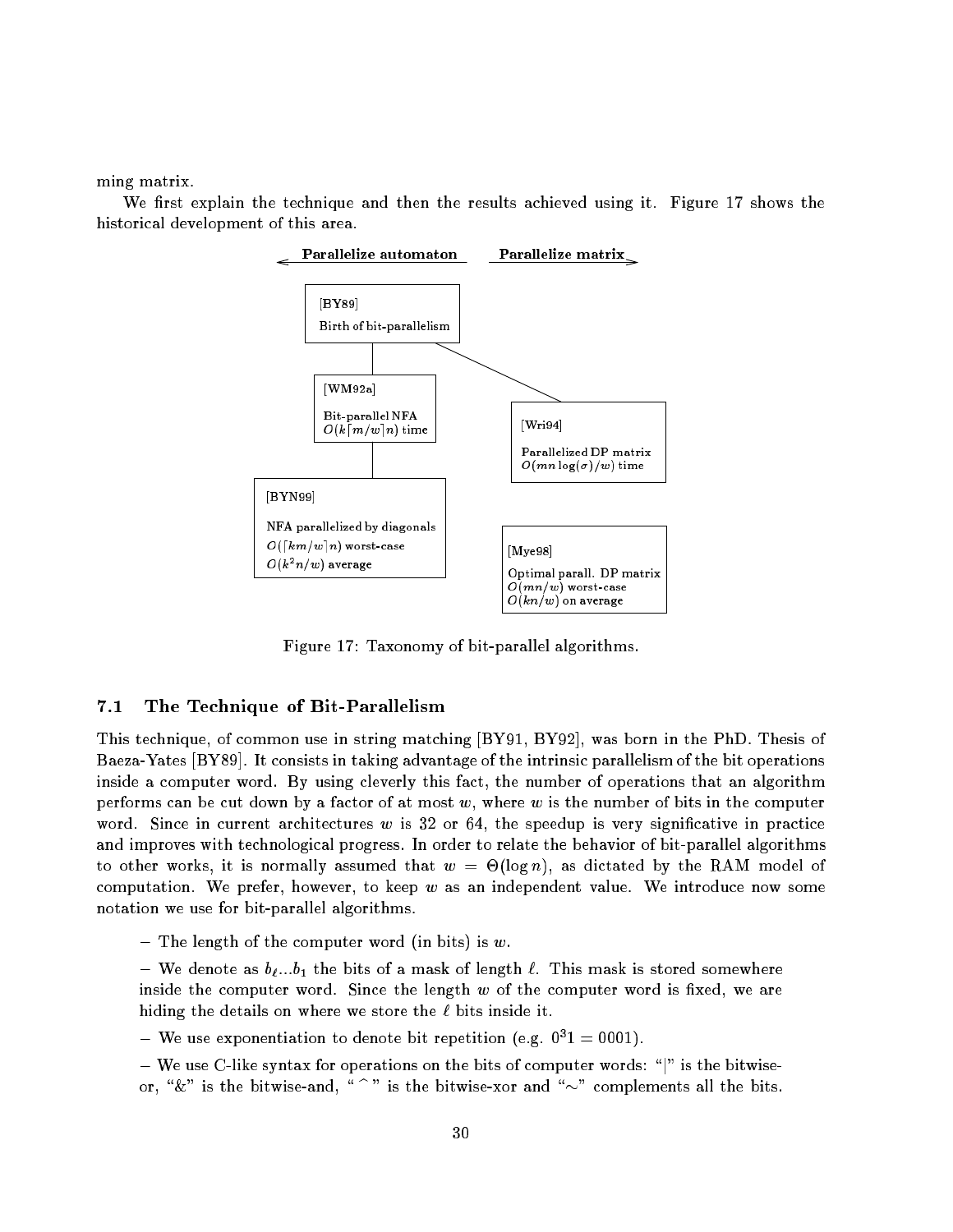The shift-left operation, " $<<$ ", moves the bits to the left and enters zeros from the right, i.e.  $\omega_m o_{m-1}...o_2 o_1 << r ~=~o_{m-r}...o_2 o_1$ u . The shift-right,  $\Rightarrow$  moves the bits in the other direction. Finally, we can perform arithmetic operations on the bits, such as addition and subtraction, which operate the bits as if they formed a number. For instance,  $b_{\ell}...b_{x}10000 - 1 = b_{\ell}...b_{x}01111$ .

We explain now the first bit-parallel algorithm, Shift-Or  $[BYG92]$ , since it is the basis of much of which follows. The algorithm searches a pattern in a text (without errors) by parallelizing the operation of a non-deterministic finite automaton that looks for the pattern. Figure 18 illustrates this automaton.



Figure 18: Nondeterministic automaton that searches "survey" exactly.

This automaton has  $m+1$  states, and can be simulated in its non-deterministic form in  $O(mn)$ time. The Shift-Or algorithm achieves  $O(mn/w)$  worst-case time (i.e. optimal speedup). Notice that if we convert the non-deterministic automaton to a deterministic one to have  $O(n)$  search time, we get an improved version of the KMP algorithm [KMP77]. However KMP is twice as slow for  $m \leq w$ .

The algorithm first builds a table B which for each character c stores a bit mask  $B[c] = b_m...b_1$ . The mask in  $B[c]$  has the bit  $b_i$  in one if and only if  $P_i = c$ . The state of the search is kept in a machine word  $D = d_m...d_1$ , where  $d_i$  is one whenever  $P_{1..i}$  matches the end of the text read up to now (i.e. the state numbered  $i$  in Figure 18 is active). Therefore, a match is reported whenever  $d_m=1$ .

 $\nu$  is set to 1 m originally, and for each new text character  $T_j, \, \nu$  is updated using the formula  $^*$ 

$$
D' \;\;\gets \;\; \left( (D >> 1) \;\vert\; 10^{m-1} \right) \;\; \& \;\; B[T_j]
$$

The formula is correct because the *i*-th bit is set if and only if the  $(i - 1)$ -th bit was set for the previous text character and the new text character matches the pattern at position i. In other words,  $T_{j-i+1..j} = P_{1..i}$  if and only if  $T_{j-i+1..j-1} = P_{1..i-1}$  and  $T_j = P_i$ . It is possible to relate this formula to the movement that occurs in the non-deterministic automaton for each new text character: each state gets the value of the previous state, but this happens only if the text character matches the corresponding arrow.

For patterns longer than the computer word (i.e.  $m>w$ ), the algorithm uses  $|m/w|$  computer words for the simulation (not all them are active all the time). The algorithm is  $O(n)$  on average.

It is easy to extend Shift-Or to handle *classes of characters*. In this extension, each position in the pattern matches with a set of characters rather than with a single character. The classical

 $^{\circ}$  The real algorithm uses the bits with the inverse meaning and therefore the operation "  $\mid$  10  $^{\circ}$   $\mid$  " is not necessary. It also shifts in the other direction to ensure that a fresh zero fills the hole left by the shift, which is more machine dependent for the right shift. We have preferred to explain this more didactic version.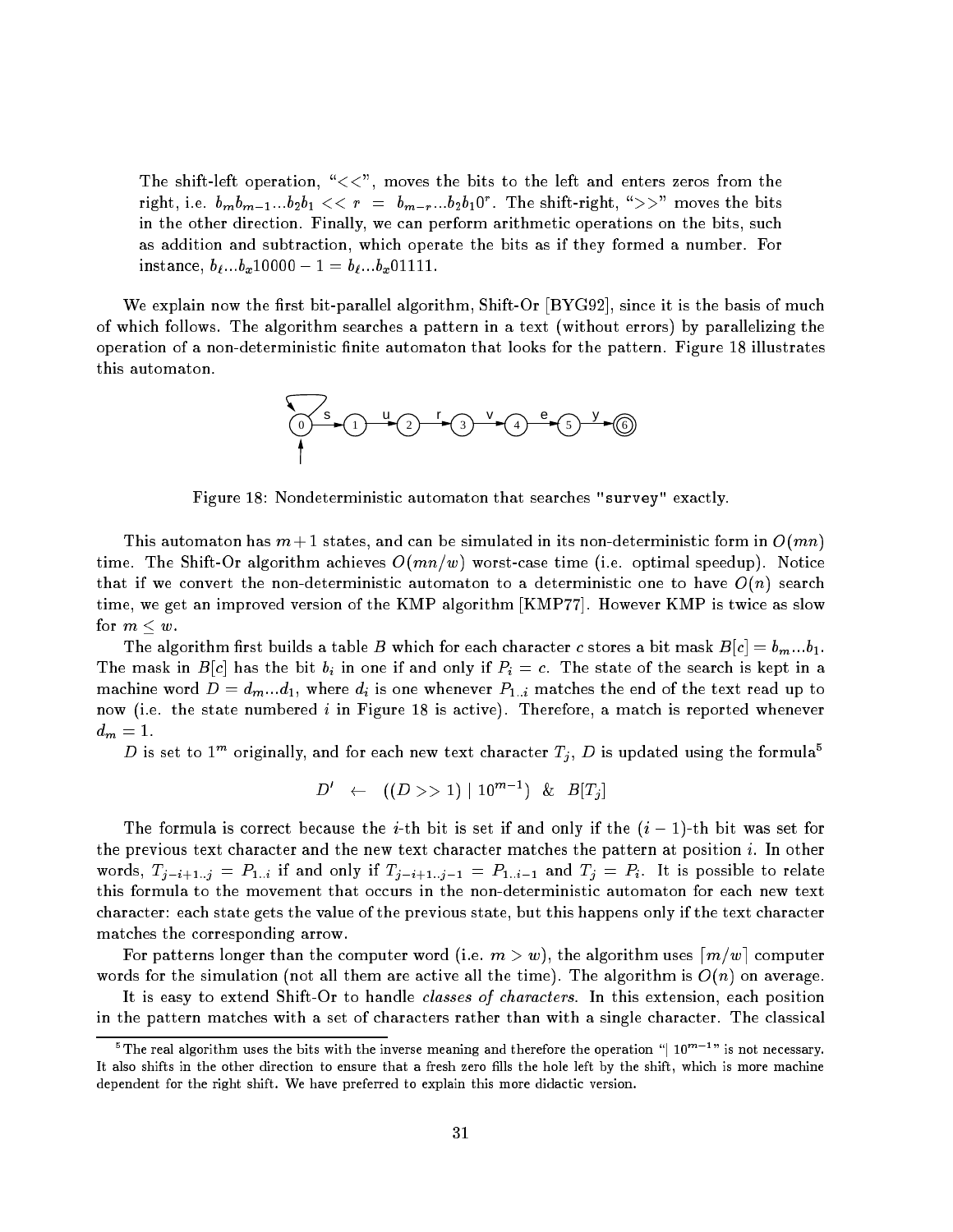string matching algorithms are not so easily extended. In Shift-Or, it is enough to set the  $i$ -th bit of  $B[c]$  for every  $c \in P_i$  ( $P_i$  is a set now). For instance, to search for "survey" in case-insensitive form, we just set to 1 the first bit of  $B[$ "s"] and of  $B[$ "S"], and the same with the rest. Shift-Or can also search for multiple patterns (where the complexity is  $O(mn/w)$  if we consider that m is the total length of all the patterns), and it was later enhanced [WM92a] to support a larger set of extended patterns and even regular expressions.

Many online text algorithms can be seen as implementations of an automaton (classically, in its deterministic form). Bit-parallelism has since its invention became a general way to simulate simple non-deterministic automata instead of converting them to deterministic. It has the advantage of being much simpler, in many cases faster (since it makes better usage of the registers of the computer word), and easier to extend to handle complex patterns than its classical counterparts. Its main disadvantage is the limitation it imposes with regard to the size of the computer word. In many cases its adaptations to cope with longer patterns are not so efficient.

## 7.2 Parallelizing Non-deterministic Automata

Wu and Manber 1992 In 1992, Wu and Manber [WM92a] published a number of ideas that had a great impact in the future of practical text searching. They first extended the Shift-Or algorithm to handle *wild cards* (i.e. allow an arbitrary number of characters between two given positions in the pattern), and regular expressions (the most flexible pattern that can be efficiently searched). What is of more interest to us is that they presented a simple scheme to combine any of the preceding extensions with approximate string matching.

The idea is to simulate the NFA of Figure 15 using bit-parallelism, so that each row i of the automaton fits in a computer word  $R_i$  (each state is represented by a bit). For each new text character, all the transitions of the automaton are simulated using bit operations among the  $k+1$ computer words. Notice that all the  $k + 1$  computer words have the same structure (i.e. the same bit is aligned to the same text position). The update formula to obtain the new  $\kappa_i$  values at text position  $j$  from the current  $R_i$  values is

$$
\begin{array}{lcl} R'_0 & = & ((R_0 \!>>\! 1) \mid 10^{m-1}) \; \& \; B[T_j] \\ R'_{i+1} & = & ((R_{i+1} \!>>\! 1) \; \& \; B[T_j]) \mid \; R_i \; \mid \; (R_i \!>>\! 1) \; \mid \; (R'_i \!>>\! 1) \end{array}
$$

and we start the search with  $\kappa_i =$  1 0  $^{\circ}$  . As expected,  $\kappa_0$  undergoes a simple Shift-Or process, while the other rows receive ones (i.e. active states) from previous rows as well. In the formula for  $\boldsymbol{\mathsf{\kappa}}_{i+1}$  are expressed, in that order, horizontal, vertical, diagonal and dashed diagonal arrows.

The cost of this simulation is  $O(k[m/w]n)$  in the worst and average case, which is  $O(kn)$  for patterns typical in text searching (i.e.  $m \leq w$ ). This is a perfect speedup over the serial simulation of the automaton, which would cost  $O(mkn)$  time. Notice that for short patterns, this is competitive to the best worst-case algorithms.

Thanks to the simplicity of the construction, the rows of the pattern can be changed by a different automaton. As long as one is able to solve a problem for exact string matching, one makes  $k$  + 1 copies of the resulting computer word, performs the same operations in the k + 1 words (plus the arrows that connect the words) and one has an algorithm to find the same pattern allowing errors. Hence, they are able to perform approximate string matching with sets of characters, wild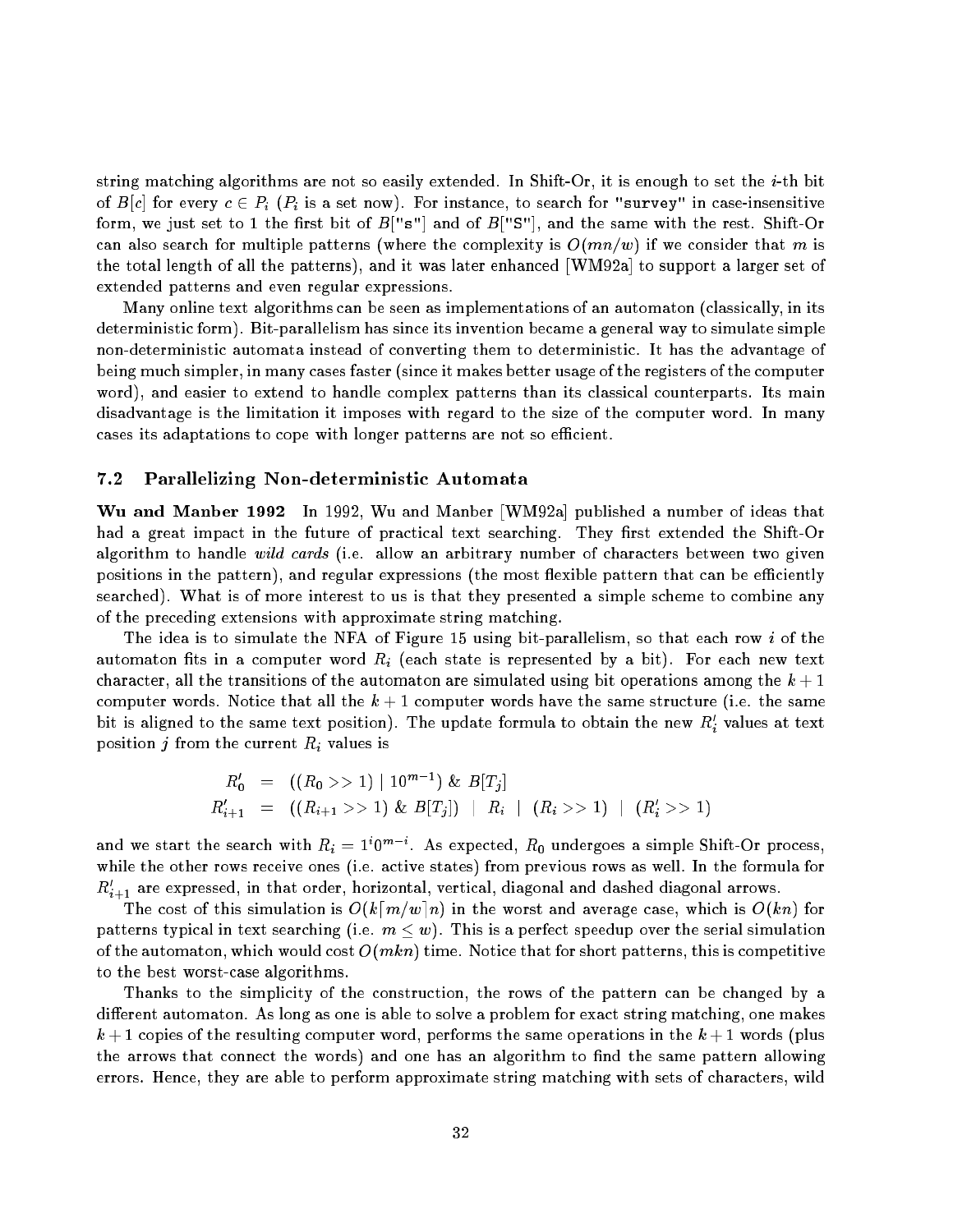cards, and regular expressions. They also allow some extensions unique of approximate searching: a part of the pattern can be searched with errors and another may be forced to match exactly, and different integer costs of the edit operations can be accommodated (including not allowing some of them). Finally, they are able to search a set of patterns at the same time, but this capability is very limited (since all the patterns must fit in a computer word).

The great hexibility obtained encouraged the authors to build a software called  $A$ grep [WM92b]], where all these capabilities are implemented (although some particular cases are solved in a different manner). This software has been taken as a reference in all the subsequent research.

Baeza-Yates and Navarro 1996 In 1996, Baeza-Yates and Navarro presented a new bit-parallel algorithm able to parallelize the computation of the automaton even more [BYN99]. The classical dynamic programming algorithm can be thought of as a column-wise \parallelization" of the automaton [BY96], and Wu and Manber [WM92a] proposed a row-wise parallelization. Neither algorithm was able to increase the parallelism (even if all the NFA states fit in a computer word) because of the  $\varepsilon$ -transitions of the automaton, which caused what we call *zero-time* dependencies. That is, the current values of two rows or two columns depend on each other, and hence cannot be computed in parallel.

In [BYN99] the bit-parallel formula for a diagonal parallelization was found. They packed the states of the automaton along diagonals instead of rows or columns, which run in the same direction of the diagonal arrows (notice that this is totally different from the diagonals of the dynamic programming matrix). This idea had been mentioned much earlier by Baeza-Yates [BY91] but no bit-parallel formula was found. There are  $m - k + 1$  complete diagonals (the others are not really necessary) which are numbered from 0 to  $m-k$ . The number  $D_i$  is the row of the first active state in diagonal i (all the subsequent states in the diagonal are active because of the  $\varepsilon$ -transitions). The new  $D_i$  values after reading text position  $j$  are computed as

$$
D_i' = \min(D_i + 1, D_{i+1} + 1, g(D_{i-1}, T_j))
$$

where the first term represents the insertions, the second term the replacements and the last term the matches (deletions are implicit since we represent only the lowest active state of each diagonal). The main problem is how to compute the function  $g$ , defined as

$$
g(D_i, T_j) = \min\left( \{k+1\} \cup \{ r / r \geq D_i \land P_{i+r} = T_j \} \right)
$$

Notice that an active state that crosses a horizontal edge has to propagate all the way down by the diagonal. This was finally solved in 1996 [BYN99, Nav98] by representing the  $D_i$  values in unary and using arithmetic operations on the bits, which have the desired propagation effects. The formula can be understood either numerically (operating the  $D_i$ 's) or logically (simulating the arrows of the automaton).

The resulting algorithm is  $O(n)$  worst case time and very fast in practice if all the bits of the automaton fit in the computer word (while [WM92a] keeps  $O(kn)$ ). In general, it is  $O([k(m \kappa$ ]/w|n) worst case time, and  $O($ | $\kappa^2/w$ |n) on average since the Ukkonen cut-on neuristic is used (see Section 5.3). The scheme can handle classes of characters, wild cards and different integral costs in the edit operations.

<sup>6</sup> Available at ftp.cs.arizona.edu.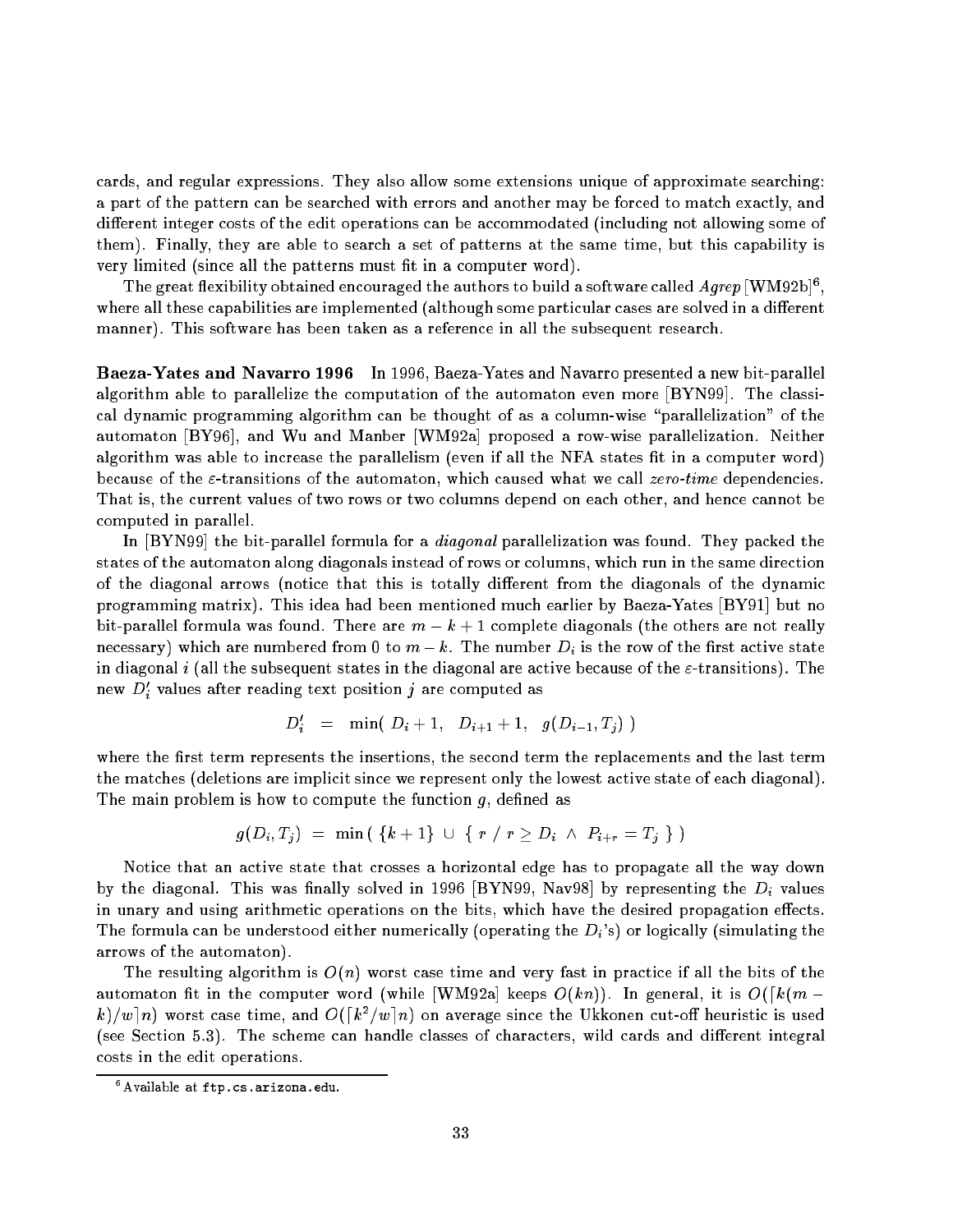## 7.3 Parallelizing the Dynamic Programming Matrix

Wright 1994 In 1994, Wright [Wri94] presented the first work using bit-parallelism on the dynamic programming matrix. The idea was to consider secondary diagonals (i.e. those that run from the upper-right to the bottom-left) of the matrix. The main observation is that the elements of the matrix follow the recurrence<sup>7</sup>

$$
C_{i,j} = C_{i-1,j-1} \text{ if } P_i = T_j \text{ or } C_{i-1,j} = C_{i-1,j-1} - 1 \text{ or } C_{i,j-1} = C_{i-1,j-1} - 1
$$
  

$$
C_{i-1,j-1} + 1 \text{ otherwise}
$$

which shows that the new secondary diagonal can be computed using the two previous ones. The algorithm stores the differences between  $C_{i,j}$  and  $C_{i-1,j-1}$  and represents the recurrence using modulo 4 arithmetic. The algorithm packs many pattern and text characters in a computer word and performs in parallel a number of pattern versus text comparisons, then using the vector of the results of the comparisons to update many cells of the diagonal in parallel. Since it has to store characters of the alphabet in the bits, the algorithm is  $O(nm \log(\sigma)/w)$  in the worst and average case. This was competitive at that time for very small alphabets (e.g. DNA). As the author recognizes, it seems quite difficult to adapt this algorithm for other distance functions.

Myers 1998 In 1998, Myers [Mye98] found a better way to parallelize the computation of the dynamic programming matrix. He represented the differences along columns instead of the columns themselves, so that two bits per cell were enough (in fact this algorithm can be seen as the bit-parallel implementation of the automaton which is made deterministic in [WMM96], see Section 6.2). A new recurrence is found where the cells of the dynamic programming matrix are expressed using horizontal and vertical differences, i.e.  $\Delta v_{i,j} = C_{i,j} - C_{i-1,j}$  and  $\Delta h_{i,j} = C_{i,j} - C_{i,j-1}$ :

$$
\Delta v_{i,j} = \min(-E q_{i,j}, \Delta v_{i,j-1}, \Delta h_{i-1,j}) + (1 - \Delta h_{i-1,j})
$$
  
\n
$$
\Delta h_{i,j} = \min(-E q_{i,j}, \Delta v_{i,j-1}, \Delta h_{i-1,j}) + (1 - \Delta v_{i,j-1})
$$

where  $Eq_{i,j}$  is 1 if  $P_i = T_j$  and zero otherwise. The idea is to keep packed binary vectors representing the current (i.e.  $j$ -th) values of the differences, and finding the way to update the vectors in a single operation. Each cell  $C_{i,j}$  is seen as a small processor that receives inputs  $\Delta v_{i,j-1}$ ,  $\Delta h_{i-1,j}$  and  $Eq_{i,j}$ and produces outputs  $=$   $\alpha_{i,j}$  and  $=$   $\alpha_{i,j}$  . There are 3- $\alpha$  simples formulation and a simple formula is found to express the cell logic (unlike [Wri94], the approach is logical rather than arithmetical). The hard part is to parallelize the work along the column, because of the zero-time dependency problem. The author finds a solution which, despite that a very different model is used, is very similar to that of [BYN99].

The result is an algorithm that uses better the bits of the computer word, with a worst case of  $O([m/w]n)$  and an average case of  $O([k/w]n)$  since it uses the Ukkonen cut-off (Section 5.3). The update formula is a little more complex than that of [BYN99] and hence the algorithm is a bit slower, but it adapts better to longer patterns because less computer words are needed.

As it is difficult to improve over  $O(kn)$  algorithms, this algorithm may be the last word with respect to asymptotic efficiency of parallelization, except for the possibility to parallelize an  $O(kn)$ 

The original one in [Wri94] has errors.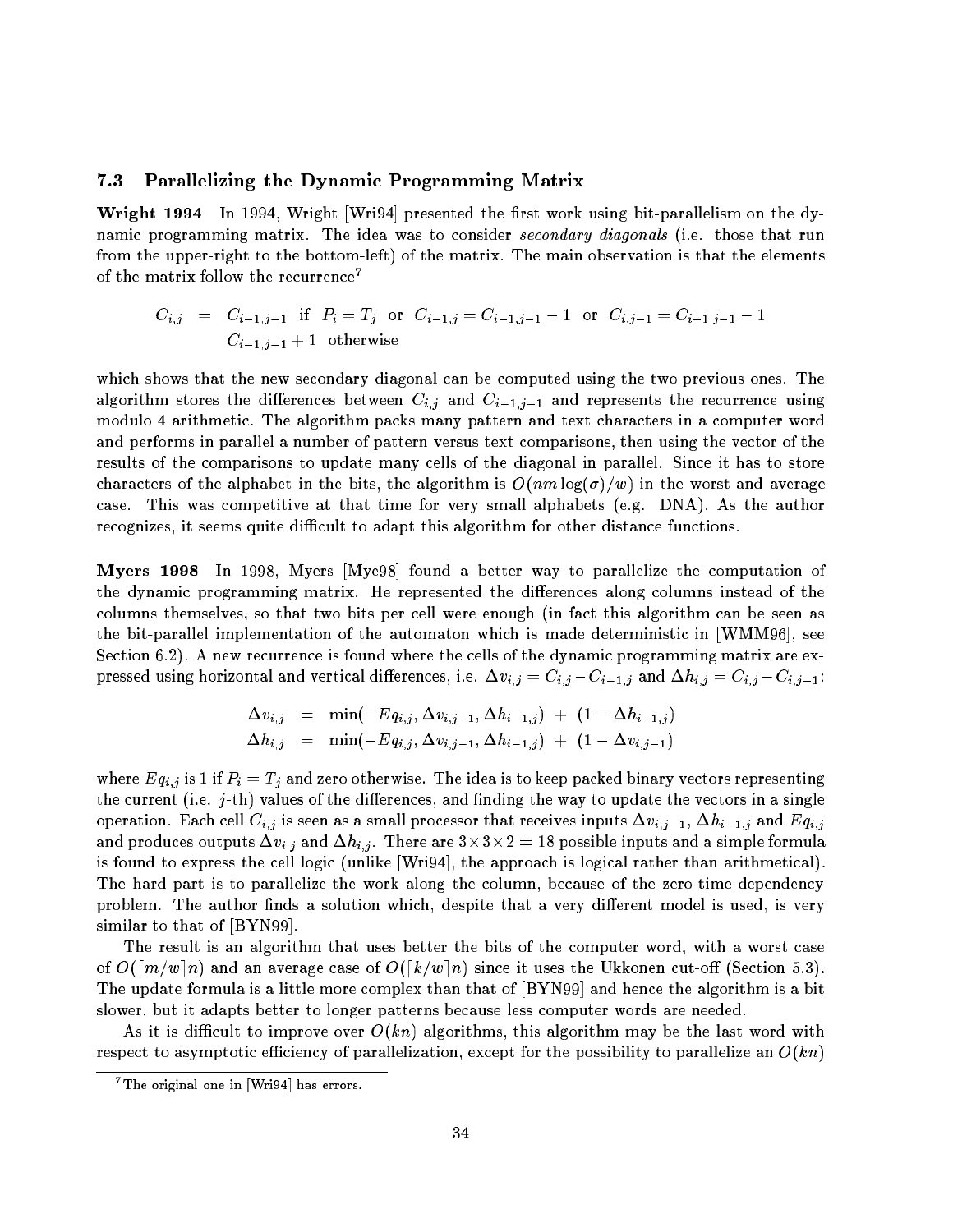worst case algorithm. As it is now common to expect in bit-parallel algorithms, this scheme is able to search some extended patterns as well, but it seems difficult to adapt it to other distance functions.

# 8 Filtering Algorithms

Our last category is quite young, starting in 1990 and still very active. It is formed by algorithms that filter the text, quickly discarding text areas which cannot match. Filtering algorithms address only the average case, and their ma jor interest is the potential for algorithms that do not inspect all text characters. The major theoretical achievement is an algorithm with average cost  $O(n(k +$  $\log_{\sigma} m/m$ , which has been proven optimal. In practice, filtering algorithms are the fastest too. All of them, however, are limited in their applicability by the error level  $\alpha$ . Moreover, they need a non-lter algorithm to check the potential matches.

We first explain the general concept and then consider the developments that have occurred in this area. See Figure 19.

#### $8.1$ 8.1 The Concept of Filtering

Filtering is based on the fact that it may be much easier to tell that a text position does not match than to tell that it matches. For instance, if neither "sur" nor "vey" appear in a text area, then "survey" cannot be found there with one error under the edit distance. This is because a single edit operation cannot alter both halves of the pattern.

Most filtering algorithms take advantage of this fact by searching pieces of the pattern without errors. Since the exact searching algorithms can be much faster than approximate searching ones, filtering algorithms can be very competitive (in fact, they dominate on a large range of parameters).

It is important to notice that a filtering algorithm is normally unable to discover the matching text positions by itself. Rather, it is used to discard (hopefully large) areas of the text which cannot contain a match. For instance, in our example, it is necessary that either "sur" or "vey" appears in an approximate occurrence, but it is not sufficient. Any filtering algorithm must be coupled with a process that verifies all those text positions that could not be discarded by the filter.

Virtually any non-ltering algorithm can be used for this verication, and in many cases the developers of a filtering algorithm do not care in looking for the best verification algorithm, but they just use the dynamic programming algorithm. That selection is normally independent, but the verification algorithm must behave well on short texts because it can be started at many different text positions to work on small text areas. By careful programming it is almost always possible to keep the worst-case behavior of the verifying algorithm (i.e. avoid verifying overlapping areas).

Finally, the performance of filtering algorithms is very sensitive to the error level  $\alpha$ . Most filters work very well on low error levels and very bad otherwise. This is related to the amount of text that the filter is able to discard. When evaluating filtering algorithms, it is important not only to consider their time efficiency but also their tolerance to errors. One possible measure for this filtration efficiency is the total amount of matches found divided by the total amount of potential matches pointed out by the filtration algorithm [Sut98].

A term normally used when referring to filters is "sublinearity". It is said that a filter is sublinear when it does not inspect all the characters of the text (like the Boyer-Moore [BM77] algorithms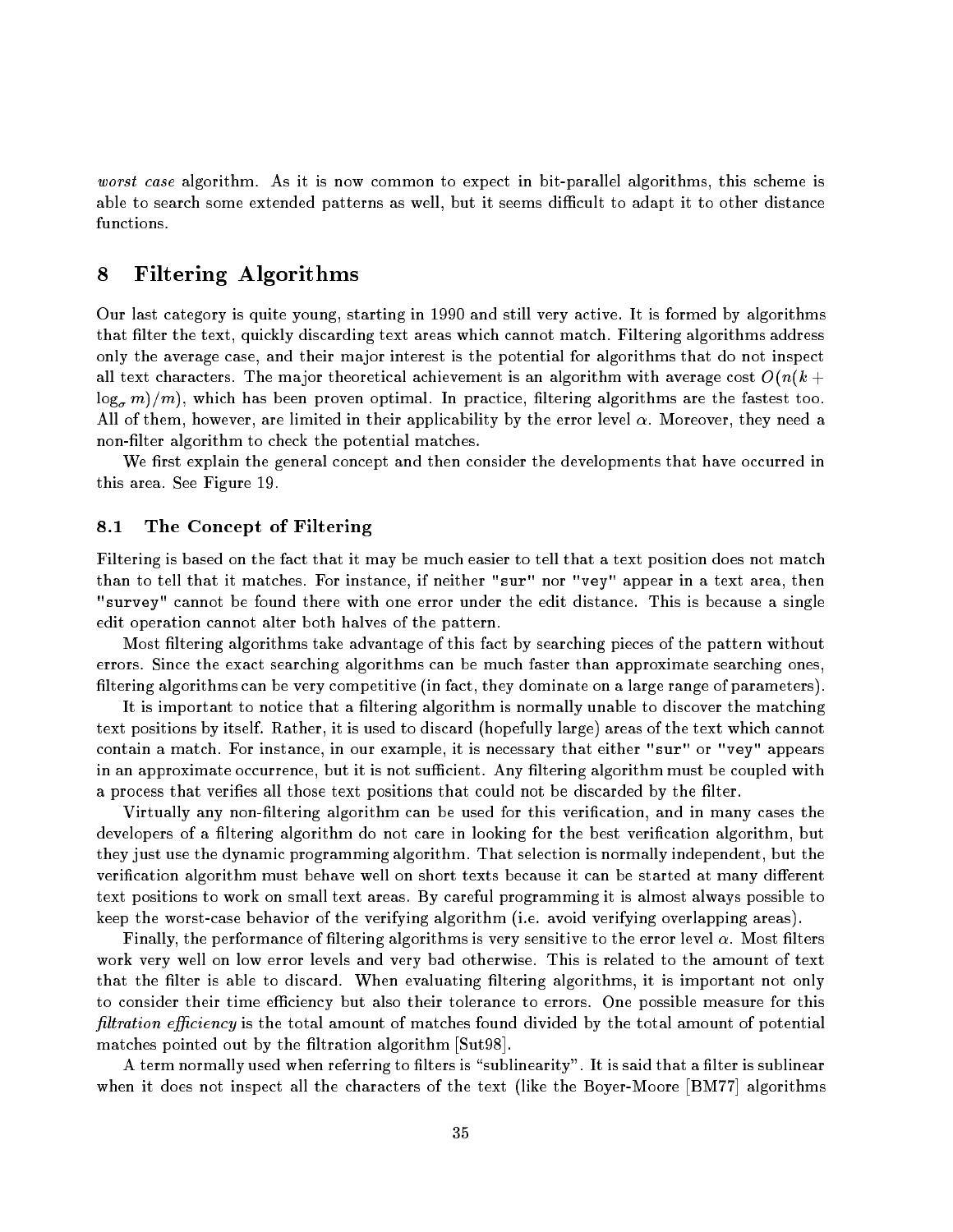

Figure 19: Taxonomy of ltering algorithms. Complexities are all on average.

for exact searching, which can be at best  $O(n/m)$ ). However, no online algorithm can be truly sublinear, i.e.  $o(n)$ , if m is independent of n. This is only achievable with indexing algorithms.

We divide this area in two parts: moderate and very long patterns. The algorithms for the two areas are normally different, since more complex filters are worthwhile only for longer patterns.

#### 8.2 **Moderate Patterns**

Tarhio and Ukkonen 1990 8 launched this area in 1990, publishing an algorithm that used Boyer-Moore-Horspool techniques [BM77, Hor80] to filter the text. The idea is to align the pattern with a text window and scan the text backwards. The scanning ends where more than  $k$  "bad" text characters are found. A "bad" character is one that not only does not match the pattern position it is aligned with, but it also does not match any pattern character

 $\tilde{ }$  see also [JTU96], which has a correction to the algorithm.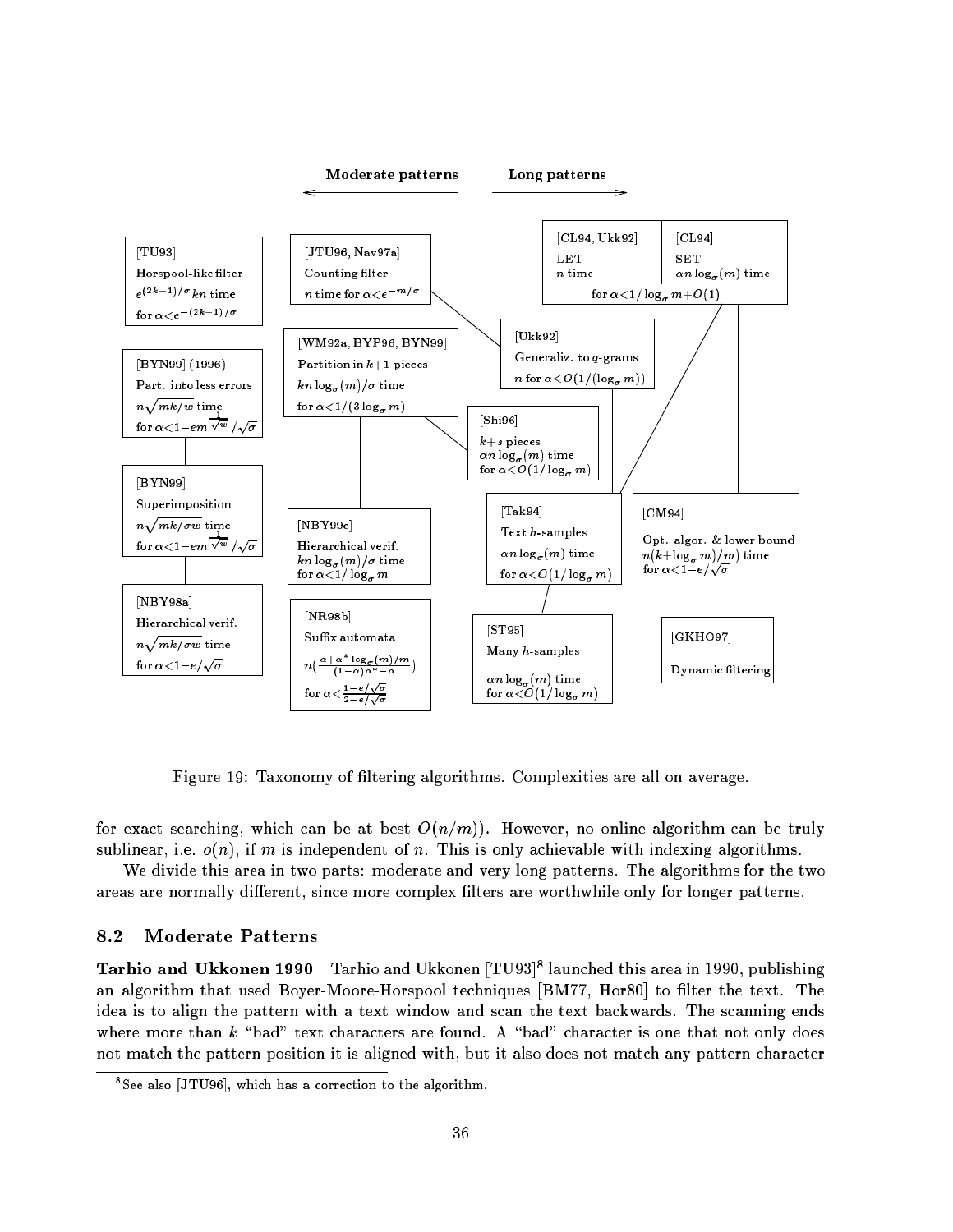at a distance of  $k$  characters or less. More formally, assume that the window starts at text position j + 1, and therefore Tj+i is aligned with Pi. Then Tj+i is bad with Bad(i)  $\pm$  ifili), where Bad(i) c), has been precomputed as  $c \notin \{P_{i-k}, P_{i-k+1}, ..., P_i, ...P_{i+k}\}.$ 

The idea of the bad characters is that we know for sure that we have to make an error to match them, i.e. they will not match as a byproduct of inserting or deleting other characters. When more than  $k$  characters that are errors for sure are found, the current text window can be abandoned and shifted forward. If, on the other hand, the beginning of the window is reached, the area  $T_{j+1-k..j+m}$ must be checked with a classical algorithm.

To know how much can we shift the window, the authors show that there is no point in shifting  $P$ to a new position  $\eta$  -where none of the  $\kappa+1$  text characters that are at the end of the current window  $(T_{j+m-k}, ...T_{j+m})$  match the corresponding character of P, i.e. where  $T_{j+m-r} \neq P_{m-r-(j'-j)}$ . If those differences are fixed with replacements we make  $k+1$  errors, and if they can be fixed with less than  $k + 1$  operations, then it is because we aligned some of the involved pattern and text characters using insertions and deletions. In this case, we would have obtained the same effect aligning the matching characters from start.

So for each pattern position  $i \in \{m - k\cdot m\}$  and each text character a that could be aligned to position i (i.e. for all  $a \in \Sigma$ ) the shift to align a in the pattern is precomputed, i.e. Shift(i, a) =  $\min_{s>0}$   $\{P_{i-s} = a\}$  (or m if no such s exists). Later, the shift for the window is computed as  $\min_{i\in m-k..m} Shift(i, T_{j+i})$ . This last minimum is computed together with the backward window traversal.

The analysis in [TU93] shows that the search time is  $O(kn(k/\sigma + 1/(m - k)))$ , without considering verifications. In the Appendix we show that the amount of verification is negligible for  $\alpha$   $\lt$   $e^{-(2k+1)\pi/2}$ . The analysis is valid for  $m >> \sigma > \kappa$ , so we can simplify the search time to  $O(\kappa^+n/\sigma)$ . The algorithm is competitive in practice for low error levels. Interestingly, the version  $k = 0$  corresponds exactly to Horspool algorithm [Horse]. Hims Horspool, it does not take proper advantage of very long patterns. The algorithm can probably be adapted to other simple distance functions if we define  $k$  as the minimum number of errors needed to reject a string.

Jokinen, Tarhio and Ukkonen 1991 In 1991, Jokinen, Tarhio and Ukkonen [JTU96] adapted a previous filter for the  $k$ -mismatches problem [GL89]. The filter is based on the simple fact that inside any match with at most k errors there must be at least  $m-k$  letters belonging to the pattern. The filter does not care about the order of those letters. This is a simple version of  $\lceil CL94 \rceil$  (see Section 8.3), with less filtering efficiency but simpler implementation.

The search algorithm shues a window of length m over the text- and keeps count of the number of window characters that belong to the pattern. This is easily done with a table that for each character <sup>a</sup> stores a counter of <sup>a</sup>'s in the pattern that have not yet been seen in the text window. The counter is incremented when an <sup>a</sup> enters the window and decremented when it leaves the window. Each time a positive counter is decremented, the window character is considered as belonging to the pattern. When there are  $m - k$  such characters, the area is verified with a classical algorithm.

The algorithm was analyzed by Navarro in 1997 [Nav97a] using a model of urns and balls. He shows that the algorithm is  $O(n)$  time for  $\alpha < e^{-(n+p)}$  . Some possible extensions are studied in [Nav98].

 $^\circ$  The original version used a variable size window. This simplification is from [Nav97a].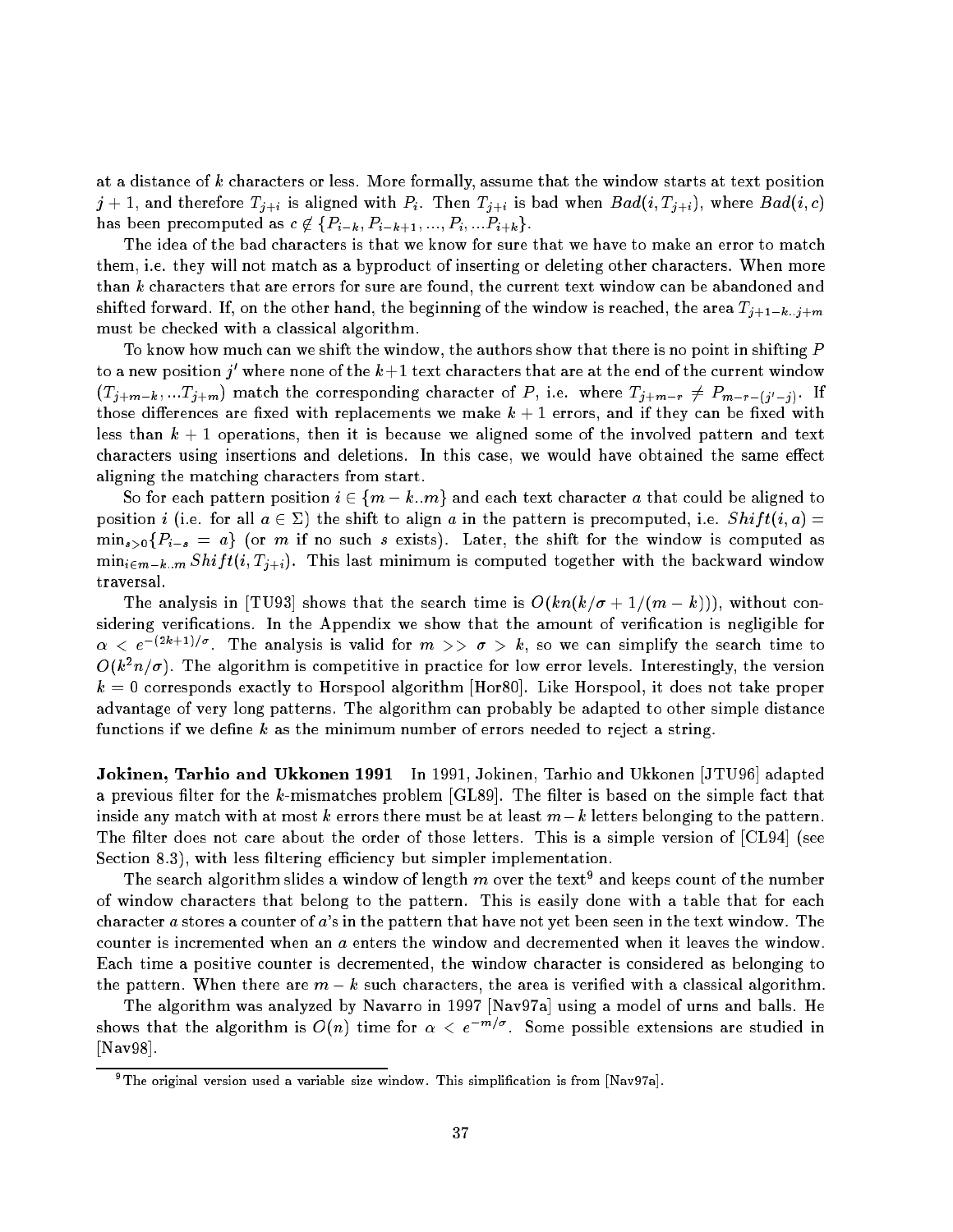The resulting algorithm is competitive in practice for short patterns, but it worsens for long ones. It is simple to adapt to other distance functions, just by determining how many characters must match in an approximate occurrence.

Wu and Manber 1992 In 1992, a very simple filter was proposed by Wu and Manber [WM92a] (among many other ideas of that work). The basic idea is in fact very old [Riv76]: if a pattern is cut in  $k+1$  pieces, then at least one of the pieces must appear unchanged in an approximate occurrence. This is evident, since k errors cannot alter the  $k+1$  pieces. The proposal was then to split the pattern in  $k + 1$  approximately equal length pieces, search the pieces in the text, and check the neighborhood of their matches (of length  $m+2k$ ). They used an extension of Shift-Or [BYG92] to search all the pieces simultaneously in  $O(mn/w)$  time. In the same 1992, Baeza-Yates and Perleberg [BYP96] suggested better algorithms for the multipattern search: an Aho-Corasick machine [AC75] to guarantee  $O(n)$  search time (excluding verifications), or Commentz-Walter [CW79].

Only in 1996 the improvement was really implemented [BYN99], by adapting the Boyer-Moore-Sunday algorithm [Sun90] to multipattern search (using a trie of patterns and a pessimistic shift table). The resulting algorithm is surprisingly fast in practice for low error levels.

There is no closed expression for the average case cost of this algorithm [BYR90], but we show in the Appendix that a gross approximation is  $O(kn\log_{\sigma}(m)/\sigma)$ . Two independent proofs in [BYN99, BYP96] show that the cost of the search dominates for  $\alpha < 1/(3 \log_{\sigma} m)$ . A simple way to see it is to consider that checking a text area costs  $O(m_+)$  and is done when any of the  $\kappa+1$  pieces of length  $m/(k+1)$  matches, which happens with probability near  $k/\sigma^{-1}$  . The result follows from requiring the average verification cost to be  $O(1)$ .

This filter can be adapted, with some care, to other distance functions. The main issue is to determine how many pieces can an edit operation destroy and how many edit operations can be made before surpassing the error threshold. For example, a transposition can destroy two pieces in one operation, so we would need to split the pattern in  $2k + 1$  pieces to ensure that one is unaltered. A more clever solution for this case is to leave a hole of one character between each pair of pieces, so the transposition cannot alter both.

Baeza-Yates and Navarro 1996 The bit-parallel algorithms presented in Section 7 [BYN99] were also the basis for novel filtering techniques. As the basic algorithm is limited to short patterns, they split longer patterns in  $j$  parts, making them short enough to be searchable with the basic bit-parallel automaton (using one computer word).

The method is based on a more general version of the partition into  $k + 1$  pieces [Mye94a, BYN99]. For any j, if we cut the pattern in j pieces, then at least one of them appears with  $\lfloor k/j \rfloor$ errors in any occurrence of the pattern. This is clear because if each piece needs more than  $k/j$ errors to match, then the complete match needs more than k errors.

Hence, the pattern was split in j pieces (of length  $m/j$ ) which were searched with  $k/j$  errors using the basic algorithm. Each time a piece was found, the neighborhood was verified to check for the complete pattern. Notice that the error level  $\alpha$  for the pieces is kept unchanged.

The resulting algorithm is O(n  $\sqrt{mk/w}$  on average. Its maximum  $\alpha$  value is  $1-e m^{O(1/\sqrt{w})}/m$  $\sqrt{\sigma}$ , smaller than  $1-e/\sqrt{\sigma}$  and worsening as m grows. This may be surprising since the error level  $\alpha$  is the same for the subproblems. The reason is that the verification cost keeps  $O(m^2)$  but the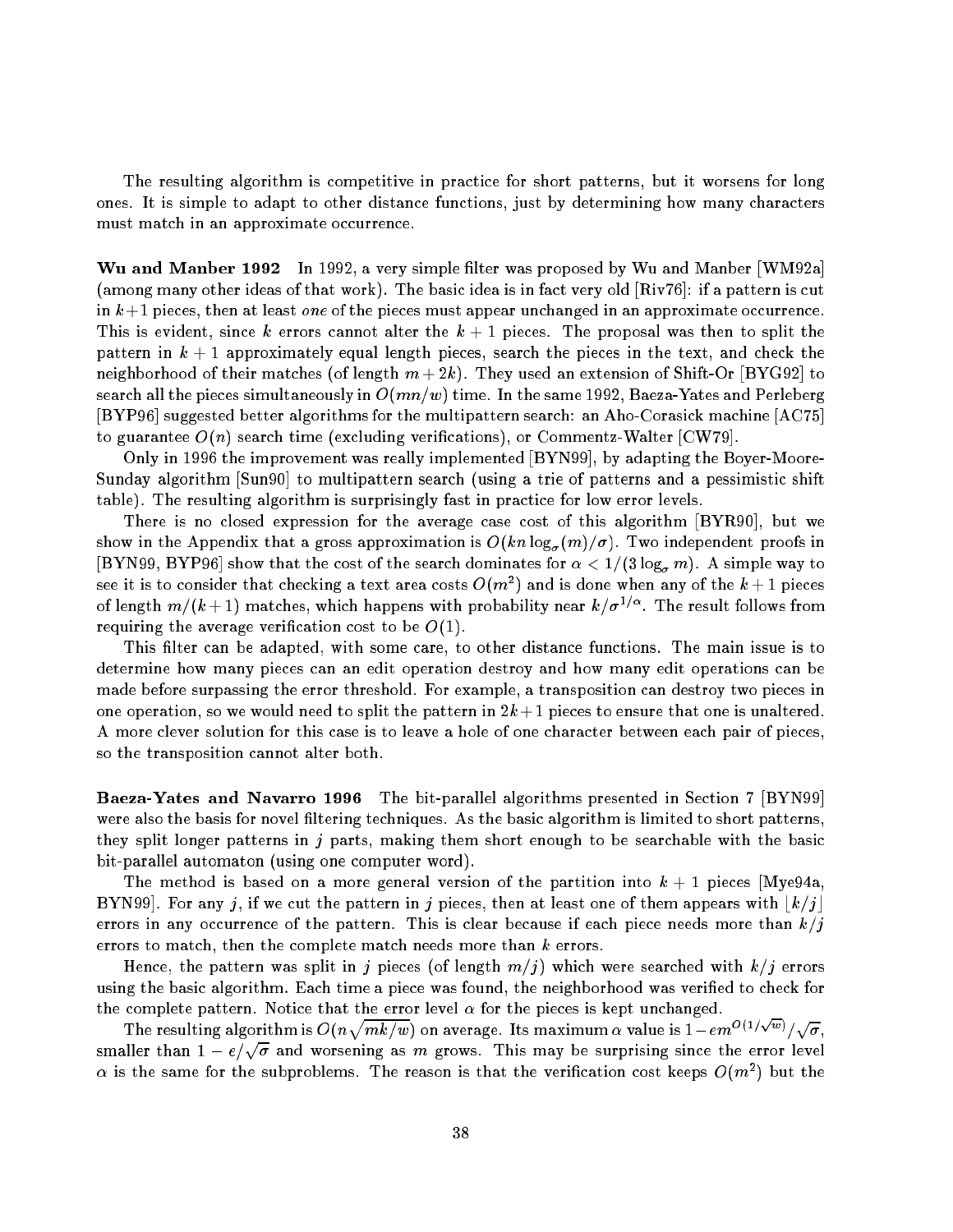matching probability is  $O(\gamma^{m} \gamma)$ , larger than  $O(\gamma^{m})$  (see Section 4).

In 1997, the technique was enriched with "superimposition" [BYN99]. The idea is to avoid performing one separate search for each piece of the pattern. A multipattern approximate searching is designed using the ability of bit-parallelism to search for classes of characters. Assume that we want to search "survey" and "secret". We search the pattern "s[ue][rc][vr]e[yt]", where [ab] means  $\{a, b\}$ . In the NFA of Figure 15, the horizontal arrows are traversable by more than one letter. Clearly any match of each of the two patterns is also a match of the superimposed pattern, but not vice-versa (e.g. "servet" matches with zero errors). So the filter is weakened but the search is made faster. Superimposition allowed to lower the average search time to  $O(n)$ for  $\alpha < 1-e m^{{O(1/\sqrt{w})}}\sqrt{m/\sigma \sqrt{w}}$  and to  $O(n)$ mk=(w)) for the maximum of the 1996 version. By using a j value smaller than the necessary to put the automata in single machine words, an intermediate scheme was obtained that softly adapted to higher error levels. The algorithm was  $O(kn\log(m)/w)$  for  $\alpha < 1-e/\sqrt{\sigma}$ .

Navarro and Baeza-Yates 1998 The final twist to the previous scheme was the introduction of "hierarchical verification" in 1998 [NBY98a]. For simplicity assume that the pattern is partitioned in  $j = 2^r$  pieces, although the technique is general. The pattern is split in two halves, each one to be searched with  $k/2$  errors. Each half is recursively split in two and so on, until the pattern is short enough to make its NFA fit in a computer word (see Figure 20). The leaves of this tree are the pieces actually searched. When a leaf finds a match, instead of checking the whole pattern as in the previous technique, its parent is checked (in a small area around the piece that matched). If the parent is not found, the verification stops, otherwise it continues with the grandparent until the root (i.e. the whole pattern) is found. This is correct because the partitioning scheme applies to each level of the tree: the grandparent cannot appear if none of its children appear, even if a grandchild appeared.

Figure 20 shows an example. If one searches the pattern "aaabbbcccddd" with four errors in the text "xxxbbxxxxxxx", and split the pattern in four pieces to be searched with one error, the piece "bbb" will be found in the text. In the original approach, one would verify the complete pattern in the text area, while with the new approach one veries only its parent "aaabbb" and immediately determine that there cannot be a complete match.

An orthogonal hierarchical verification technique is also presented in [NBY98a] to include superimposition in this scheme. If the superimposition of 4 patterns matches, the set is split in two sets of two patterns each, and it is checked whether some of them match instead of verifying all the 4 patterns one by one.

The analysis in [Nav98, NBY98] shows that the average verification cost drops to  $O((m/\gamma)^*)$ . Only now the problem scales well (i.e.  $\mathcal{O}(\gamma^{m+p})$  verification probability and  $\mathcal{O}((m/f)^*)$  verification cost). With hierarchical verification, the verification cost keeps negligible for  $\alpha < 1-e/\sqrt{\sigma}$ . All the simple extensions of bit-parallel algorithms apply, although the partition into  $j$  pieces may need some redesign for other distances. Notice that it is very difficult to break the barrier of  $\alpha^* = 1 - e/\sqrt{\sigma}$  for any filter because, as shown in Section 4, there are too many real matches, and even the best filters must check real matches.

In the same 1998, the same authors [NBY99c, Nav98] added hierarchical verification to the filter that splits the pattern in  $k+1$  pieces and searches them with zero errors. The analysis shows that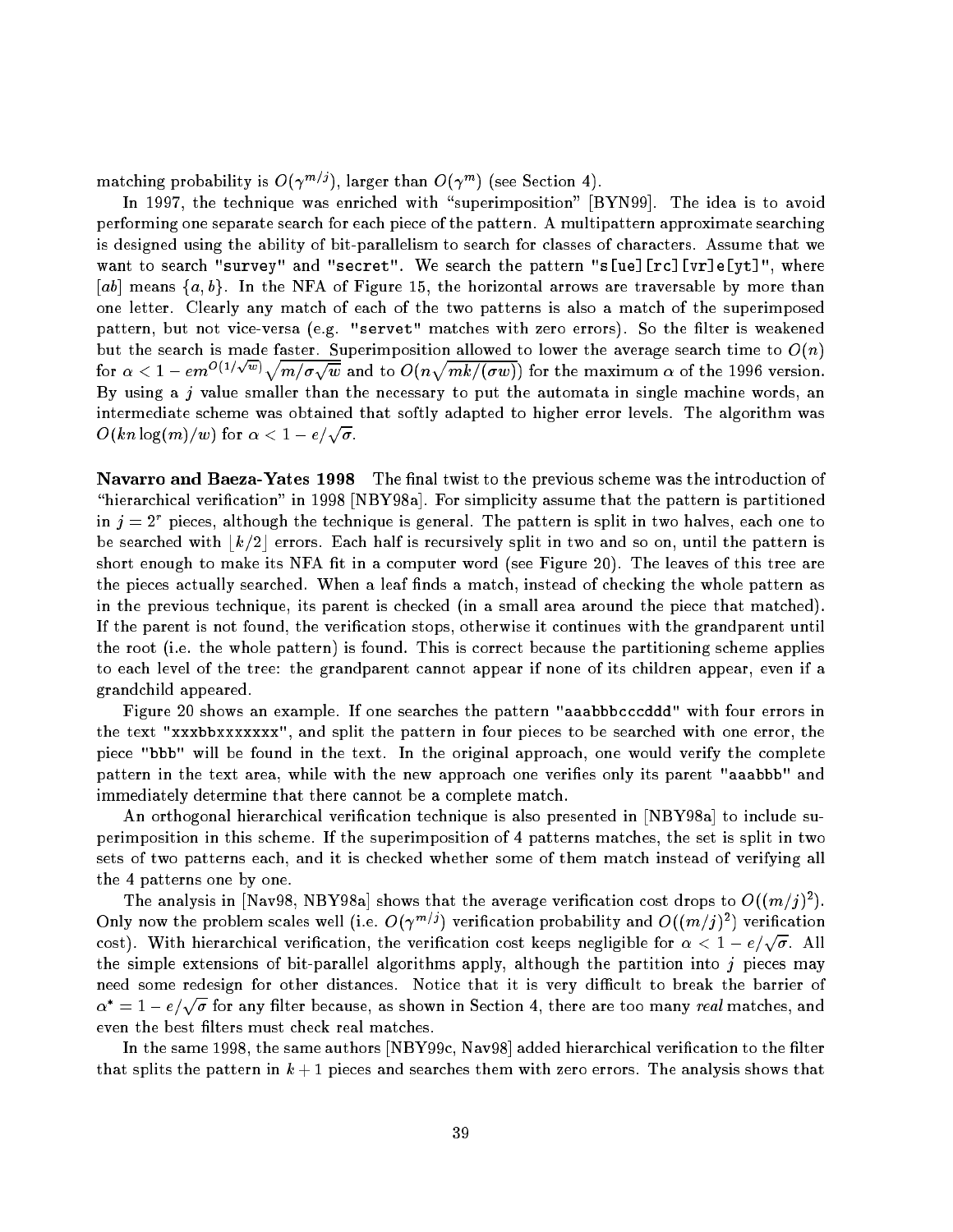

Figure 20: The hierarchical verification method for a pattern split in 4 parts. The boxes (leaves) are the elements which are really searched, and the root represents the whole pattern. At least one pattern at each level must match in any occurrence of the complete pattern. If the bold box is found, all the bold lines may be verified.

with this technique the verification cost does not dominate the search time for  $\alpha < 1/\log_{\sigma} m$ . The resulting filter is the fastest for most cases of interest.

Navarro and Raffinot 1998 In 1998 Navarro and Raffinot [NR98b, Nav98] presented a novel approach based on suffix automata (see Section 3.2). They adapted an exact string matching algorithm, BDM, to allow errors.

The idea of the original BDM algorithm is as follows  $[\cup \cup G_+$  94,  $\cup R$ 94]. The deterministic suffix automaton of the reverse pattern is built, so it recognizes the reverse prefixes of the pattern. Then the pattern is aligned with a text window, and the window is scanned backwards with the automaton (this is why the pattern is reversed). The automaton is active as long as what it has read is a substring of the pattern. Each time the automaton reaches a final state, it has seen a pattern prefix, so we remember the last time it happened. If the automaton arrives with active states to the beginning of the window then the pattern has been found, otherwise what is there is not a substring of the pattern and hence the pattern cannot be in the window. In any case the last window position that matched a pattern prefix gives the next initial window position. The algorithm  $\rm BNDM$  [NR98a] is a bit-parallel implementation (using the nondeterministic suffix automaton, see Figure 3) which is much faster in practice and allows searching for classes of characters, etc.

The modication of [NR98b, Nav98] is to build a NFA to search the reversed pattern allowing errors, modify it to match any pattern suffix, and apply essentially the same algorithm BNDM using this automaton. Figure 21 shows the resulting automaton.

This automaton recognizes any reverse prefix of  $P$  allowing k errors. The window will be abandoned when no pattern substring matches with k errors what was read. The window is shifted to the next pattern prefix found with  $k$  errors. The matches must start exactly at the initial window position. The window length is  $m - k$ , not m, to ensure that if there is an occurrence starting at the window position then a substring of the pattern occurs in any suffix of the window (so we do not abandon the window before reaching the occurrence). Reaching the beginning of the window does not guarantee a match, however, so we have to check the area by computing edit distance from the beginning of the window (at most  $m + k$  text characters).

In the Appendix it is shown that the average complexity<sup>--</sup> is  $O(n(\alpha + \alpha \log_\sigma(m)/m)/((1-\alpha \log_\sigma(m)))$  $(\alpha)$  $(\alpha^* - \alpha)$  and the filter works well for  $\alpha < (1 - e/\sqrt{\sigma})/(2 - e/\sqrt{\sigma})$ , which for large alphabets

<sup>&</sup>lt;sup>10</sup>The original analysis of [Nav98] is inaccurate.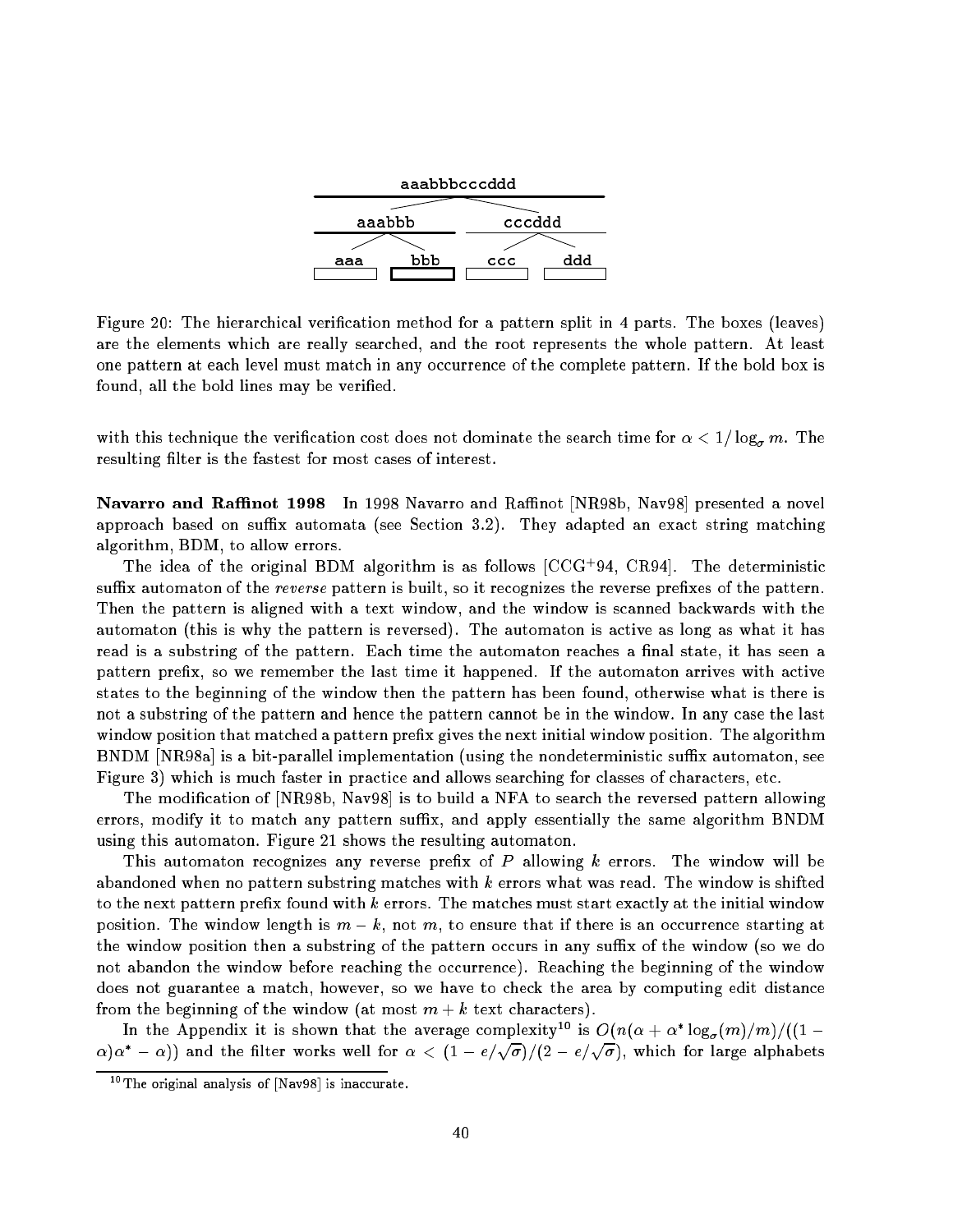

Figure 21: The construction to search any reverse prefix of "survey" allowing 2 errors.

tends to  $1/2$ . The result is competitive for low error levels, but the pattern cannot be very long because of the bit-parallel implementation. Notice that trying to do this with the deterministic BDM would have generated a very complex construction, while the algorithm is simple with the nondeterministic automaton. Moreover, a deterministic automaton would have too many states, just as in Section 6.2. All the simple extensions of bit-parallelism apply, provided the window length  $m - k$  is carefully reconsidered.

## 8.3 Very Long Patterns

Chang and Lawler 1990 In 1990, Chang and Lawler [CL94] presented two algorithms (better analyzed in  $[\rm{GKHO97}]$ ). A first one, called LET (for "linear expected time"), works as follows: the text is traversed linearly, and at each time the longest pattern substring that matches the text is maintained. When the substring cannot be further extended, it starts again from the current text position. Figure 22 illustrates.



Figure 22: Algorithms LET and SET. LET covers all the text with pattern substrings, while SET works only at block beginnings and stop when it finds  $k$  differences.

The crucial observation is that, if less than  $m - k$  text characters have been covered by concate-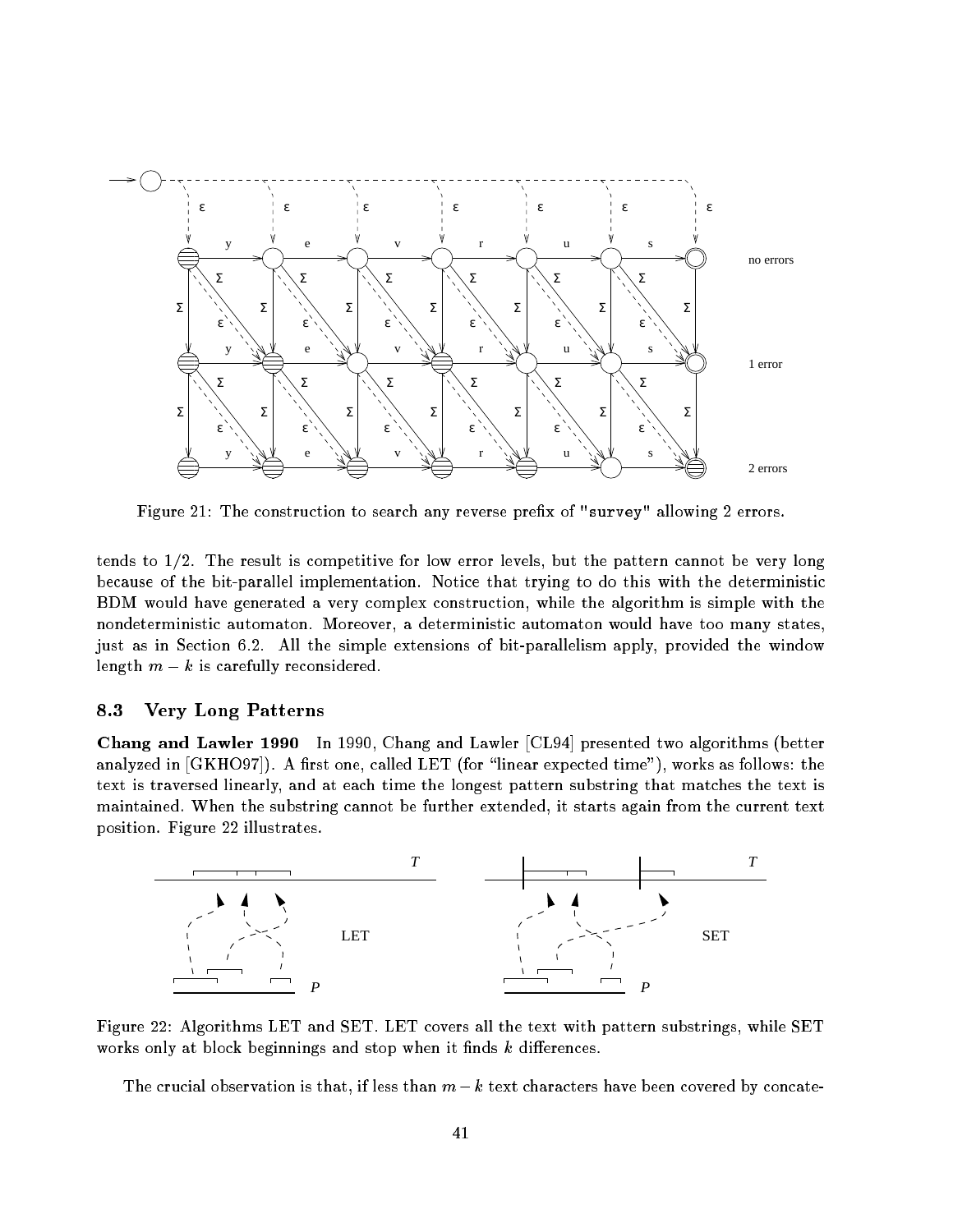nating <sup>k</sup> longest substrings, then the text area does not match the pattern. This is evident since a match is formed by  $k + 1$  correct strokes (recall Section 5.2) separated by k errors. Moreover, the strokes need to be ordered, which is not required by the filter.

The algorithm uses a suffix tree on the pattern to determine in a linear pass the longest pattern substring matching the text seen up to now. Notice that the article is from 1990, the same year when Ukkonen and Wood did the same with a suffix automaton  ${\rm [UW93]}$  (see Section 5.2). Therefore, the filtering is  $O(n)$  time. The authors use [LV89] as the verifying algorithm and therefore the worst case is  $O(kn)$ . The authors show that the filtering time dominates for  $\alpha < 1/\log_{\sigma} m + O(1)$ . The constants are involved, but practical figures are  $\alpha \leq 0.35$  for  $\sigma = 64$  or  $\alpha \leq 0.15$  for  $\sigma = 4$ .

The second algorithm presented was called SET (for "sublinear expected time"). The idea is similar to LET, except because the text is split in fixed blocks of size  $(m-k)/2$ , and the check for k contiguous strokes starts only at block boundaries. Since the shortest match is of length <sup>m</sup> k, at least one of these blocks is always contained completely in a match. If one is able to discard the block, no occurrence can contain it. This is also illustrated in Figure 22.

The sublinearity is clear once it is proven that in  $O(k \log_{\sigma} m)$  comparisons a block is discarded on average. Since  $2n/(m-k)$  blocks are considered, the average time is  $O(\alpha n \log_{\sigma}(m)/(1-\alpha))$ . The maximum  $\alpha$  level keeps the same as in LET, so the complexity can be simplified to  $O(\alpha n \log_{\sigma} m)$ . Although the proof that limits the comparisons per block is quite involved, it is not hard to see intuitively why it is true: the probability of finding in the pattern a stroke of length  $\ell$  is limited by  $m/\sigma$  , and the detailed proof shows that  $\iota = \log_\sigma m$  is on average the longest stroke found. This contrast with the result of  $[Mye86a]$  (Section 5.3), that shows that k strokes add up  $O(k)$  length. The difference is that here we can take the strokes from anywhere in the pattern.

Both LET and SET are effective for very long patterns only, since their overhead does not pay off on short patterns. Different distance functions can be accommodated after re-reasoning the adequate  $k$  values.

Ukkonen 1992 In 1992, Ukkonen [Ukk92] independently rediscovered some of the ideas of Chang and Lampe. He presented two filtering algorithms, one of which (based on what he called "maximal matches") is similar to LET of  $\begin{bmatrix} CL94 \end{bmatrix}$  (in fact Ukkonen presents it as a new "block distance" computable in linear time and shows that it serves as a filter for the edit distance). The other filter is the first reference to " $q$ -grams" for online searching (there are much older ones in indexed searching [Ull77]).

A  $q$ -gram is a substring of length  $q$ . A filter was proposed based on counting the number of  $q$ -grams shared between the pattern and a text window (this is presented in terms of a new " $q$ -gram distance" which may be of interest by its own). A pattern of length m has  $(m - q + 1)$  overlapping  $q$ -grams. Each error can alter  $q$   $q$ -grams of the pattern, and therefore  $\left( m-q+1-kq\right)$  pattern q-grams must appear in any occurrence. Figure 23 illustrates.

Notice that this is a generalization of the counting filter of  $JTU96$  (Section 8.2), which would correspond to  $q = 1$ . The search algorithm is similar as well, although of course keeping a table with a counter for each of the  $\sigma^4$  q-grams is impractical (especially because only  $m - q + 1$  of them are present). Ukkonen uses a suffix tree to keep count in linear time of the last  $q$ -gram seen (the relevant information can be attached to the  $m - q + 1$  important nodes at depth q in the suffix tree).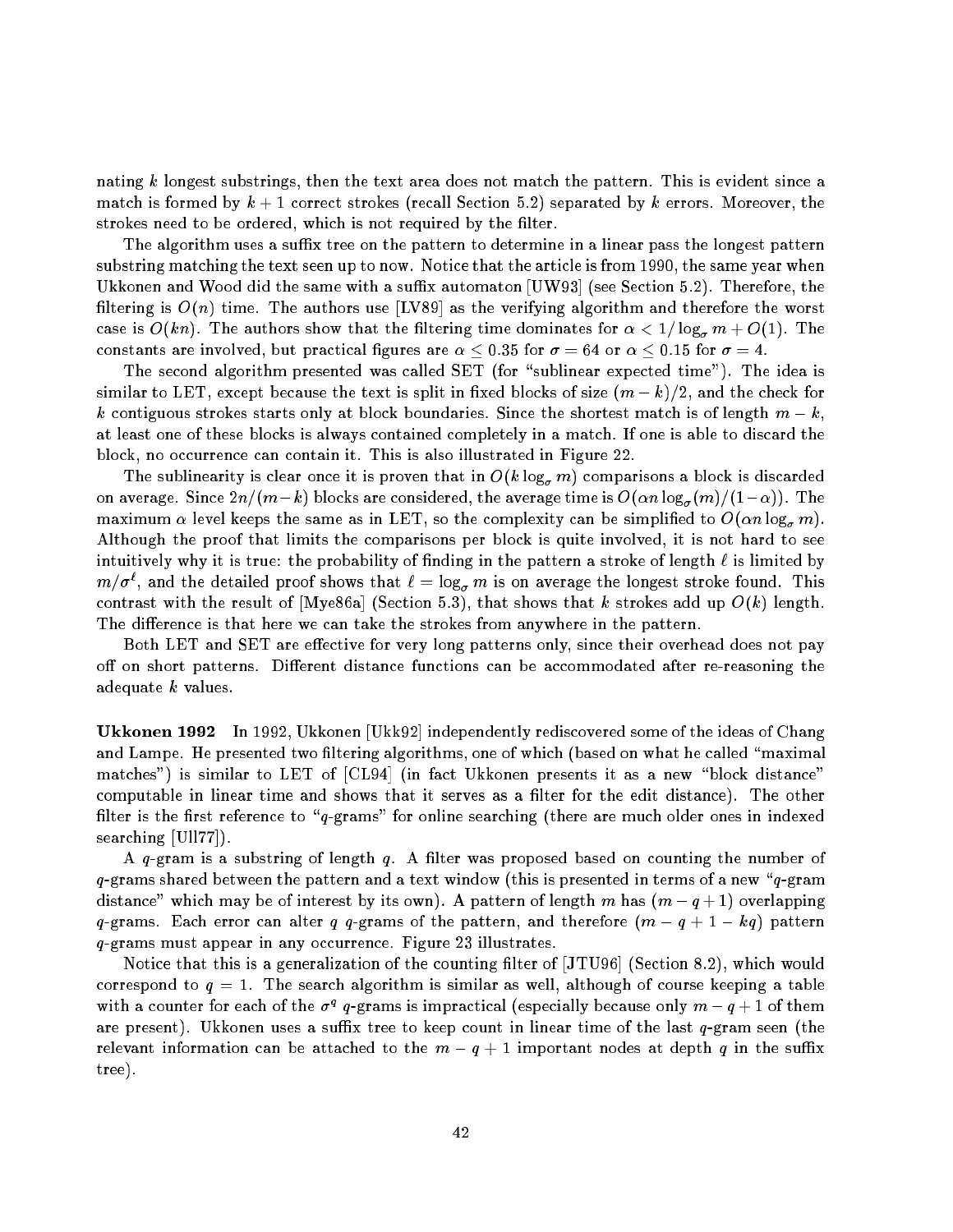

Figure 23:  $Q$ -gram algorithm. The left one [Ukk92] counts the number of pattern q-grams in a text window. The right one  $ST95$  finds sequences of pattern q-grams in approximately the same text positions (we have put in bold a text sample and the possible  $q$ -grams to match it).

The filter takes therefore linear time. There is no analysis to show which is the maximum error level tolerated by the filter, so we attempt a gross analysis in the Appendix, valid for large  $m$ . The result is that the filter works well for  $\alpha < O(1/\log_{\sigma} m)$ , and that the optimal q to obtain it is  $q = \log_{\theta} m$ . The search algorithm is more complicated than that of  $[1, 7, 1]$ . Therefore, using larger q values only pays o for larger patterns. Dierent distance functions are easily accommodated by recomputing the number of q-grams that must be preserved in any occurrence.

Takaoka 1994 In 1994, Takaoka [Tak94] presented a simplication of [CL94]. He considered h-samples of the text (which are non-overlapping  $q$ -grams of the text taken each h characters, for h q). The idea was that if one h-sample was found in the pattern, then a neighborhood of the area was verified.

By using  $h = \lfloor (m - k - q + 1)/(k + 1) \rfloor$  one cannot miss a match. The easiest way to see this is to start with  $k = 0$ . Clearly we need  $h = m - q + 1$  to not loose any matches. For larger k, recall that if the pattern is split in  $k+1$  pieces some of them must appear with no errors. The filter divides h by  $k + 1$  to ensure that any occurrence of those pieces will be found (we are assuming  $q < m/(k + 1)$ ).

Using a suffix tree of the pattern the h-sample can be found in  $O(q)$  time, and therefore the filtering time is  $O(qn/h)$ , which is  $O(\alpha n \log_{\alpha}(m)/(1 - \alpha))$  if the optimal  $q = \log_{\alpha} m$  is used. The error level is again  $\alpha < O(1/\log_\sigma m)$ , which makes the time  $O(\alpha n \log_\sigma m)$ .

**Chang and Marr 1994** It looks like  $O(\alpha n \log_{\alpha} m)$  is the best complexity achievable by using filters, and that it will work only for  $\alpha = O(1/\log_{\sigma} m)$ , but in 1994 Chang and Marr obtained an algorithm which was

$$
O\left(\frac{k+\log_\sigma m}{m}\ n\right)
$$

for  $\alpha < \rho_\sigma$ , where  $\rho_\sigma$  depends only on  $\sigma$  and it tends to  $1-e/\sqrt{\sigma}$  for very large  $\sigma$ . At the same time, they proved that this was a lower bound for the average complexity of the problem (and therefore their algorithm was optimal on average). This is a ma jor theoretical breakthrough.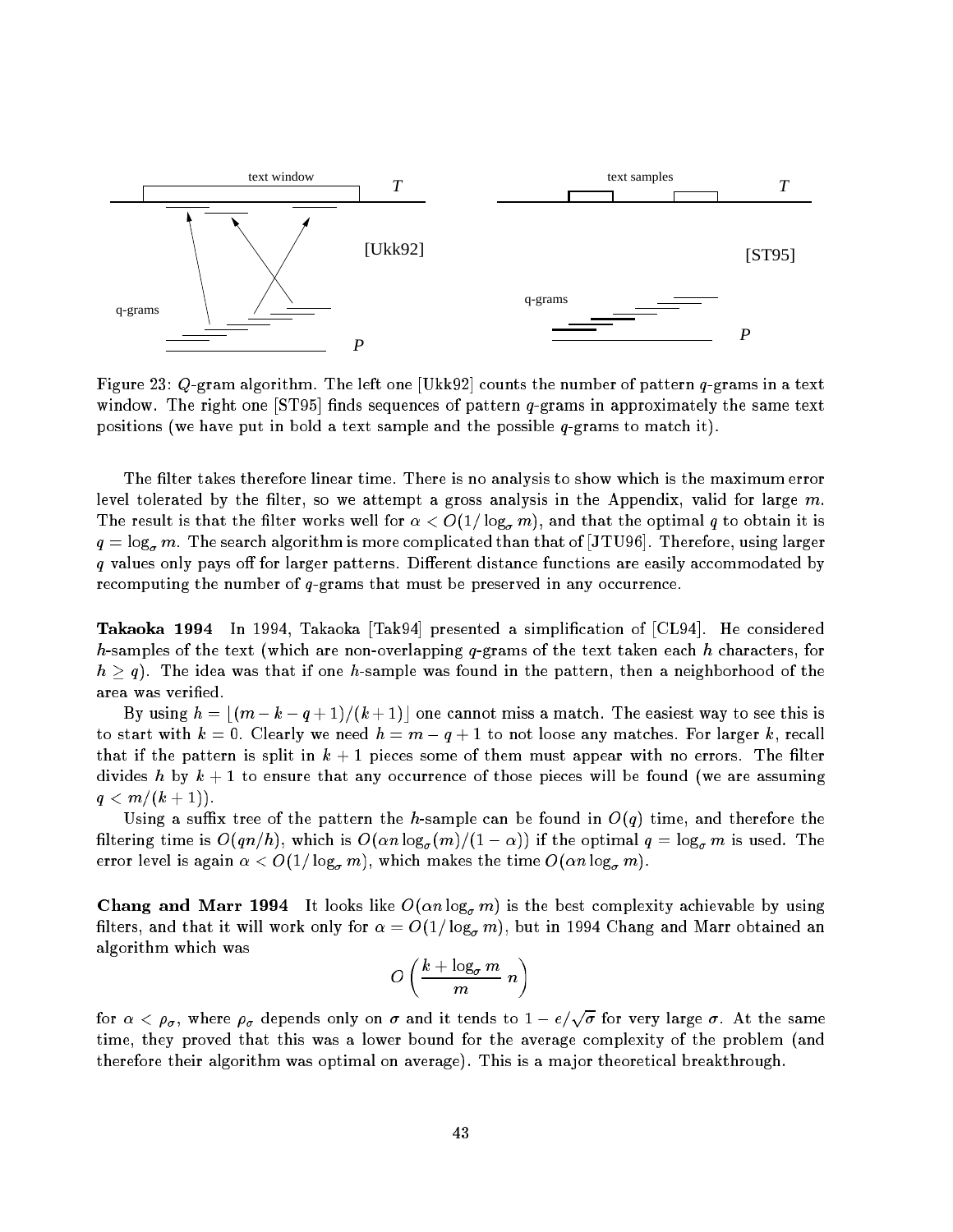The lower bound is obtained by taking the maximum (or sum) of two simple facts: the first one is the  $O(n \log_{\sigma}(m)/m)$  bound of [Yao79] for exact string matching, and the second one is the obvious fact that in order to discard a block of  $m$  text characters, at least  $k$  characters should be examined to find the k errors (and hence  $O(kn/m)$  is a lower bound). Also, the maximum error level is optimal according to Section 4. What is impressive is that an algorithm with such complexity was found.

The algorithm is a variation of SET  $\vert \text{CD94}\vert$ . It is of polynomial space in m, i.e.  $O(m^2)$  space for some constant t which depends on  $\sigma$ . It is based on splitting the text in contiguous substrings of length  $\ell = t \log_{\sigma} m$ . Instead of finding in the pattern the longest exact matches starting at the beginning of blocks of size  $(m-k)/2$ , it searches the text substrings of length  $\ell$  in the pattern allowing errors.

The algorithm proceeds as follows. The best matches allowing errors inside P are precomputed for every  $\ell$ -tuple (nence the  $O(m_+)$  space). Starting at the beginning of the block, it searches consecutive l-tuples in the pattern (each in  $O(\ell)$  time), until the total number of errors made exceeds k. If by that time it has not yet covered  $m - k$  text characters, the block can be safely skipped.

The reason why this works is a simple extension of that for SET. We have found an area contained in the possible occurrence which cannot be covered with  $k$  errors (even allowing the use of unordered portions of the pattern for the match). The algorithm is only practical for very long patterns, and can be extended for other distances with the same ideas of the other filtration and  $q$ -gram methods.

It is interesting to notice that  $\alpha < 1 - e/\sqrt{\sigma}$  is the limit we have discussed in Section 4, which is a firm barrier for any filtering mechanism. Chang and Lawler proved an asymptotic result, while a general bound is proved in [BYN99]. The filters of [CM94, NBY98a] reduce the problem to less errors instead of to zero errors. An interesting observation is that it seems that all the filters that partition the problem into exact search can be applied for  $\alpha = O(1/\log_{\sigma} m)$ , and that in order to improve this to  $1-e/\sqrt{\sigma}$  we must partition the problem into (smaller) approximate searching subproblems.

**Sutinen and Tarhio 1995** Sutinen and Tarhio generalized the Takaoka filter in 1995 [ST95], improving its filtering efficiency. This is the first filter that takes into account the relative positions of the pattern pieces that match in the text (all the previous matched pieces of the pattern in any order). The generalization is to force that s q-grams of the pattern match (not just one). The pieces must conserve their relative ordering in the pattern and must not be more than  $k$  characters away from their correct position (otherwise we need to make more than k errors to use them). This method is also illustrated in Figure 23.

In this case, the sampling step is reduced to  $h = \lfloor (m - k - q + 1)/(k + s) \rfloor$ . The reason for this reduction is that, to ensure that  $s$  pieces of the pattern match, we need to cut the pattern in  $k + s$  pieces. To search the pieces forcing that they are not too far away from their correct positions, the pattern is divided in  $k + s$  pieces and a hashed set is created for each piece. The set contains the q-grams of the piece and some neighboring ones too (because the sample can be slightly misaligned). At search time, instead of a single  $h$ -sample, they consider text windows of contiguous sequences of  $k + s$  h-samples. Each of these h-samples are searched in the corresponding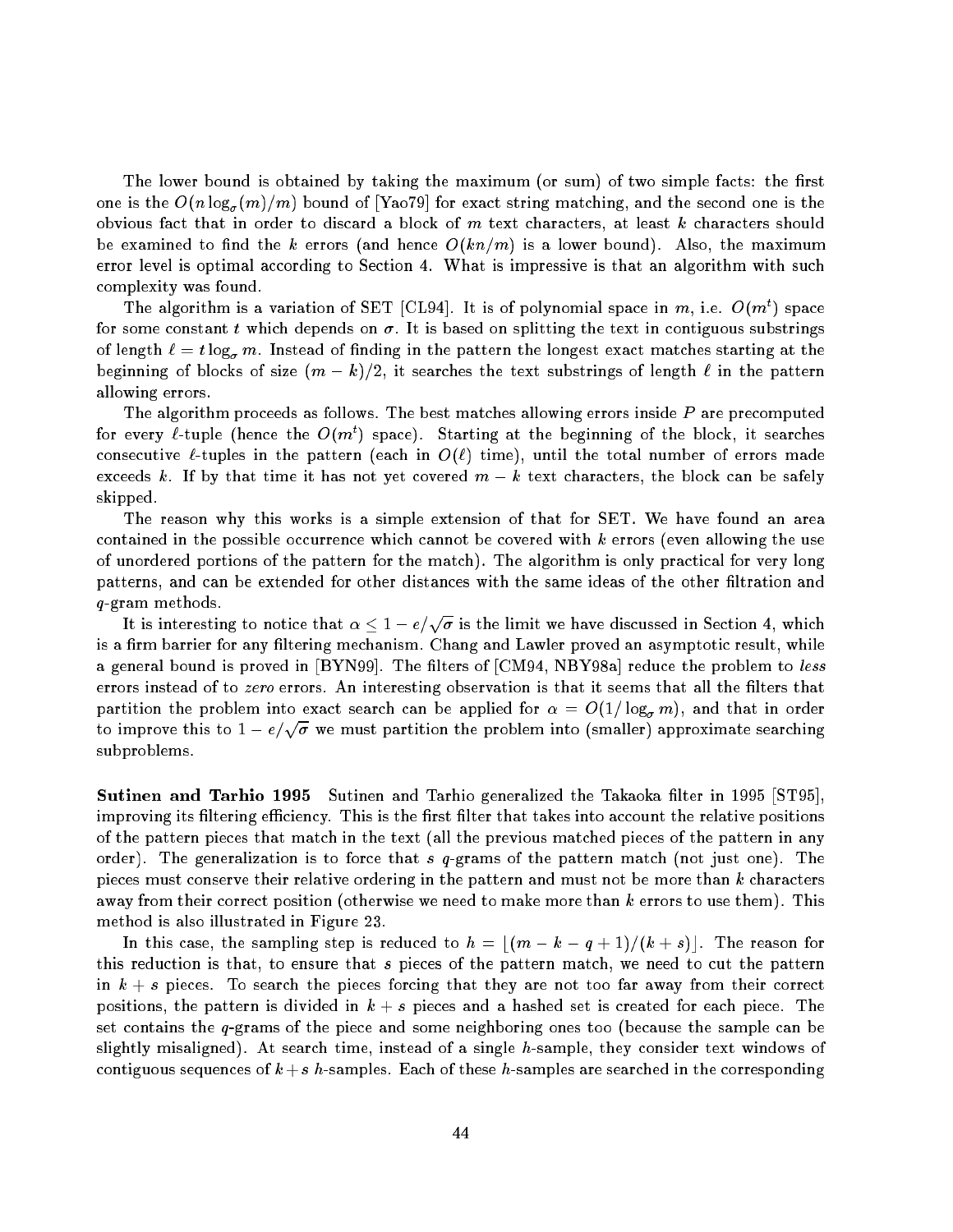set, and if at least s are found the area is verified. This is a sort of Hamming distance, and the authors resort to an efficient algorithm for that distance  $[BYG92]$  to process the text.

The resulting algorithm is  $O(\alpha n \log_{\sigma} m)$  on average using optimal  $q = \log_{\sigma} m$ , and works well for  $\alpha < 1/\log_{\sigma} m$ . The algorithm is better suited for long patterns, although with  $s = 2$  it can be reasonably applied to short ones as well. In fact the analysis is done for  $s = 2$  only in [ST95].

**Shi 1996** In 1996 Shi [Shi96] proposed to extend the idea of the  $k + 1$  pieces (explained in Section 8.2) to  $k+s$  pieces, so that at least s pieces must match. This idea is implicit in the filter of Sutinen and Tarhio but had not been explicitly written down. Shi compared his filter against the simple one, finding that the filtering efficiency was improved. However, this improvement will be noticeable only for long patterns. Moreover, the online searching efficiency is degraded because the pieces are shorter (which affects any Boyer-Moore-like search), and because the verification logic is more complex. No analysis is presented in the paper, but we conjecture that the optimum  $s$  is  $O(1)$  and therefore the same complexity and tolerance to errors is maintained.

Giegerich, Kurtz, Hischke and Ohlebusch 1996 Also in 1996, a general method to improve filters was developed  $[GKHO97]$ . The idea is to mix the phases of filtering and checking, so that the verification of a text area is abandoned as soon as the combined information from the filter (number of guaranteed differences left) and the verification in progress (number of actual differences seen) shows that a match is not possible. As they show, however, the improvement occurs in a very narrow area of  $\alpha$ . This is a consequence of the statistics of this problem that we have discussed in Section 4.

# 9 Experiments

We perform in this section an empirical comparison among the algorithms described along this work. Our goal is to show which are the best options at hand depending on the case. Nearly 40 algorithms have been surveyed, some of them without existing implementation and many of them already known to be impractical. To avoid an excessively lengthly comparison among algorithms known to be not competitive, we have left aside many of them.

#### $9.1$ 9.1 Included and Excluded Algorithms

A large group of excluded algorithms is from those theoretical ones based on the dynamic programming matrix. We remark that all these algorithm, despite not being competitive in practice, represent (or represented at their time) a valuable contribution to the development of the algorithmic aspect of the problem. The dynamic programming algorithm [Sel80] is excluded because the cut-off heuristic of Ukkonen [Ukk85b] is well known to be faster (e.g. in [CL92] and in our internal tests); the algorithm of [MP80] is argued in the same paper to be worse than dynamic programming (which is quite bad) for  $n < 40$  Gb; [LV88] has bad complexity and was improved later by many others in theory and practice; [LV89] is implemented with a better LCA algorithm in [CL92] and found too slow; [Mye86a] is considered slow in practice by the same author in [WMM96]; [GG88] is clearly slower than [LV89]; [GP90], one of the fastest among the  $O(kn)$  worst case algorithms, is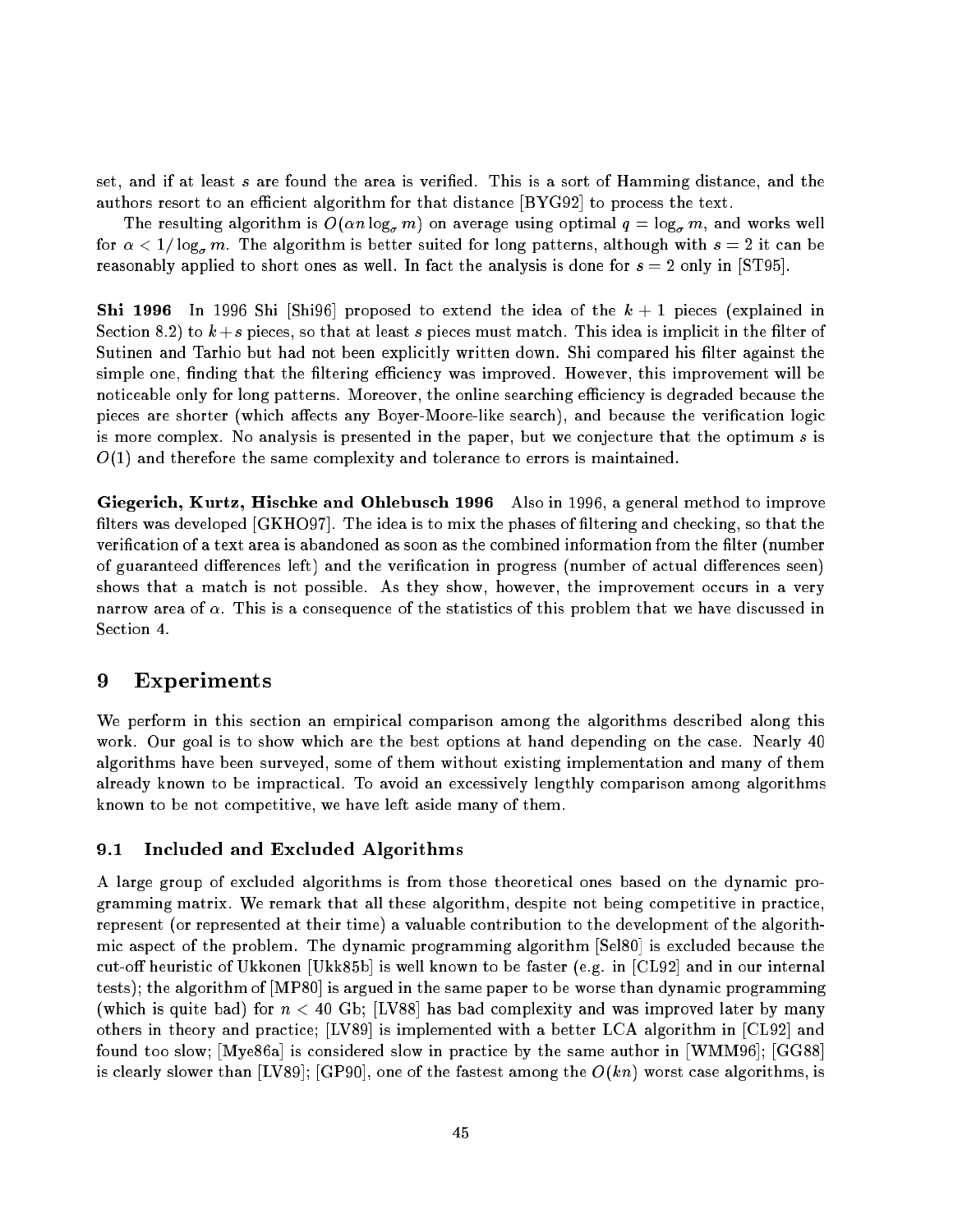shown to be extremely slow in [UW93, CL92, Wri94] and in internal tests done by ourselves; [UW93] is shown to be slow in [JTU96]; the  $O(kn)$  algorithm implemented in [CL94] is in the same paper argued to be the fastest of the group and shown to be not competitive in practice; [SV97, CH98] are clearly theoretical, their complexities show that the patterns have to be very long and the error level too low to be of practical application. To give an idea of how slow is "slow", we found [GP90] 10 times slower than Ukkonen's cut-off heuristic (a similar result is reported by Chang and Lampe  $[CL92]$ . Finally, other  $O(kn)$  average time algorithms are proposed in [Mye86a, GP90], and they are shown to be very similar to Ukkonen's cut-off  $[Ukk85b]$  in  $[CL92]$ . Since the cut-off heuristic is already not very competitive we leave aside the other similar algorithms. Therefore, from the group based on dynamic programming we consider only cut-off heuristic (mainly as a reference) and [CL92], which is the only one competitive in practice.

From the algorithms based on automata we consider the DFA algorithm [Ukk85b], but prefer its lazy version implemented in [Nav97b], which is equally fast for small automata and much faster for large automata. We also consider the four Russians algorithm of [WMM96]. From the bit-parallel algorithms we consider [WM92a, BYN99, Mye98], leaving aside [Wri94]. As shown in the 1996 version of [BYN99], the algorithm of [Wri94] was competitive only on binary text, and this was shown to not hold anymore in [Mye98].

From the filtering algorithms, we have included  $[TU93]$ ; the counting filter proposed in [JTU96] (as simplied in [Nav97a]); the algorithm of [NR98b, Nav98]; and those of [ST95] and [Tak94] (this last one seen as the case  $s = 1$  of [ST95], since this implementation worked better). We have also included the filters proposed in [BYN99, NBY98a, Nav98], preferring to present only the last version which incorporates all the twists of superimposition, hierarchical verification and mixed partitioning. Many previous versions are outperformed by this one. We have also included the best version of the filters that partition the pattern in  $k+1$  pieces, namely the one incorporating hierarchical verification [NBY99c, Nav98]. In those publications it is shown that this version clearly outperforms the previous ones proposed in [WM92a, BYP96, BYN99]. Finally, we are discarding some filters [CL94, Ukk92, CM94, Shi96] which are applicable only to very long patterns, since this case is excluded from our experiments as explained shortly. Some comparisons among them were carried out by Chang and Lampe  $\vert$  CL92 $\vert$ , showing that LET is equivalent to the cut-off algorithm with  $k = 20$ , and that the time for SET is  $2\alpha$  times that of LET. LET was shown to be the fastest with patterns of hundred letters long and a few errors in [JTU96], but we recall that many modern filters were not included in that comparison.

We list now the algorithms included and the relevant comments on them. All the algorithms implemented by ourselves represent our best coding effort and have been found similar or faster than other implementations found elsewhere. The implementations coming from other authors were checked with the same standards and in some cases their code was improved with better register usage and I/O management. The number in parenthesis following the name of each algorithm is the number of lines of the C implementation we use. This gives a rough idea of how complex is the implementation of each algorithm.

- CTF  $(239)$  The cut-off heuristic of [Ukk85b] implemented by ourselves.
- **CLP** (429) The column partitioning algorithm of [CL92], implemented by them. We replaced their I/O by ours, which is faster.
- **DFA** (291) The lazy deterministic automaton of [Nav97b], implemented by ourselves.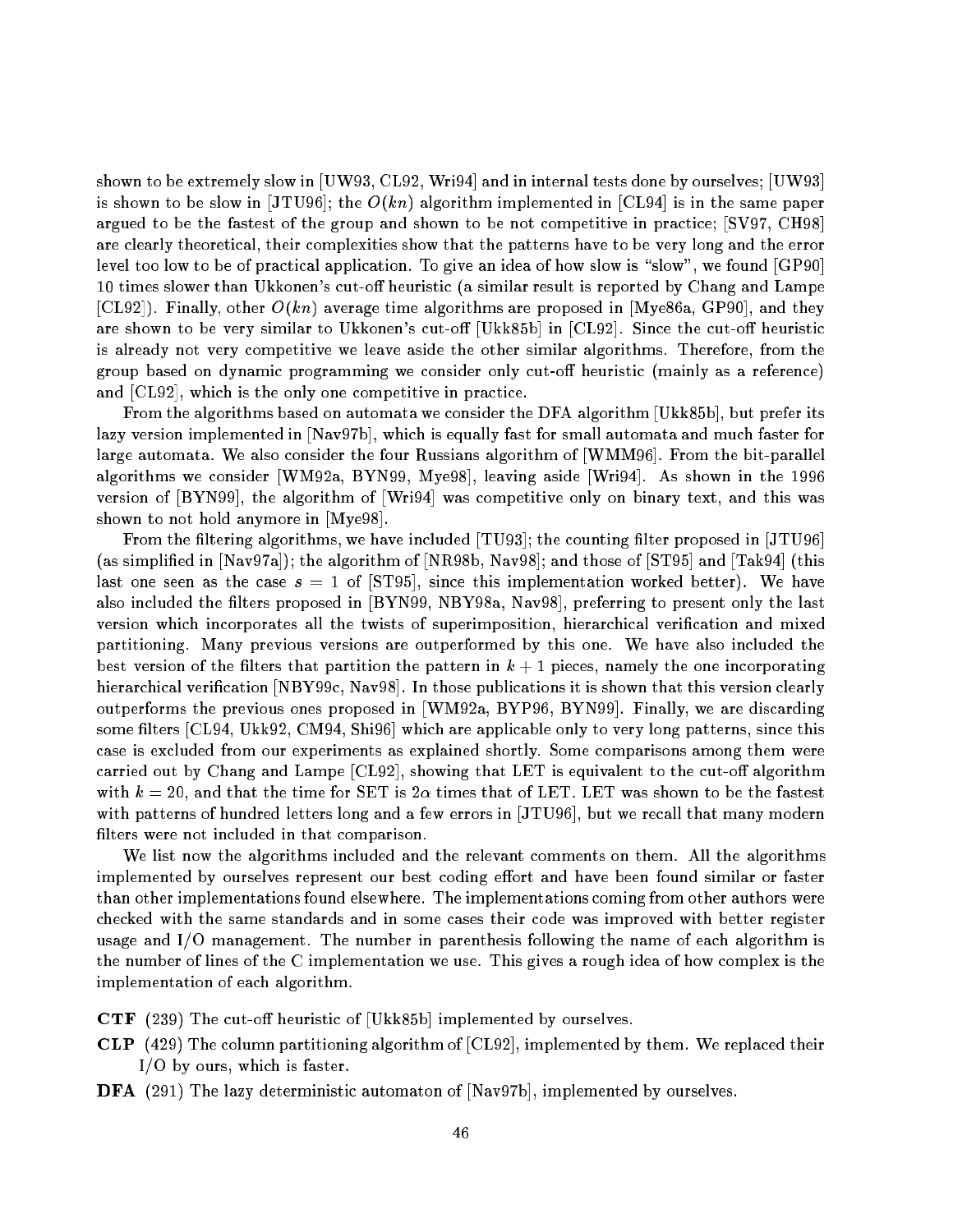- ${\bf RUS}$  (304) The four Russians algorithm of [WMM96], implemented by them. We tried different r values (related to the time/space tradeo ) and found that the best option is always <sup>r</sup> = 5 in our machine.
- $\bf{BPR}$  (229) The NFA bit-parallelized by rows  $\lceil\text{WM92a}\rceil$ , implemented by ourselves and restricted to  $m \leq w$ . Separate code is used for  $k = 1, 2, 3$  and  $k > 3$ . We could continue writing separate versions but have considered that this is reasonable up to  $k = 3$ , as at that point the algorithm is not competitive anyway.
- **BPD**  $(249 1,224)$  The NFA bit-parallelized by diagonals [BYN99], implemented by ourselves. Here we do not include any filtering technique. The first number  $(249)$  corresponds to the plain technique and the second one (1,224) to handling partitioned automata.
- **BPM**  $(283 722)$  The bit-parallel implementation of the dynamic programming matrix  $[Mye98]$ . implemented by that author. The two numbers have the same meaning as in the previous item.
- **BMH** (213) The adaptation of Horspool to allow errors [TU93], implemented by them. We use their algorithm 2 (which is faster), improve some register usage and replace their I/O by ours, which is faster.
- $\textbf{CNT}$  (387) The counting filter of [JTU96], as simplified in [Nav97a] and implemented by ourselves.
- **EXP** (877) Partitioning in  $k+1$  pieces plus hierarchical verification [NBY99c, Nav98], implemented by ourselves.
- BPP (3,466) The bit-parallel algorithms of [BYN99, NBY98a, Nav98] using pattern partitioning, superimposition and hierarchical verification. The implementation is ours and is a packaged software that can be downloaded from the Web page of the author.
- BND (375) The BNDM algorithm adapted to allow errors in [NR98b, Nav98], implemented by ourselves and restricted to  $m \leq w$ . Separate code is used for  $k = 1, 2, 3$  and  $k > 3$ . We could continue writing separate versions but have considered that this is reasonable up to  $k = 3$ .
- **QG2** (191) The g-gram filter of [ST95], implemented by them and used with  $s = 2$  (since  $s = 1$ ) is the algorithm [Tak94], see next item; and  $s > 2$  worked well only for very long patterns). The code is restricted to  $k < w/2 - 3,$  and it is also not run when  $q$  is found to be 1 since the performance is very poor. We improved register usage and replaced the I/O management by our faster versions.
- **QG1** (191) The q-gram algorithm of [Tak94], run as the special case  $s = 1$  of the previous item. The same restrictions on the code apply.

We made our best effort to uniformize the algorithms. The  $I/O$  is the same in all cases: the text is read in chunks of 64 Kb to improve locality (this is the optimum in our machine) and care is taken to not lose or repeat matches in the borders; open is used instead of fopen because this last one is slower. We also uniformize internal conventions: only a final special character (zero) is used at the end of the buffer to help algorithms recognize it; and only the number of matches found is reported.

We separate in the experiments the filtering and non-filtering algorithms. This is because the filters can in general use any non-filter to check for potential matches, so the best algorithm is formed by a combination of both. All the filtering algorithms in the experiments use the cut-off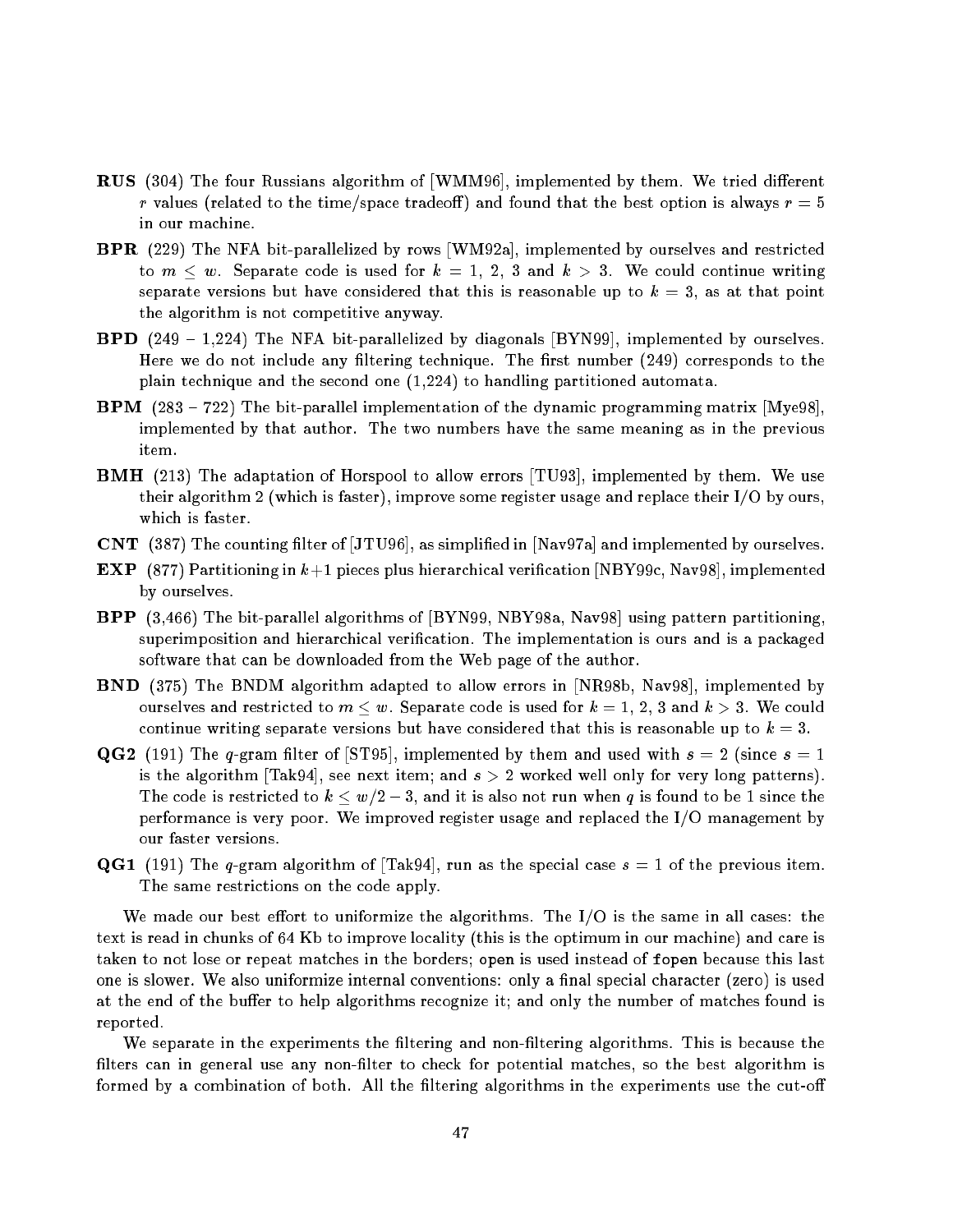algorithm [Ukk85b] as their verication engine, except for BPP (whose very essence is to switch smoothly to BPD) and BND (that uses a reverse BPR to search in the window and a forward BPR for the verifications).

# 9.2 Experimental Setup

Apart from the algorithms to be included and their details, we describe our experimental setup. We measure CPU times and show the results in tenths of seconds per megabyte. Our machine is a Sun UltraSparc-1 of 167 MHz and 64 Mb of main memory, we run Solaris 2.5.1 and the texts are in a local disk of 2 Gb. Our experiments were run on texts of 10 Mb of size and repeated 20 times (with different search patterns). The same patterns are used for all the algorithms.

Considering the applications, we have selected three types of texts.

- **DNA** This file is formed by concatenating the 1.34 Mb DNA chain of h.influenzae with itself until obtaining 10 Mb. Lines are cut at 60 characters. The patterns are selected randomly from the text avoiding line breaks if possible. The alphabet size is 4 save a few exceptions along the file, and the results are similar to a random four-letter text.
- $\bm{\mathrm{Natural\; language\; This\; file\; is\; formed\; by\;} 1.29\; Mb\; of\; writings\; of\; B.\; Franklin\; filtered\; to\; lower\; case}$ and separators converted to a space (except line breaks which are respected). This mimics common Information Retrieval scenarios. The text is replicated to obtain 10 Mb and search patterns are randomly selected from the same text at word beginnings. The results on this text are roughly equivalent to a random text over 15 characters.
- Speech We obtained speech files from discussions on the U.S. Law from Indiana University, in PCM format with 8 bits per sample. Of course the standard edit distance is of no use here, since it has to take into account the absolute values of the differences between two characters. We simplified the problem to use edit distance: we reduced the range of values to 64 by quantization, therefore considering equal two samples that lie in the same range. We used the first 10 Mb of the resulting file. The results are similar to those on a random text of 50 letters, although the file shows smooth changes from a letter to the next.

We present results using different pattern lengths and error levels, in two flavors: we fix  $m$  and show the effect of increasing k, or we fix  $\alpha$  and show the effect of increasing m. A given algorithm may not appear at all in a plot when its times are above the <sup>y</sup> range of interest or its restrictions on  $m$  and  $k$  do not intersect with the  $x$  range of interest. In particular, filters are shown only for 1=2. We remind that in most applications the error levels of interest are low.

## 9.3 Results

Figure 24 shows the results for short patterns  $(m = 10)$  and varying k. In non-filtering algorithms BPD is normally the fastest, up to 30% faster than the next one, BPM. The DFA is also quite close in most cases. For  $k = 1$ , a specialized version of BPR is slightly faster than BPD (recall that for  $k > 3$  BPR starts to use a nonspecialized algorithm, hence the jump). An exception to this situation occurs in DNA text, where for  $k = 4$  and  $k = 5$  BPD shows a nonmonotonic behavior and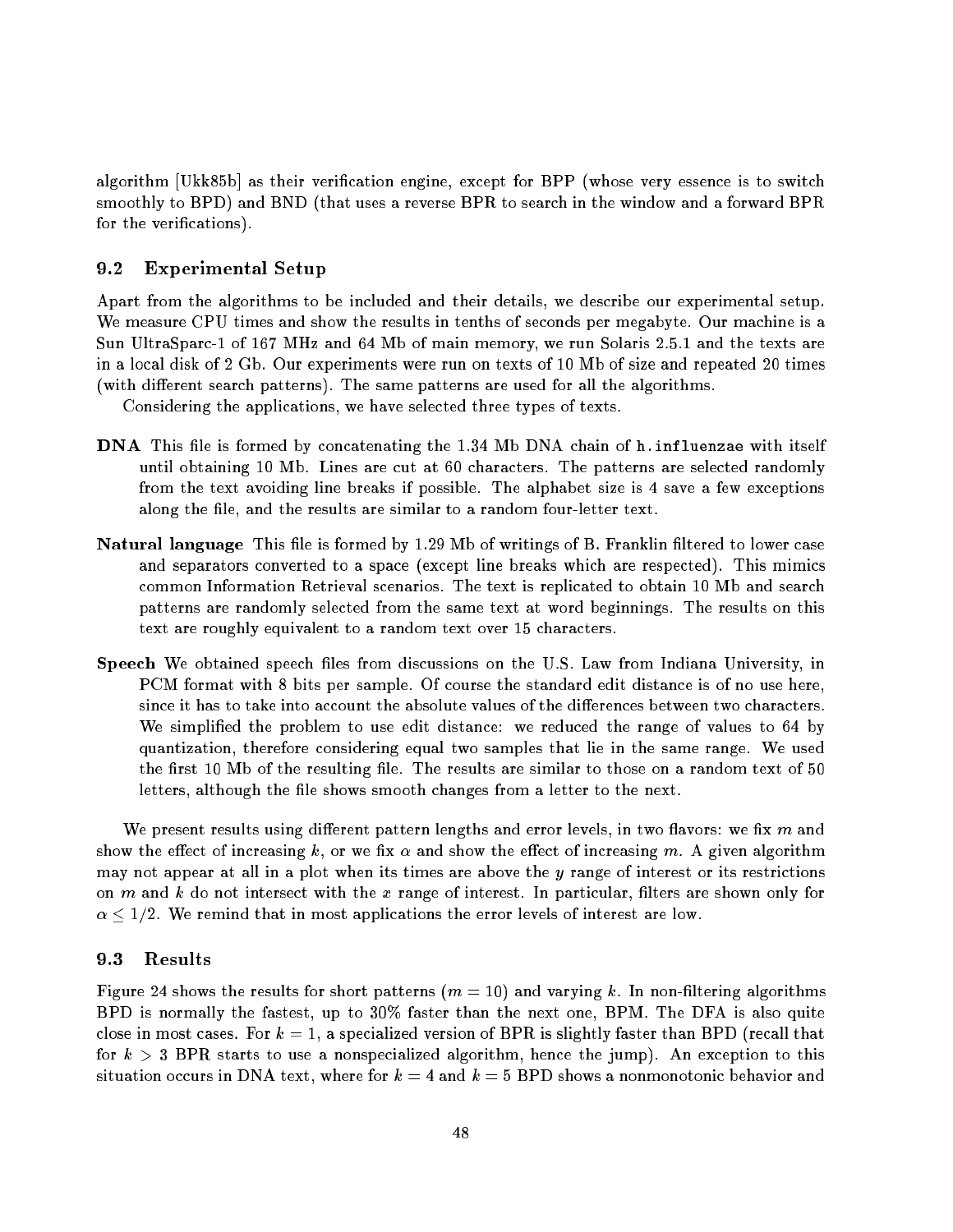BPM becomes the fastest. This behavior comes from its  $O(k(m-k)n/w)$  complexity<sup>11</sup>, which in texts with larger alphabets is not noticeable because the cut-off heuristic keeps the cost unchanged. Indeed, the behavior of BPD would have been totally stable if we chose  $m = 9$  instead of  $m = 10$ , because the problem would fit in a computer word all the time. BPM, on the other hand, handles much longer patterns keeping such stability, although it takes up to 50% more time than BPD.

With respect to filters, we see that EXP is the fastest for low error levels. The value of "low" increases for larger alphabets. At some point, BPP starts to dominate. BPP adapts smoothly to higher error levels by slowly switching to BPD, so BPP is a good alternative for intermediate error levels, from where EXP ceases to work until it should switch to BPD. However, this range is void on DNA and English text for  $m = 10$ . Other filters competitive with EXP are BND and BMH. In fact, BND is the fastest for  $k = 1$  on DNA, although really no filter works very well in that case. Finally, QG2 does not appear because it only worked for  $k = 1$  and it was worse than QG1.

The best choice for short patterns seems to be using EXP while it works and switching to the best bit-parallel algorithm for higher errors. Moreover, the verication algorithm for EXP should be BPR or BPD (which are the fastest where EXP dominates).

Figure 25 shows the case of longer patterns  $(m = 30)$ . Many of the observations are still valid in this case. However, the algorithm BPM shows in this case its advantage over BPD, since still all the problem fits in a computer word for BPM and it does not for BPD. Hence in the left plots the best algorithm is BPM except for low  $k$ , where BPR or BPD are better. With respect to filters, EXP or BND are the fastest depending on the alphabet, until a certain error level is reached. At that point BPP becomes the fastest, in some cases still faster than BPM. Notice that for DNA a specialized version of BND for  $k = 4$  and even 5 could be the fastest choice.

In Figure 26 we consider the case of fixed  $\alpha = 0.1$  and growing m. The results repeat somewhat with regard to non-filtering algorithms: BPR is the best for  $k = 1$  (i.e.  $m = 10$ ), then BPD is the best until certain pattern length (which varies from 30 on DNA to 80 on speech) and finally BPM becomes the fastest. Note that for so low error level the number of active columns is quite small, which permits algorithms like BPD and BPM keeping their good behavior for patterns much longer than what they can handle in a single machine word. The DFA is also quite competitive until its memory requirements become unreasonable.

The real change, however, is in the filters. In this case PEX becomes the star filter in English and speech texts, by far unbeaten. The situation on DNA, on the other hand, is quite complex. For m and best fasterns in the fastest, and indeed an extended implementation of it allowing longer patterns could keep being the fastest for a few more points. However, that case would have to handle four errors, and only a specialized implementation for fixed  $k = 4, 5$ , etc. could keep a competitive performance. We have determined that such specialized code is worthwhile up to  $k = 3$  only. When BND ceases to be applicable,  $PEX$  becomes the fastest algorithm and finally  $QG2$  beats it (for  $m \geq 60$ ). However, notice that for  $m > 30$  all the filters are beaten by BPM and therefore make little sense (on DNA).

There is a final phenomenon that deserves mention with respect to filters. The algorithms  $QG1$ and  $QG2$  improve as  $m$  grows. These algorithms are the most practical and the only ones we tested among the family of algorithms suitable for very long patterns. This shows that, despite that all these algorithms would not be competitive in our tests (where  $m < 100$ ), they should be

 $11$  Another reason for this behavior is that there are integer round-off effects that produce nonmonotonic results.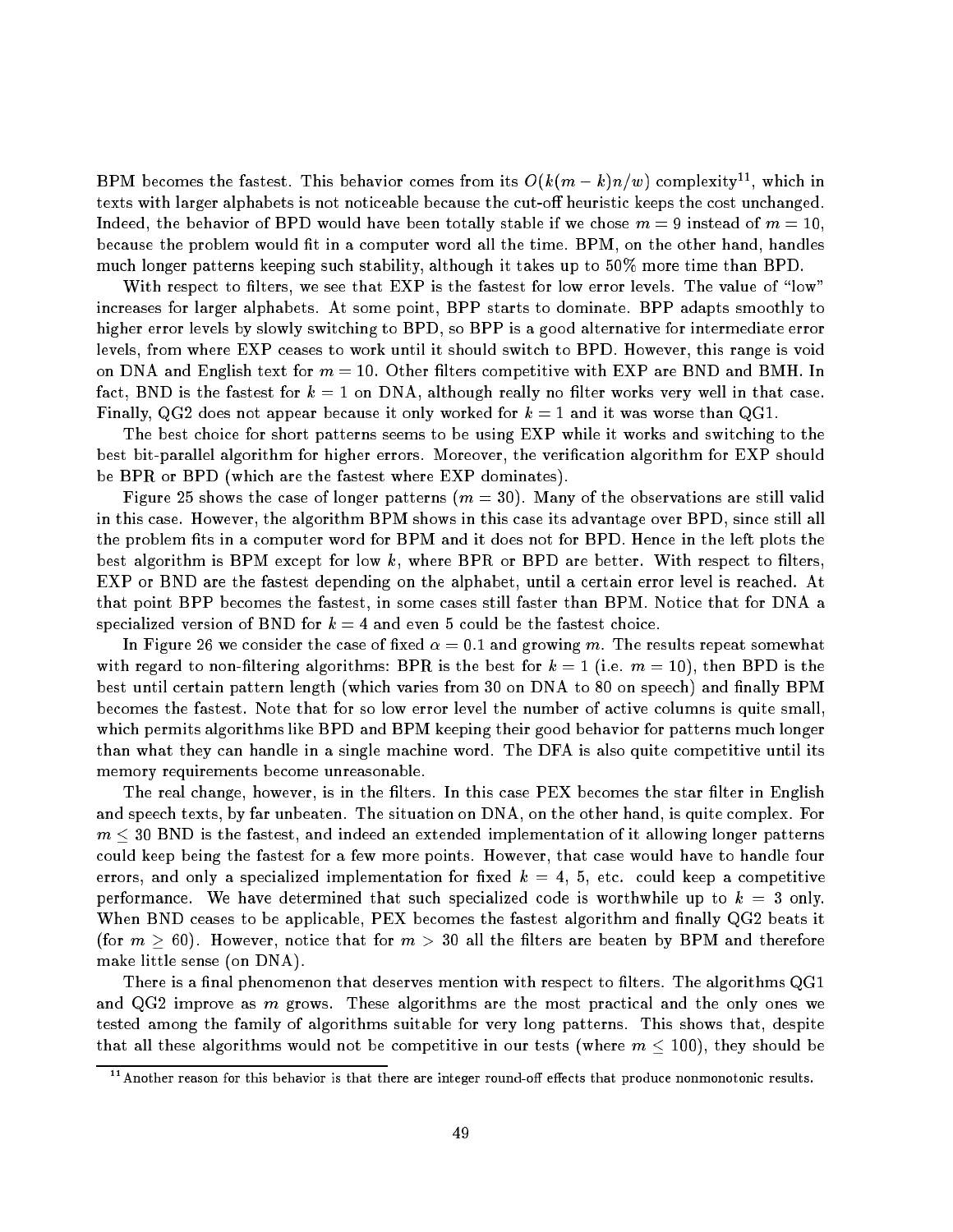

Figure 24: Results for  $m = 10$  and varying k. The left plots show non-filtering and the right plots show filtering algorithms. Rows 1 to 3 show DNA, English and speech files, respectively.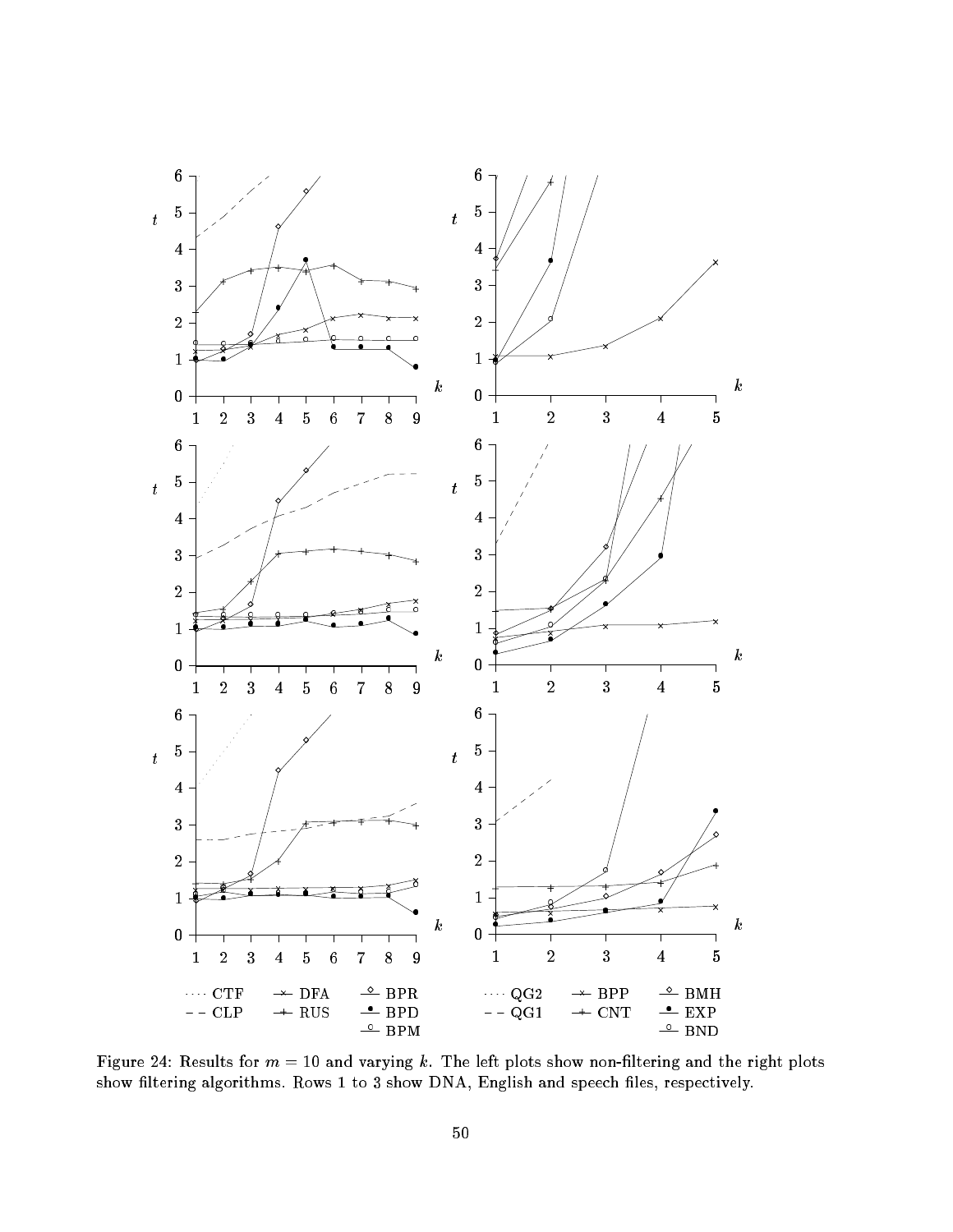

Figure 25: Results for  $m = 30$  and varying k. The left plots show non-filtering and the right plots show filtering algorithms. Rows 1 to 3 show DNA, English and speech files, respectively.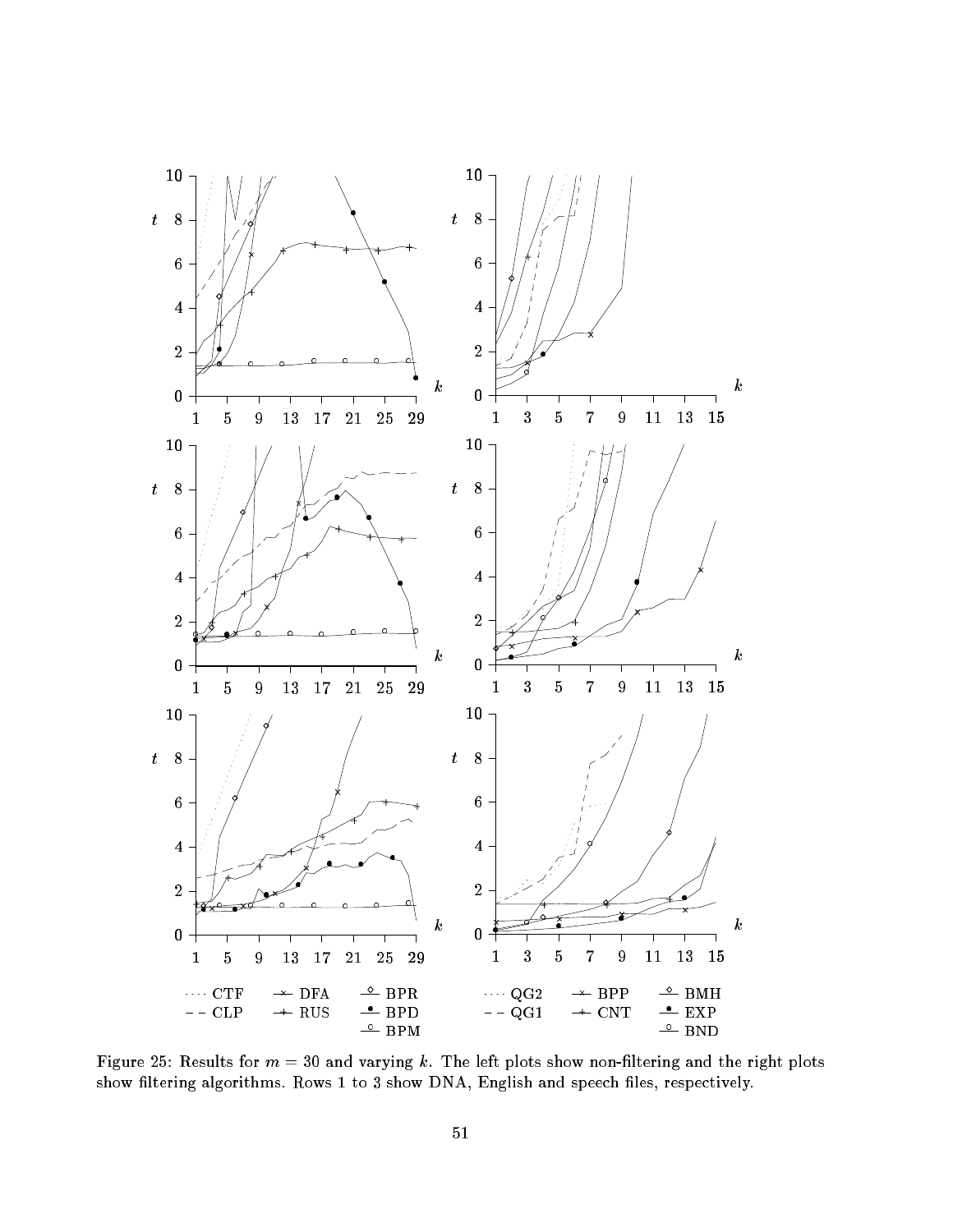considered in scenarios where the patterns are much longer and the error level keeps very low. In such a scenario, those algorithms would finally beat all the algorithms we are considering here.

The situation becomes worse for the filters when we consider  $\alpha = 0.3$  and varying m (Figure 27). On DNA, no filter can beat the non-filtering algorithms, and among these the tricks to keep few active columns do not work well. This favors the algorithms that pack more information per bit, which makes BPM the best in all cases except for  $m = 10$  (where BPD is better). The situation is almost the same on English text, except because BPP works reasonably well and becomes quite similar to BPM (the periods where each one dominates are interleaved). On speech, on the other hand, the scenario is similar for non-filtering algorithms, but the PEX filter still beats all them, as 30% of errors is low enough on the speech les. Note in passing that the error level is too high for QG1 and QG2, which can only be applied in a short range and yield bad results.

To give an idea of which are the areas where each algorithm dominates, Figure 28 shows the case of English text. There is more information in Figure 28 that what can be inferred from previous plots, such as the area where RUS is better than BPM. We have shown the non-filtering algorithms and superimposed in gray the area where the filters dominate. Therefore, in the grayed area the best choice is to use the corresponding filter using the dominating non-filter as its verification engine. In the non grayed area it is better to use the dominating non-filtering algorithm directly, with no filter.

A code implementing such a heuristic (including only EXP, BPD and BPP) is publicly available from the Web page of the author $\,$  . This combined code is faster than each isolated algorithm, although of course it is not really a single algorithm but the combination of the best choices.

# 10 Conclusions

We reach the end of this tour on approximate string matching. Our goal has been to present and explain the main ideas that exist behind the existing algorithms, to classify them according to the type of approach proposed, and to show how they perform in practice in a subset of the possible practical scenarios. We have shown that the oldest approaches, based on the dynamic programming matrix, yielded the most important theoretical developments, but in general the algorithms have been improved by modern developments based on filtering and bit-parallelism. In particular, the fastest algorithms combine a fast filter to discard most of the text with a fastest non-filter algorithm to check the potential matches.

We show some plots summarizing the contents of the survey. Figure 29 shows the historical order in which the algorithms appeared in the different areas. Figure 30 shows a worst case time/space complexity plot for the non-filtering algorithms. Figure 31 considers filtration algorithms, showing their average case complexity and the maximum error level  $\alpha$  for which they work. Some practical assumptions have been made to order the different functions of k, m,  $\sigma$ , w and n.

Approximate string matching is a very active research area and it should continue in that status in the foreseeable future: strong genome projects in computational biology, the pressure for oral human-machine communication and the heterogeneity and spelling errors present in textual databases are just a sample of the reasons that are driving researchers to look for faster and more flexible algorithms for approximate pattern matching.

 $12$ http://www.dcc.uchile.cl/~gnavarro/pubcode. To apply EXP the option -ep must be used.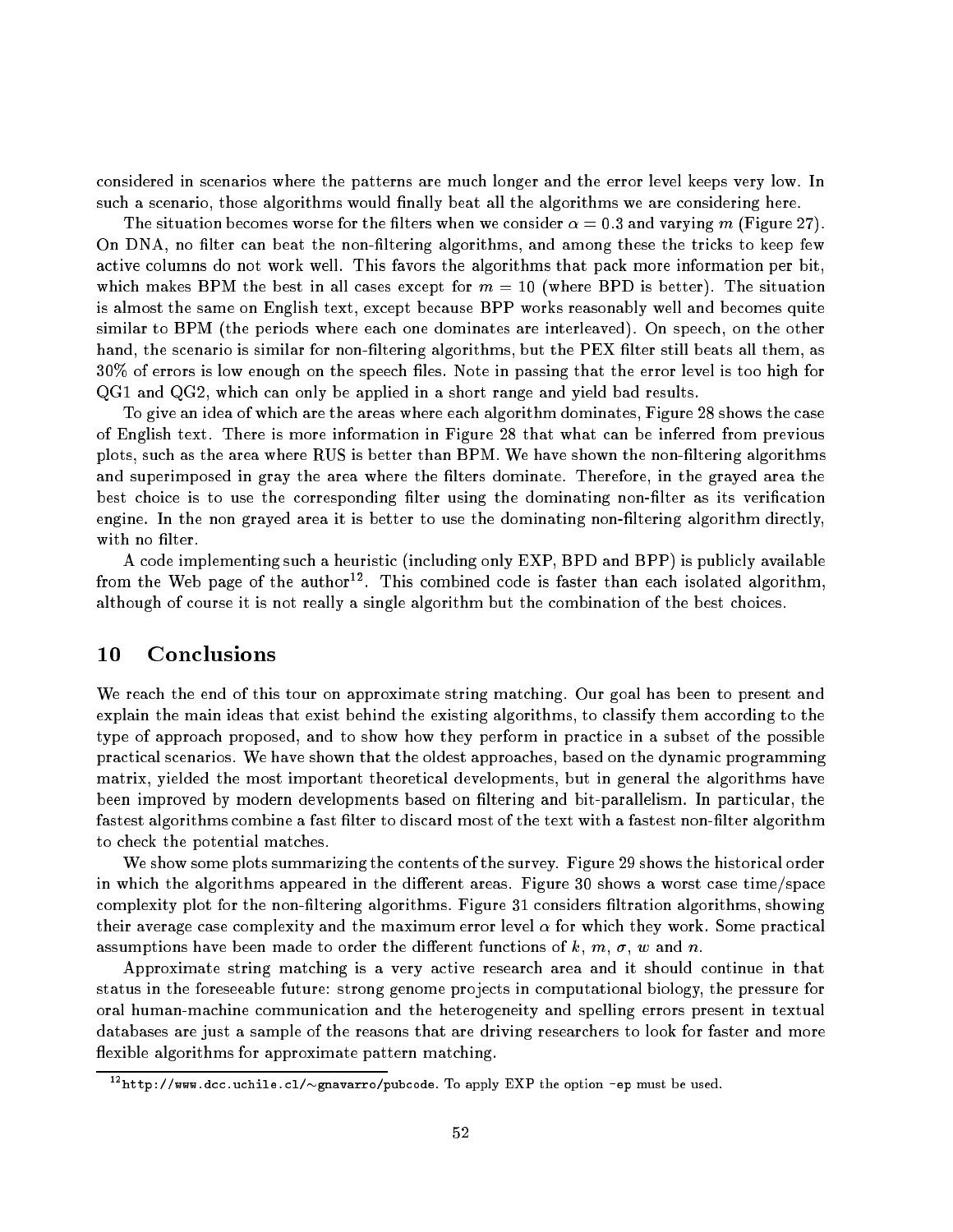

Figure 26: Results for  $\alpha = 0.1$  and varying m. The left plots show non-filtering and the right plots show filtering algorithms. Rows 1 to 3 show DNA, English and speech files, respectively.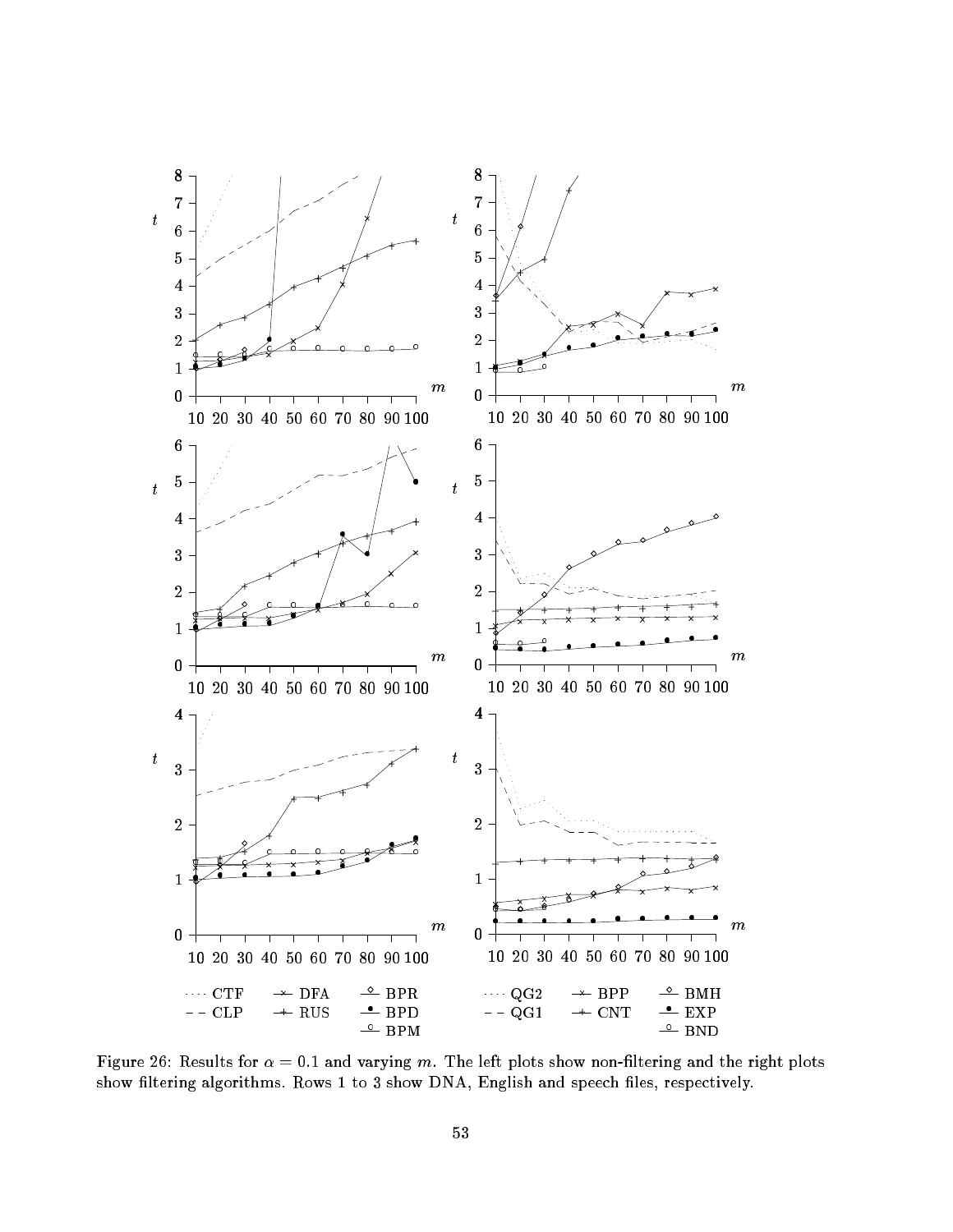

Figure 27: Results for  $\alpha = 0.3$  and varying m. The left plots show non-filtering and the right plots show filtering algorithms. Rows 1 to 3 show DNA, English and speech files, respectively.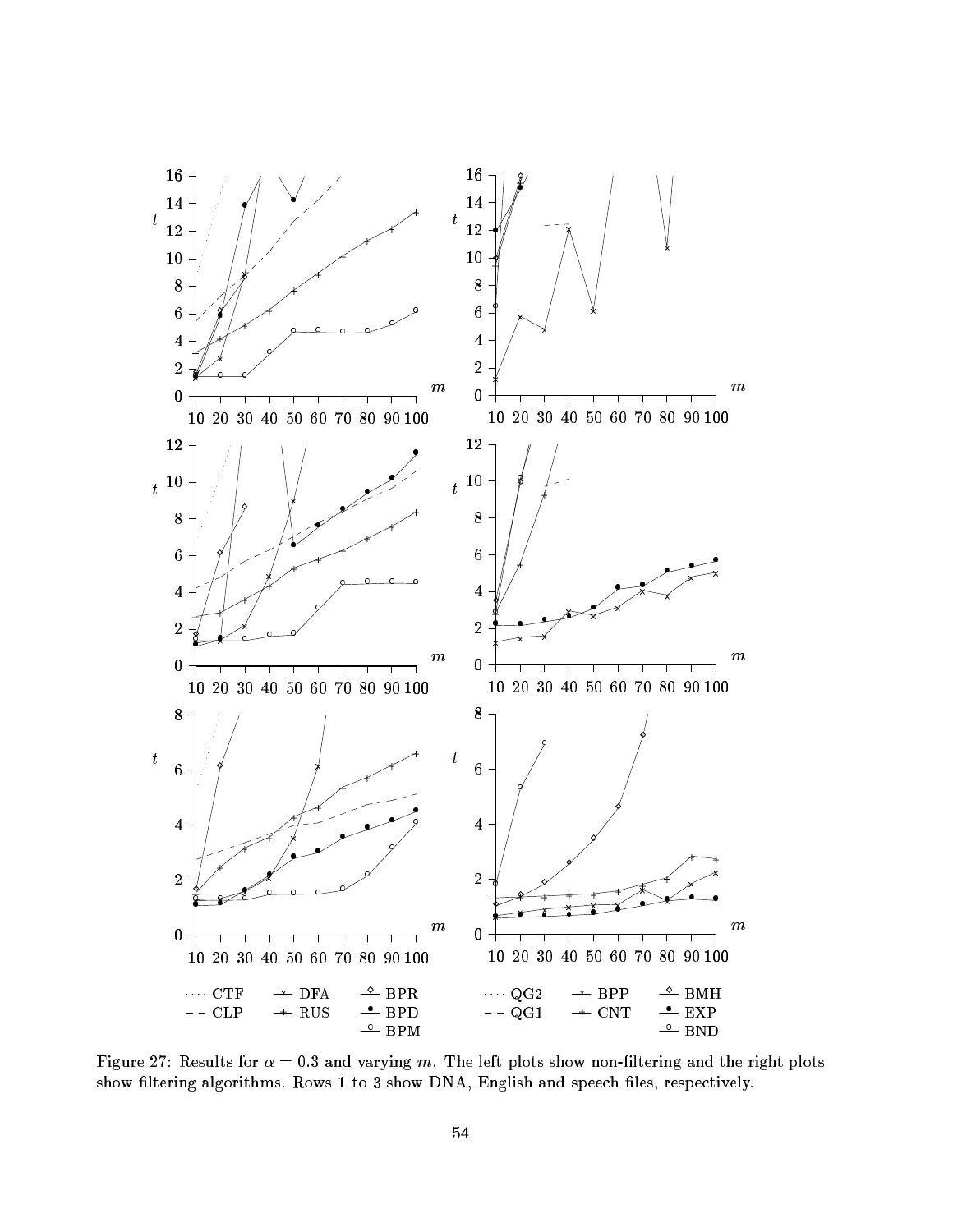

Figure 28: The areas where each algorithm is the best, graying that of filtering algorithms.

It is interesting to point out which theoretical and practical questions are still open in the area.

- A dicult open question is about the exact matching probability and average edit distance between two random strings. We found a new bound in this survey, but the problem is still open.
- A worst case lower bound of the problem is clearly O(n), but the only algorithms achieving it have space and preprocessing cost exponential in  $m$  or  $k$ . The only improvements to the worst case with polynomial space complexity are the  $O(kn)$  algorithms and, for very small k,  $O(n(1 + k^2/m))$ . Is it possible to improve the algorithms or to find a better lower bound for this case?
- The previous question has also a practical side: is it possible to nd an algorithm which is  $O(kn)$  in the worst case and efficient in practice? Using bit-parallelism there are good practical algorithms that achieve  $O(kn/w)$  on average and  $O(mn/w)$  in the worst case.
- The lower bound of the problem for the average case is known to be  $\binom{n}{k+1}$  and  $\binom{m}{k+1}$  and there exists an algorithm achieving it, so from the theoretical point of view that problem is closed. However, from the practical side we have that the algorithms approaching those limits work well only for very long patterns, while a much simpler algorithm (EXP) is the best for moderate and short patterns. Is is possible to find a unified approach, good in practice and with that theoretical complexity?
- Another practical question on ltering algorithms is: is it possible in practice to improve over the current best existing algorithms?
- Finally, there are many other open questions related to oine approximate searching, which is a much less mature area needing more research.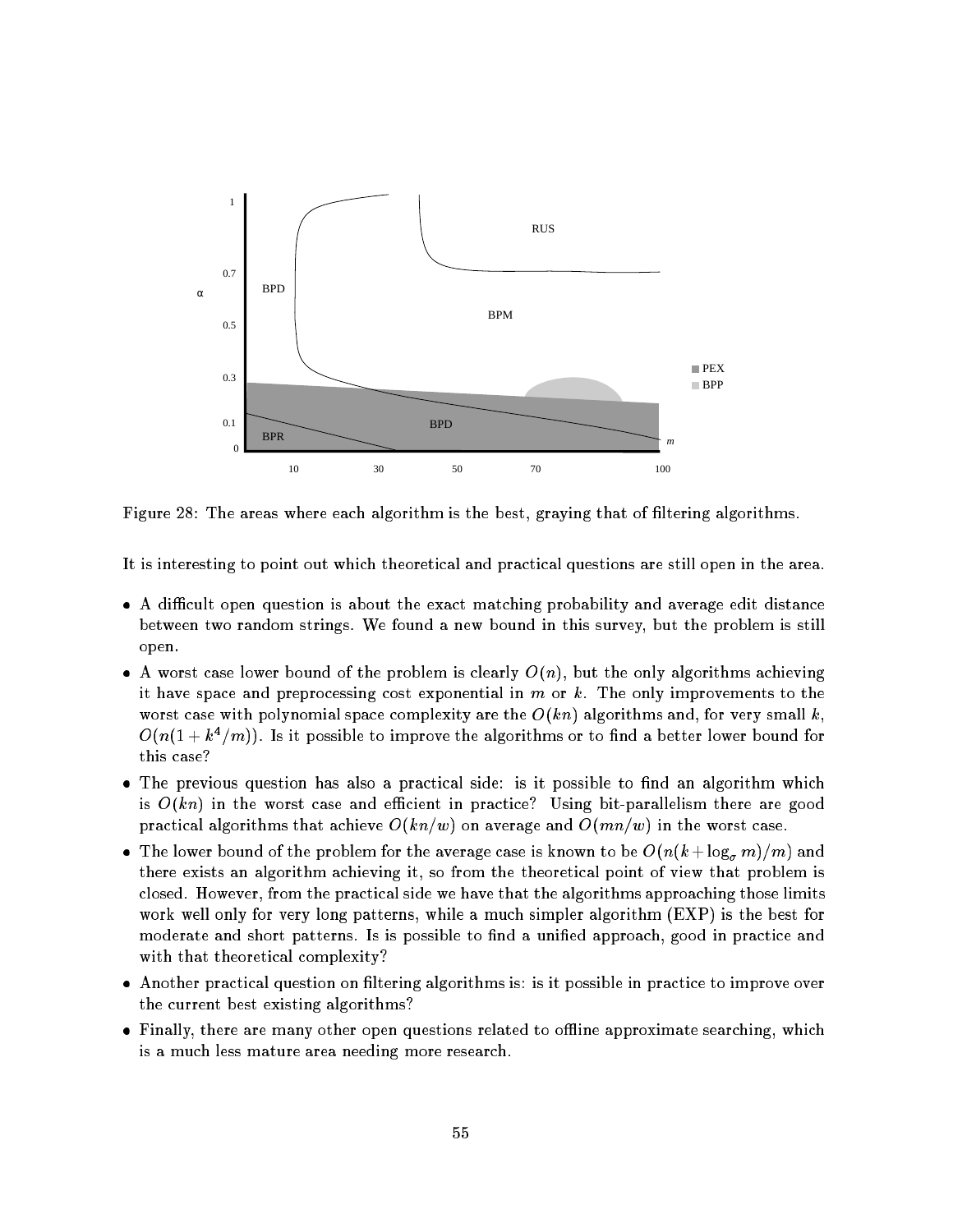|                    |    | Dyn.Prog.                 | Automata | Bit Par.         | Filters                   |
|--------------------|----|---------------------------|----------|------------------|---------------------------|
| fastest practical  | 98 | $[{\rm CH}98]$            |          | [Mye98]          | [NBY98a] [NBY99c] [NR98b] |
|                    | 97 | [SV97]                    |          |                  | [Na v 97a]                |
|                    | 96 |                           | [Kur96]  | [BYN99]          | [BYN99] [Shi96] [GKHO97]  |
|                    | 95 |                           | [Mel96]  |                  | [ST95]                    |
| avg. lower bound   | 94 |                           |          | $ \text{Wri94} $ | $[CM94]$ $[Take94]$       |
|                    | 93 |                           |          |                  |                           |
| first bit-parallel | 92 | $\left[{\rm CL92}\right]$ | [WMM96]  | [WM92a]          | [WM92a] [BYP96] [Ukk92]   |
|                    | 91 |                           |          |                  | [JTU96]                   |
| first filter       | 90 | $[CL94]$ $[UW93]$         |          |                  | $[TU93]$ [CL94]           |
|                    | 89 | [GP90]                    |          |                  |                           |
|                    | 88 | [GG88]                    |          |                  |                           |
|                    | 87 |                           |          |                  |                           |
|                    | 86 | $[LV89]$ [Mye86a]         |          |                  |                           |
| best worst cases   | 85 | [UV88] [Ukk85b]           | [Ukk85b] |                  |                           |
| first algorithm    | 80 | [Sel80] [MP80]            |          |                  |                           |

Figure 29: Historical development of the different areas.

# Acknowledgements

The author wishes to thank the many top researchers in this area for their willingness to exchange ideas and/or share their implementations: Amihood Amir, Ricardo Baeza-Yates, William Chang, Udi Manber, Gene Myers, Erkki Sutinen, Tadao Takaoka, Jorma Tarhio, Esko Ukkonen and Alden Wright.

# References

- ${\rm [AAL+97]}$   ${\rm [A. AIIIII, I. AIIIIII, G. Lauudau, M. Lewenstein, and N. Lewenstein. Fauterin inducting]}$ with swaps. In Proc. FOCS'97, pages  $144-153$ , 1997.
- [AC75] A. Aho and M. Corasick. Efficient string matching: an aid to bibliographic search. Comm. of the  $ACM$ ,  $18(6):333-340$ , 1975.
- [ADKF75] V. Arlazarov, E. Dinic, M. Konrod, and I. Faradzev. On economic construction of the transitive closure of a directed graph. Soviet Mathematics Doklady, 11:1209-1210, 1975. Original in Russian in Doklady Akademi Nauk SSSR, v. 194, 1970.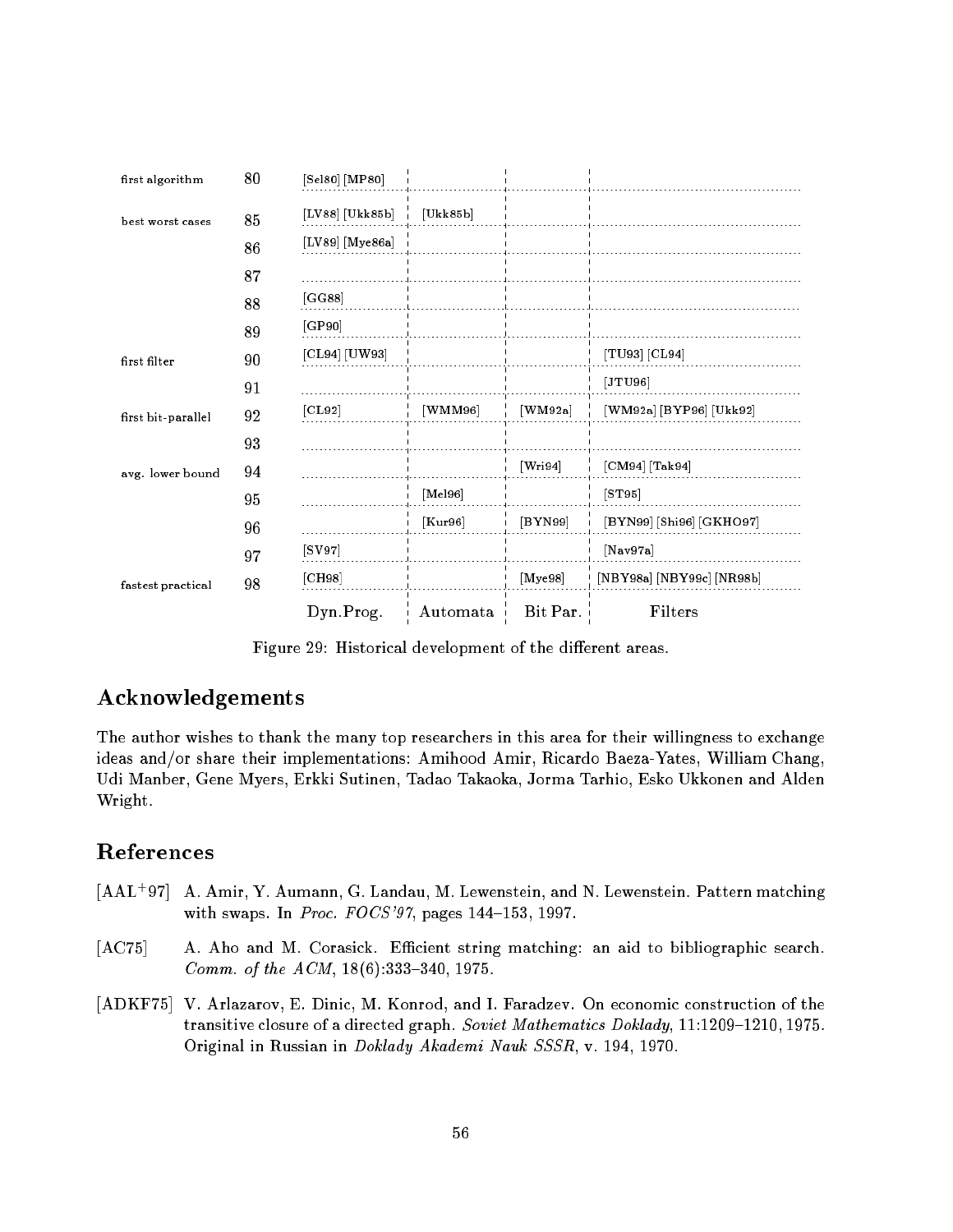

Figure 30: Worst case time and space complexity of non-filtering algorithms. We replaced  $w$  by -(log n).

- [AG85] A. Apostolico and Z. Galil. Combinatorial Algorithms on Words. NATO ISI Series. Springer-Verlag, 1985.
- [AG87] A. Apostolico and C. Guerra. The Longest Common Subsequence problem revisited.  $Algorithmica, 2:315–336, 1987.$
- [AG97] A. Apostolico and Z. Galil. Pattern Matching Algorithms. Oxford University Press, Oxford, UK, 1997.
- [AGM+ 90] S. Altschul, W. Gish, W. Miller, G. Myers, and D. Lipman. Basic local alignment search tool. Journal of Molecular Biology,  $215:403-410$ , 1990.
- [AHU74] A. Aho, J. Hopcroft, and J. Ullman. The Design and Analysis of Computer Algorithms. Addison-Wesley, 1974.
- [AJS93] M. Atallah, P. Jacquet, and W. Szpankowski. A probabilistic approach to pattern matching with mismatches. Random Structures and Algorithms, 4:191-213, 1993.
- [ALL97] A. Amir, M. Lewenstein, and N. Lewenstein. Pattern matching in hypertext. In Proc. WADS'97, LNCS 1272, pages 160-173. Springer-Verlag, 1997.
- [ANZ97] M. Araújo, G. Navarro, and N. Ziviani. Large text searching allowing errors. In Proc. WSP'97, pages 2-20. Carleton University Press, 1997.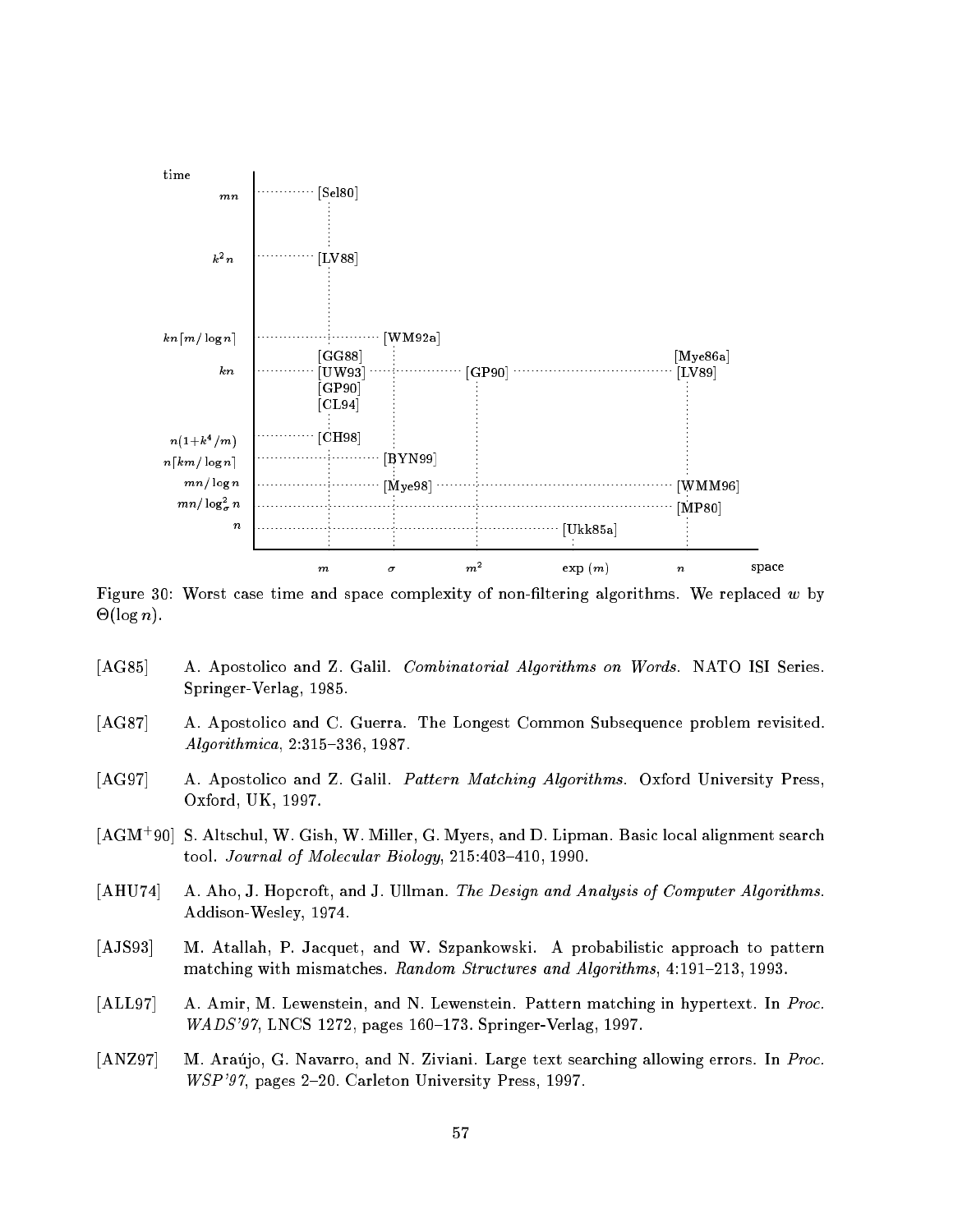

Figure 31: Average time and maximum tolerated error level for the filtration algorithms.

- [Apo85] A. Apostolico. The myriad virtues of subword trees. In *Combinatorial Algorithms on* Words, pages 85-96. Springer-Verlag, 1985.
- $[BBH+85]$ 85] A. Blumer, J. Blumer, D. Haussler, A. Ehrenfeucht, M. Chen, and J. Seiferas. The samllest automaton recognizing the subwords of a text. Theoretical Computer Science,  $40:31{-}55, 1985.$
- [BM77] R. Boyer and J. Moore. A fast string searching algorithm. Comm. of the ACM,  $20(10):762{-}772,1977.$
- [BY89] R. Baeza-Yates. Efficient Text Searching. PhD thesis, Dept. of Computer Science, University of Waterloo, May 1989. Also as Research Report CS-89-17.
- [BY91] R. Baeza-Yates. Some new results on approximate string matching. In Workshop on Data Structures, Dagstuhl, Germany, 1991. Abstract.
- [BY92] R. Baeza-Yates. Text retrieval: Theory and practice. In 12th IFIP World Computer Congress, volume I, pages 465-476. Elsevier Science, 1992.
- [BY96] R. Baeza-Yates. A unified view of string matching algorithms. In SOFSEM'96: Theory and Practice of Informatics, LNCS 1175, pages 1-15. Springer-Verlag, 1996.

58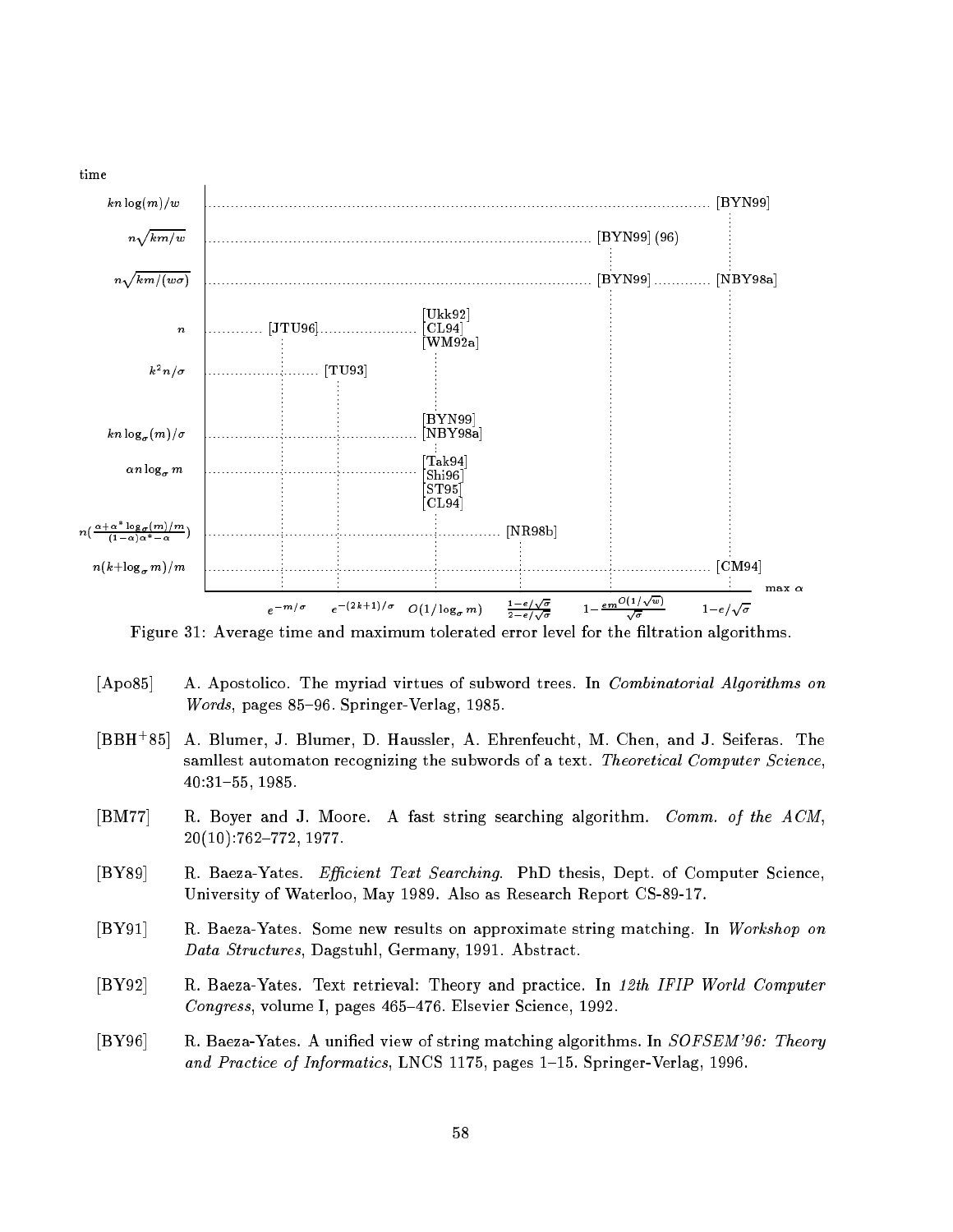- [BYG92] R. Baeza-Yates and G. Gonnet. A new approach to text searching. Comm. of the ACM,  $35(10):74{-}82, 1992.$  Preliminary version in  $ACM$   $SIGIR'89, 1989.$
- [BYG94] R. Baeza-Yates and G. Gonnet. Fast string matching with mismatches. Information and Computation,  $108(2)$ :187-199, 1994. Preliminary version as Tech. Report CS-88-36, Data Structuring Group, University of Waterloo, Sept. 1988.
- [BYN97a] R. Baeza-Yates and G. Navarro. Block-addressing indices for approximate text retrieval. In Proc. ACM CIKM'97, pages 1-8, 1997. Extended version to appear in JASIS.
- [BYN97b] R. Baeza-Yates and G. Navarro. Multiple approximate string matching. In Proc. WADS'97, LNCS 1272, pages 174-184. Springer-Verlag, 1997.
- [BYN98] R. Baeza-Yates and G. Navarro. New and faster lters for multiple approximate string matching. Technical matching. Technical Report TR/DCC-98-10, Dept. of Computer Science, University of Chile, 1998. Submitted. ftp://ftp.dcc.uchile.cl/pub/users/gnavarro/multi.ps.gz.
- [BYN99] R. Baeza-Yates and G. Navarro. Faster approximate string matching. Algorithmica,  $23(2)$ :127-158, 1999. Preliminary versions in *Proc. CPM'96*, LNCS 1075, 1996, and in Proc. WSP'96, Carleton University Press, 1996.
- [BYP96] R. Baeza-Yates and C. Perleberg. Fast and practical approximate pattern matching. Information Processing Letters, 59:21-27, 1996. Preliminary version in CPM'92, LNCS 644, 1992.
- [BYR90] R. Baeza-Yates and M. Regnier. Fast algorithms for two dimensional and multiple pattern matching. In Proc.  $SWAT'90$ , LNCS 447, pages 332-347. Springer-Verlag, 1990.
- [BYRN99] R. Baeza-Yates and B. Ribeiro-Neto, editors. Modern Information Retrieval. Addison-Wesley, 1999.
- $[CCG+94]$ M. Crochemore, A. Czumaj, L. Gasieniec, S. Jarominek, T. Lecroq, W. Plandowski. and W. Rytter. Speeding up two string-matching algorithms. Algorithmica,  $12:247-267$ , 1994.
- [CH98] R. Cole and R. Hariharan. Approximate string matching: a simpler faster algorithm. In Proc.  $ACM-SIAM SODA'98$ , pages 463-472, 1998.
- [CL92] W. Chang and J. Lampe. Theoretical and empirical comparisons of approximate string matching algorithms. In Proc. CPM'92, LNCS 644, pages 172-181. Springer-Verlag, 1992.
- [CL94] W. Chang and E. Lawler. Sublinear approximate string matching and biological applications. Algorithmica,  $12(4/5):327{-}344$ , 1994. Preliminary version in  $FOCS'90$ , 1990.
- [CLR90] T. Cormen, C. Leiserson, and R. Rivest. Introduction to Algorithms. MIT Press, 1990.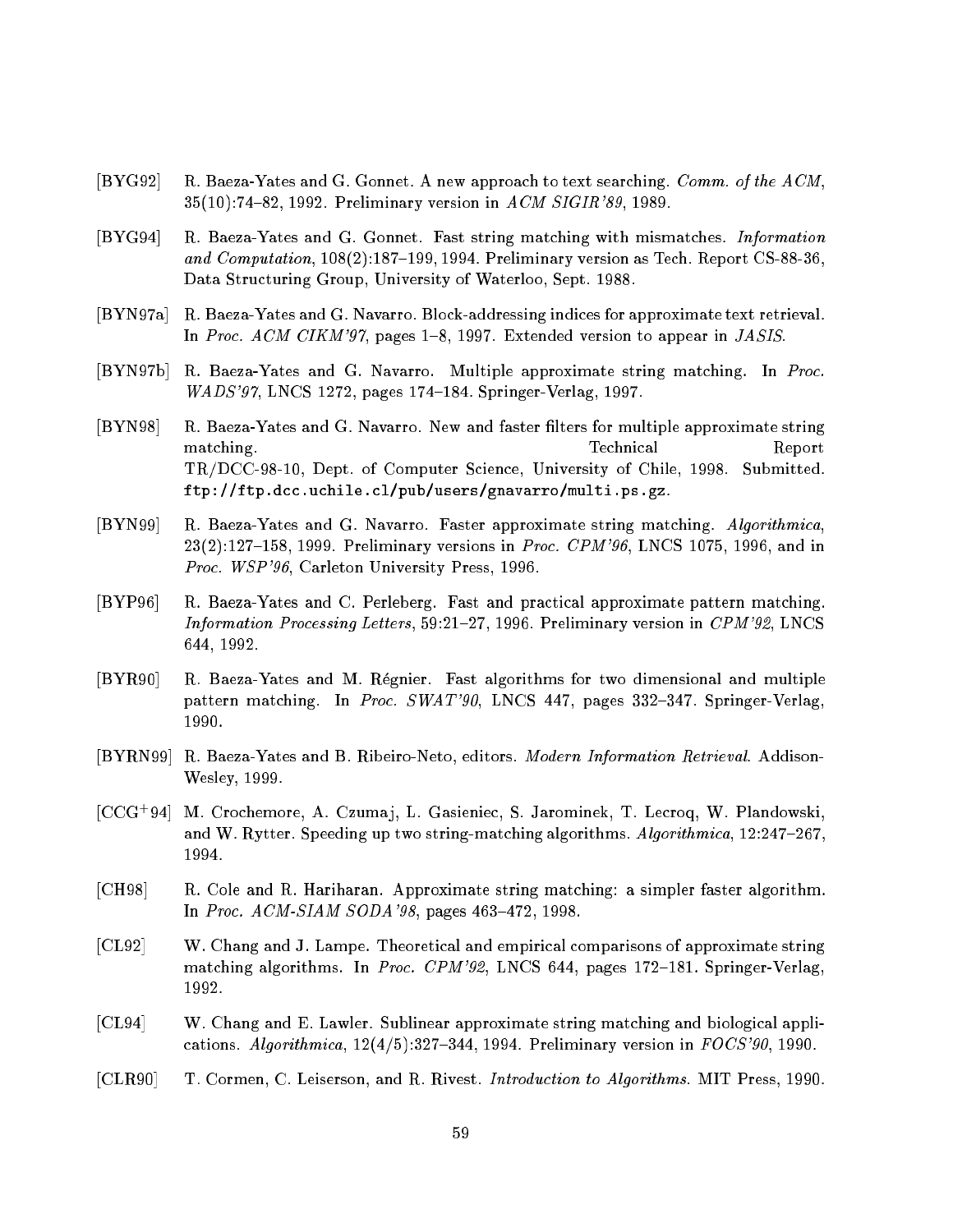- [CM94] W. Chang and T. Marr. Approximate string matching and local similarity. In Proc.  $CPM'94$ , LNCS 807, pages 259-273. Springer-Verlag, 1994.
- [Cob95] A. Cobbs. Fast approximate matching using suffix trees. In *Proc. CPM'95*, pages 41–54. 1995.
- [CR94] M. Crochemore and W. Rytter. Text Algorithms. Oxford University Press, Oxford, UK, 1994.
- [Cro86] M. Crochemore. Transducers and repetitions. Theoretical Computer Science, 45:63-86, 1986.
- [CS75] V. Chvátal and D. Sankoff. Longest common subsequences of two random sequences. Journal of Applied Probability,  $12:306-315$ ,  $1975$ .
- [CW79] B. Commentz-Walter. A string matching algorithm fast on the average. In Proc.  $ICALP'79$ , LNCS 6, pages 118-132. Springer-Verlag, 1979.
- [Dam64] F. Damerau. A technique for computer detection and correction of spelling errors. Comm. of the  $ACM$ ,  $7(3):171-176$ , 1964.
- [Dek79] J. Deken. Some limit results for longest common subsequences. *Discrete Mathematics*, 26:17{31, 1979.
- [DFG+ 97] G. Das, R. Fleisher, L. Gasieniek, D. Gunopulos, and J. Karkainen. Episode matching. In Proc. CPM'97, LNCS 1264, pages  $12-27$ . Springer-Verlag, 1997.
- [DM79] R. Dixon and T. Martin, editors. Automatic speech and speaker recognition. IEEE Press, 1979.
- [EH88] A. Ehrenfeucht and D. Haussler. A new distance metric on strings computable in linear time. Discrete Applied Mathematics,  $20:191-203$ , 1988.
- [EL90] D. Elliman and I. Lancaster. A review of segmentation and contextual analysis techniques for text recognition. Pattern Recognition,  $23(3/4):337-346$ , 1990.
- [FPS97] J. French, A. Powell, and E. Schulman. Applications of approximate word matching in information retrieval. In Proc.  $ACM$  CIKM'97, pages 9-15, 1997.
- [GBY91] G. Gonnet and R. Baeza-Yates. Handbook of Algorithms and Data Structures. Addison-Wesley, 2nd edition, 1991.
- [GG88] Z. Galil and R. Giancarlo. Data structures and algorithms for approximate string matching. Journal of Complexity, 4:33-72, 1988.
- [GKHO97] R. Giegerich, S. Kurtz, F. Hischke, and E. Ohlebusch. A general technique to improve filter algorithms for approximate string matching. In *Proc. WSP'97*, pages  $38-52$ . Carleton University Press, 1997. Preliminary version as Technical Report 96-01, Universitat Bielefeld, Germany, 1996.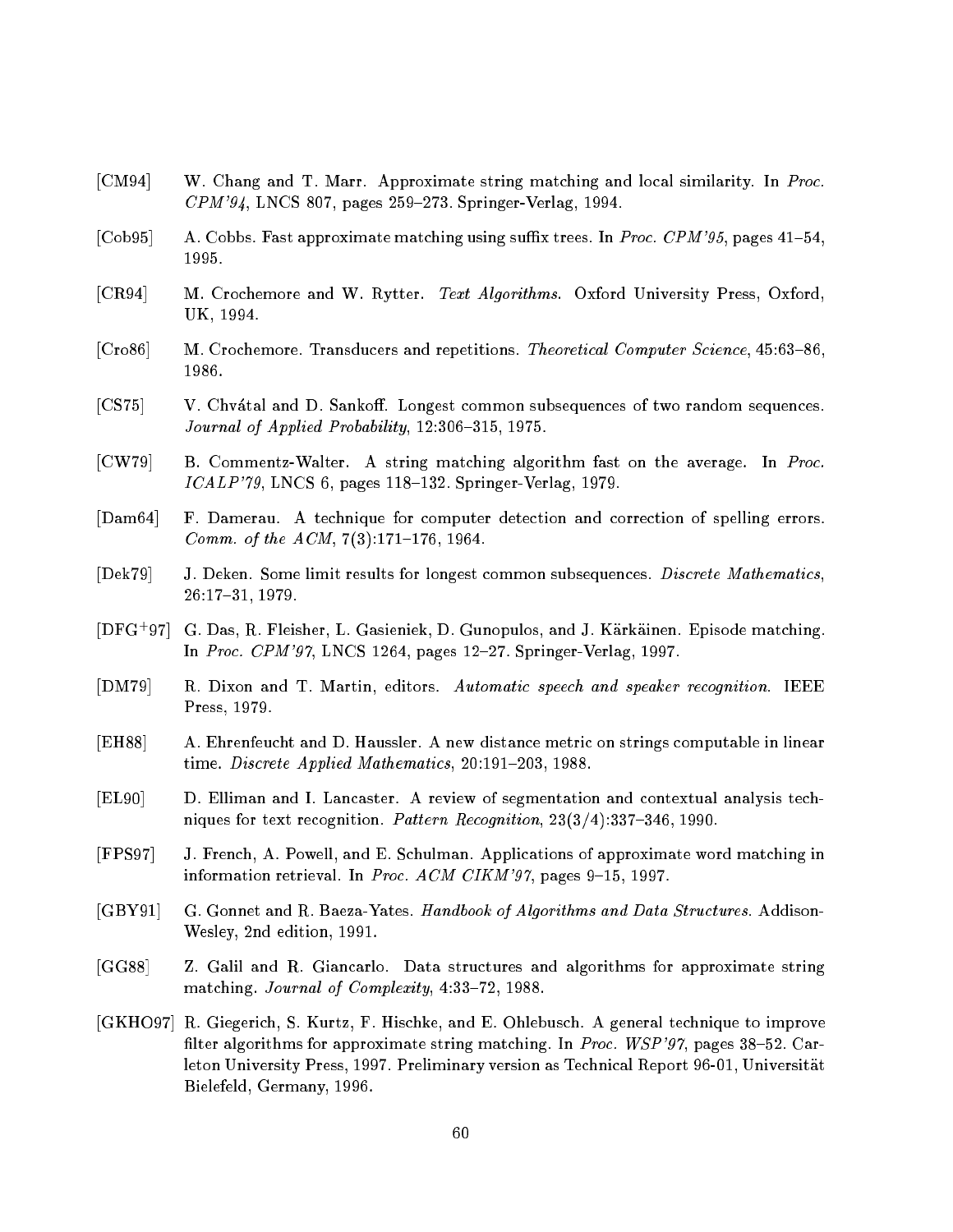- $[GL89]$  R. Grossi and F. Luccio. Simple and efficient string matching with k mismatches. Information Processing Letters,  $33(3):113-120$ , 1989.
- [Gon92] G. Gonnet. A tutorial introduction to Computational Biochemistry using Darwin. Technical report, Informatik E.T.H., Zuerich, Switzerland, 1992.
- [Gos91] J. Gosling. A redisplay algorithm. In Proc. ACM SIGPLAN/SIGOA Symp. on Text Manipulation, pages  $123-129$ , 1991.
- $[GP90]$  Z. Galil and K. Park. An improved algorithm for approximate string matching. SIAM Journal on Computing, 19(6):989-999, 1990. Preliminary version in  $ICALP'89$ , LNCS 372, 1989.
- [GT78] R. González and M. Thomason. Syntactic pattern recognition. Addison-Wesley, 1978.
- [Gus97] D. Gusfield. Algorithms on Strings, Trees and Sequences. Cambridge University Press, 1997.
- [HD80] P. Hall and G. Dowling. Approximate string matching. ACM Computing Surveys,  $12(4):381{-}402, 1980.$
- $[Hec78]$  P. Heckel. A technique for isolating differences between files. *Comm. of the ACM*.  $21(4):264–268,1978.$
- [Hor80] R. Horspool. Practical fast searching in strings. Software Practice and Experience, 10:501-506, 1980.
- [HS94] N. Holsti and E. Sutinen. Approximate string matching using  $q$ -gram places. In *Proc.* 7th Finnish Symposium on Computer Science, pages 23-32. University of Joensuu, 1994.
- $[HT84]$  D. Harel and E. Tarjan. Fast algorithms for finding nearest common ancestors.  $SIAM$ Journal on Computing,  $13(2):338-355, 1984$ .
- $[HU79]$  J. Hopcroft and J. Ullman. Introduction to Automata Theory, Languages and Computation. Addison-Wesley, 1979.
- [JTU96] P. Jokinen, J. Tarhio, and E. Ukkonen. A comparison of approximate string matching algorithms. Software Practice and Experience,  $26(12)$ :1439–1458, 1996. Preliminary version in Technical Report A-1991-7, Dept. of Computer Science, University of Helsinki, 1991.
- [JU91] P. Jokinen and E. Ukkonen. Two algorithms for approximate string matching in static texts. In Proc.  $MFCS'91$ , volume 16, pages 240-248. Springer-Verlag, 1991.
- [Kar93] H. Karloff. Fast algorithms for approximately counting mismatches. Information Processing Letters,  $48.53{-}60, 1993$ .
- [KM97] S. Kurtz and G. Myers. Estimating the probability of approximate matches. In Proc.  $CPM'97$ , LNCS 1264, pages 52-64. Springer-Verlag, 1997.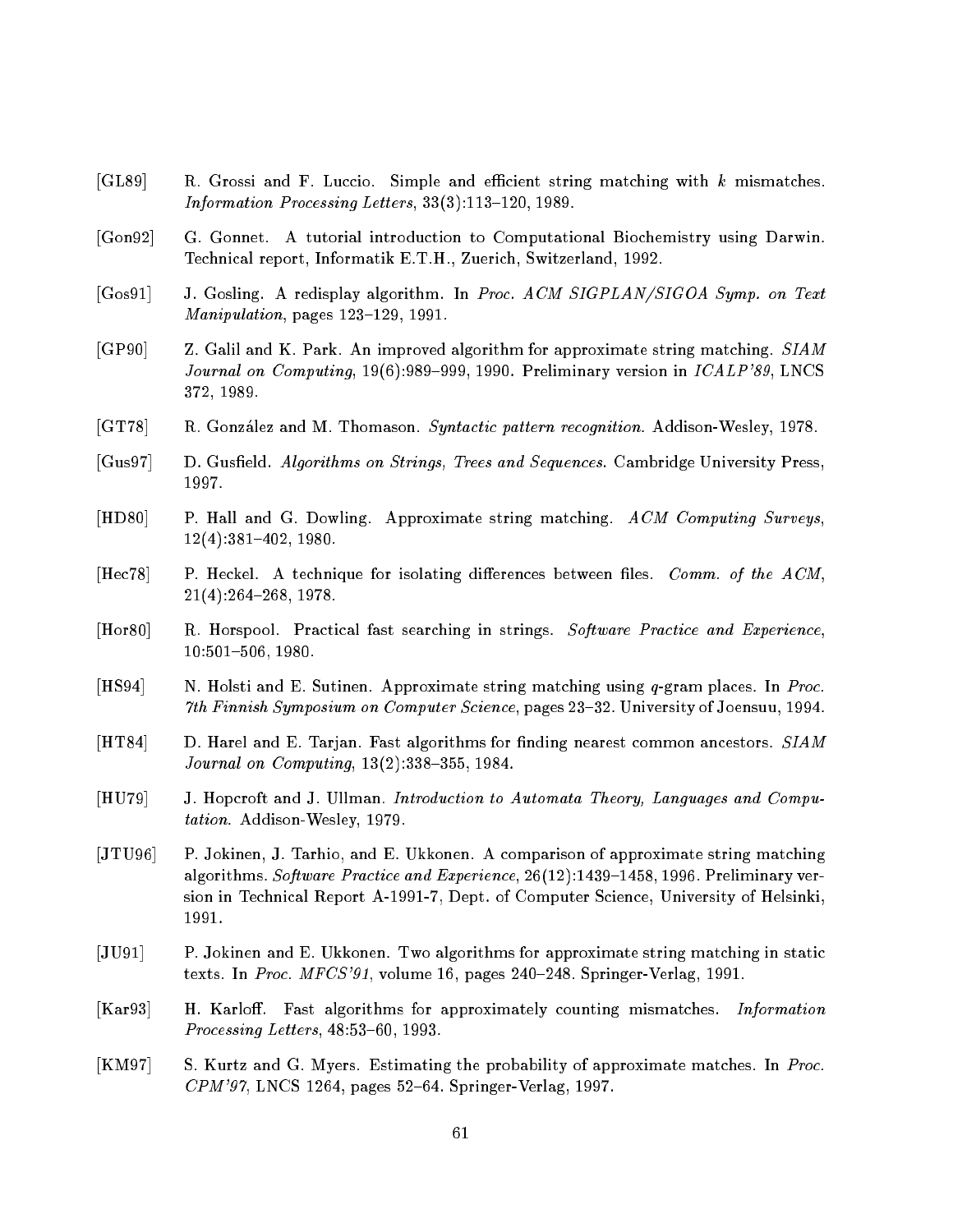- [KMP77] D. Knuth, J. Morris, Jr, and V. Pratt. Fast pattern matching in strings. SIAM Journal on Computing,  $6(1):323-350$ , 1977.
- [Knu73] D. Knuth. The Art of Computer Programming, volume 3: Sorting and Searching. Addison-Wesley, 1973.
- [KS94] S. Kumar and E. Spafford. A pattern-matching model for intrusion detection. In Proc. National Computer Security Conference, pages 11-21, 1994.
- [KS95] J. Kececioglu and D. Sankoff. Exact and approximation algorithms for the inversion distance between two permutations.  $Algorithmica$ , 13:180-210, 1995.
- [Kuk92] K. Kukich. Techniques for automatically correcting words in text. ACM Computing  $Suvveys, 24(4):377–439, 1992.$
- [Kur96] S. Kurtz. Approximate string searching under weighted edit distance. In Proc. WSP'96, pages 156-170. Carleton University Press, 1996.
- [Lev65] V. Levenshtein. Binary codes capable of correcting spurious insertions and deletions of ones. Problems of Information Transmission, 1:8-17, 1965.
- [Lev66] V. Levenshtein. Binary codes capable of correcting deletions, insertions and reversals. Soviet Physics Doklady,  $10(8)$ :707-710, 1966. Original in Russian in Doklady Akademii  $Nauk SSSR, 163(4):845-848, 1965.$
- [LG99] S. Lawrence and C. Lee Giles. Accessibility of information on the web. Nature, 400:107– 109, July 1999.
- [LKPC97] J. Lee, D. Kim, K. Park, and Y. Cho. Efficient algorithms for approximate string matching with swaps. In Proc. CPM'97, LNCS 1264, pages  $28-39$ . Springer-Verlag, 1997.
- [LL85] R. Lipton and D. Lopresti. A systolic array for rapid string comparison. In Proc. Chapel Hill Conference on VLSI, pages 363-376, 1985.
- [LMS98] G. Landau, E. Myers, and J. Schmidt. Incremental string comparison. SIAM Journal on Computing,  $27(2):557{-}582$ , 1998.
- [LS97] T. Luczak and W. Szpankowski. A suboptimal lossy data compression based on approximate pattern matching. IEEE Trans. on Information Theory, 43:1439-1451, 1997.
- [LT94] D. Lopresti and A. Tomkins. On the searchability of electronic ink. In Proc. 4th International Workshop on Frontiers in Handwriting Recognition, pages 156-165, 1994.
- [LT97] D. Lopresti and A. Tomkins. Block edit models for approximate string matching. Theoretical Computer Science,  $181(1):159-179$ , 1997.
- [LV88] G. Landau and U. Vishkin. Fast string matching with k differences. Journal of Computer and Systems Science, 37:63-78, 1988. Preliminary version in FOCS'85, 1985.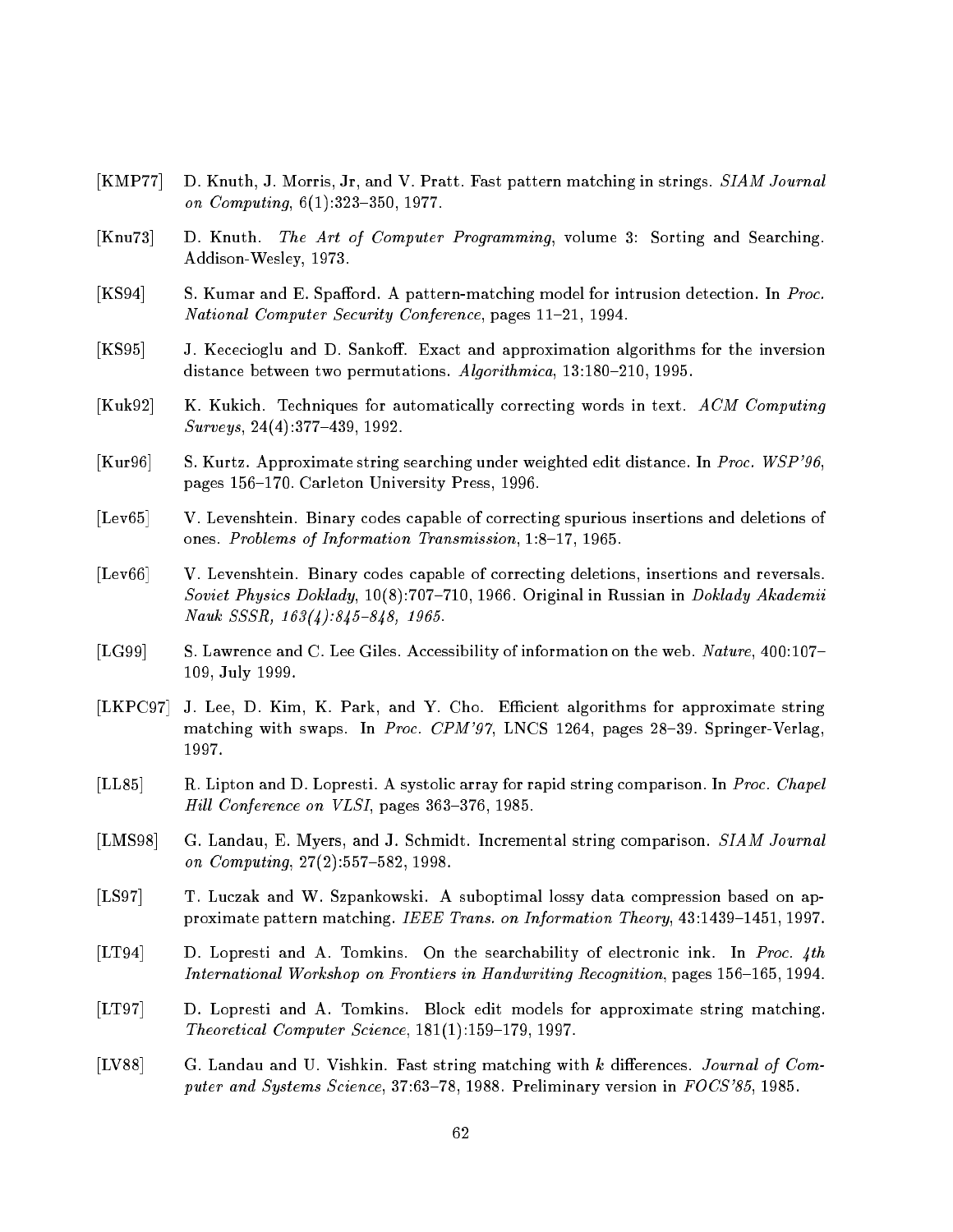- [LV89] G. Landau and U. Vishkin. Fast parallel and serial approximate string matching. Journal of Algorithms, 10:157-169, 1989. Preliminary version in  $ACM STOC'86$ , 1986.
- [LW75] R. Lowrance and R. Wagner. An extension of the string-to-string correction problem. Journal of the  $ACM$ ,  $22:177-183$ , 1975.
- [Mas27] H. Masters. A study of spelling errors. University of Iowa Studies in Education, 4(4), 1927.
- $[{\rm McC76}]$  E. McCreight. A space-economical suffix tree construction algorithm. Journal of the  $ACM$ ,  $23(2):262{-}272$ , 1976.
- [Mel96] B. Melichar. String matching with  $k$  differences by finite automata. In Proc. ICPR'96, pages 256-260. IEEE CS Press, 1996. Preliminary version in Computer Analysis of Images and Patterns, LNCS 970, 1995.
- [MM96] R. Muth and U. Manber. Approximate multiple string search. In Proc. CPM'96, LNCS 1075, pages 75-86. Springer-Verlag, 1996.
- [Mor68] D. Morrison. PATRICIA Practical Algorithm To Retrieve Information Coded In Alphanumeric. Journal of the  $ACM$ ,  $15(4):514-534$ , 1968.
- [MP80] W. Masek and M. Paterson. A faster algorithm for computing string edit distances. Journal of Computer and System Sciences, 20:18-31, 1980.
- [MW94] U. Manber and S. Wu. GLIMPSE: A tool to search through entire file systems. In Proc. USENIX Technical Conference, pages 23-32. USENIX Association, Berkeley, CA, USA, Winter 1994. Preliminary version as Technical Report 93-34, Dept. of Computer Science, University of Arizona, Oct. 1993.
- [Mye86a] G. Myers. Incremental alignment algorithms and their applications. Technical Report 86-22, Dept. of Computer Science, University of Arizona, 1986.
- [Mye86b] G. Myers. An  $O(ND)$  difference algorithm and its variations. Algorithmica, 1:251-266, 1986.
- [Mye91] G. Myers. An overview of sequence comparison algorithms in molecular biology. Technical Report TR-91-29, Dept. of Computer Science, University of Arizona, 1991.
- [Mye94a] E. Myers. A sublinear algorithm for approximate keyword searching. Algorithmica,  $12(4/5):345{-}374$ , 1994. Perliminary version in Technical Report TR90-25, Computer Science Dept., University of Arizona, Sept. 1991.
- $[Mye94b]$  G. Myers. Algorithmic Advances for Searching Biosequence Databases, pages 121–135. Plenum Press, 1994.
- [Mye98] G. Myers. A fast bit-vector algorithm for approximate pattern matching based on dynamic progamming. In Proc.  $CPM'98$ , LNCS 1448, pages 1-13. Springer-Verlag, 1998.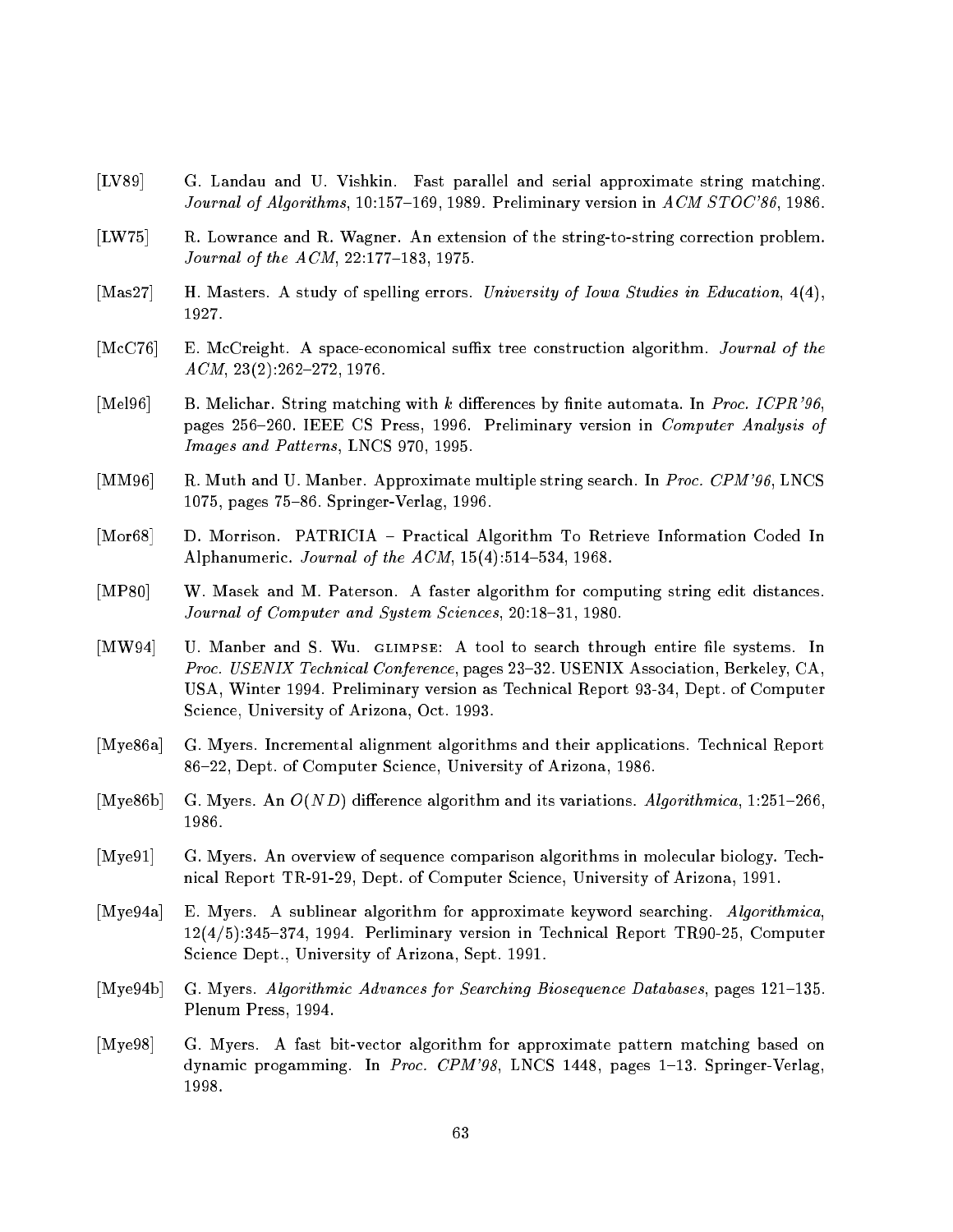- [Nav97a] G. Navarro. Multiple approximate string matching by counting. In Proc. WSP'97, pages 125-139. Carleton University Press, 1997.
- [Nav97b] G. Navarro. A partial deterministic automaton for approximate string matching. In Proc. WSP'97, pages 112-124. Carleton University Press, 1997.
- [Nav98] G. Navarro. Approximate Text Searching. PhD thesis, Dept. of Computer Science, University of Chile, December 1998. Technical Report TR/DCC-98-14. ftp://ftp.dcc.uchile.cl/pub/users/gnavarro/thesis98.ps.gz.
- [Nav00] G. Navarro. Improved approximate pattern matching on hypertext. Theoretical Computer Science, 2000. To appear. Previous version in Proc. of LATIN'98, LNCS 1380.
- [NBY98a] G. Navarro and R. Baeza-Yates. Improving an algorithm for approximate pattern matching. The contract of the contract of the contract of the contract of the contract of the contract of the contract of the contract of the contract of the contract of the contract of the contract of the contract of the nical Report TR/DCC-98-5, Dept. of Computer Science, University of Chile, 1998. Submitted. ftp://ftp.dcc.uchile.cl/pub/users/gnavarro/dexp.ps.gz.
- [NBY98b] G. Navarro and R. Baeza-Yates. A practical q-gram index for text retrieval allowing errors. CLEI Electronic Journal, 1(2), 1998. http://www.clei.cl.
- [NBY99a] G. Navarro and R. Baeza-Yates. Fast multi-dimensional approximate pattern matching. In *Proc. CPM'99*, LNCS 1645, pages  $243-257$ , 1999.
- [NBY99b] G. Navarro and R. Baeza-Yates. A new indexing method for approximate string matching. In Proc. of the 10th Annual Symposium on Combinatorial Pattern Matching  $(CPM'99)$ , LNCS 1645, pages 163-185, 1999.
- [NBY99c] G. Navarro and R. Baeza-Yates. Very fast and simple approximate string matching. Information Processing Letters, 72:65-70, 1999.
- [Nes86] J. Nesbit. The accuracy of approximate string matching algorithms. Journal of Computer-Based Instruction,  $13(3):80-83$ ,  $1986$ .
- [NMN+ 00] G. Navarro, E. Moura, M. Neubert, N. Ziviani, and R. Baeza-Yates. Adding compression to block addressing inverted indexes. Kluwer Information Retrieval Journal, 2000. To appear.
- [NR98a] G. Navarro and M. Raffinot. A bit-parallel approach to suffix automata: Fast extended string matching. In *Proc. CPM'98*, LNCS 1448, pages  $14-33$ . Springer-Verlag, 1998.
- [NR98b] G. Navarro and M. Raffinot. Fast and flexible string matching by combining bit-parallelism and suffix automata. Technical Report  $TR/DCC-98-$ 4, Dept. of Computer Science, University of Chile, 1998. Submitted. ftp://ftp.dcc.uchile.cl/pub/users/gnavarro/bndm2.ps.gz.
- [NW70] S. Needleman and C. Wunsch. A general method applicable to the search for similarities in the amino acid sequences of two proteins. Journal of Molecular Biology,  $48:444-453$ , 1970.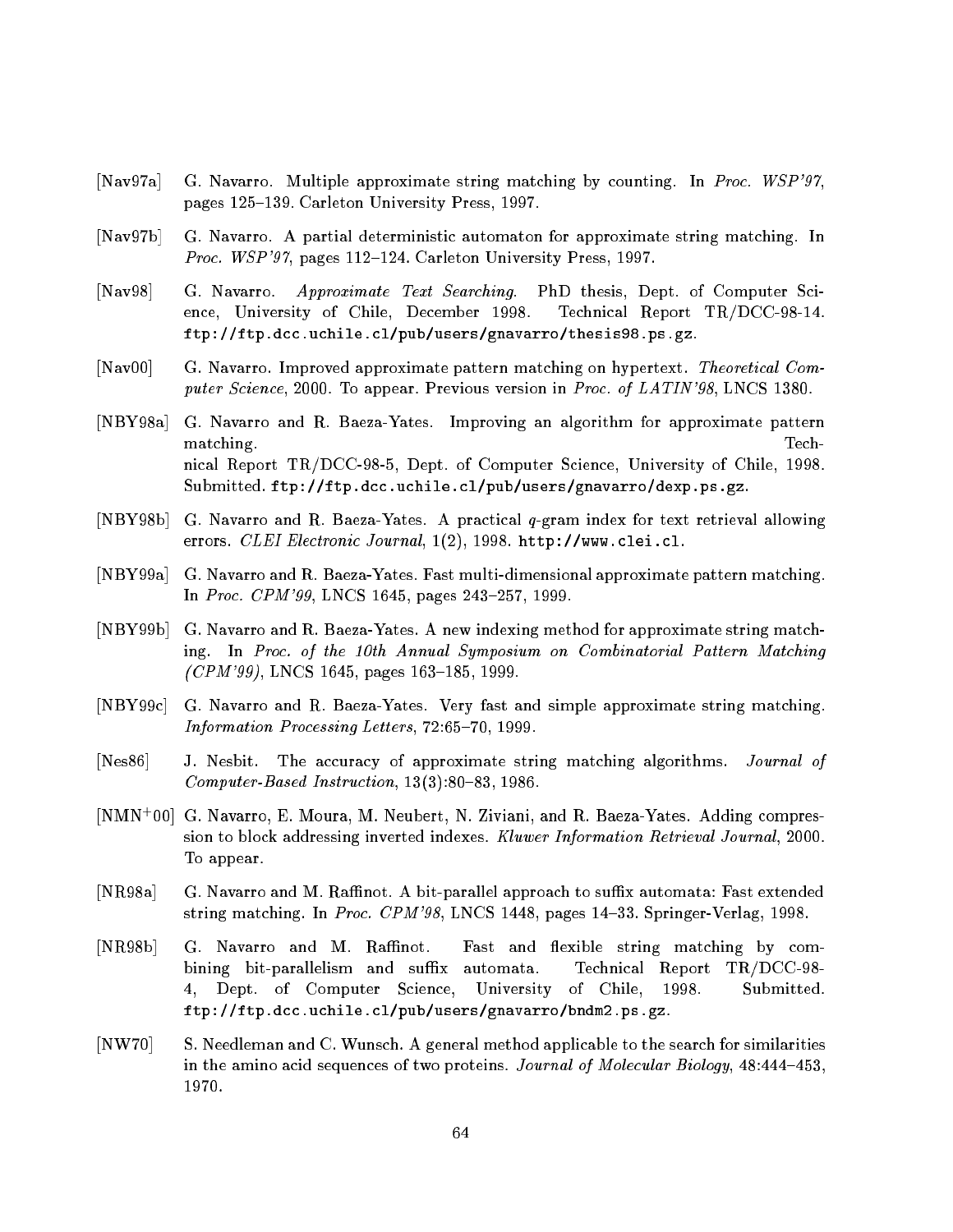- [OM88] O. Owolabi and R. McGregor. Fast approximate string matching. Software Practice and Experience,  $18(4):387-393, 1988$ .
- $[\text{Riv76}]$  R. Rivest. Partial-match retrieval algorithms. SIAM Journal on Computing, 5(1), 1976.
- [RS97] M. Régnier and W. Szpankowski. On the approximate pattern occurrence in a text. In Proc. Compression and Complexity of SEQUENCES'97. IEEE Press, 1997.
- [San72] D. Sankoff. Matching sequences under deletion/insertion constraints. In Proc. of the National Academy of Sciences of the USA, volume 69, pages  $4-6$ , 1972.
- [Sel74] P. Sellers. On the theory and computation of evolutionary distances. SIAM Journal of  $A$ pplied Mathematics, 26:787-793, 1974.
- [Sel80] P. Sellers. The theory and computation of evolutionary distances: pattern recognition. Journal of Algorithms,  $1:359-373$ ,  $1980$ .
- [Shi96] F. Shi. Fast approximate string matching with q-blocks sequences. In Proc. WSP'96, pages 257-271. Carleton University Press, 1996.
- [SK83] D. Sankoff and J. Kruskal, editors. Time Warps, String Edits, and Macromolecules: The Theory and Practice of Sequence Comparison. Addison-Wesley, 1983.
- [SM83] D. Sankoff and S. Mainville. *Common subsequences and monotone subsequences*, pages 363{365. Addison-Wesley, 1983.
- [ST95] E. Sutinen and J. Tarhio. On using q-gram locations in approximate string matching. In Proc. ESA'95, LNCS 979, pages  $327-340$ . Springer-Verlag, 1995.
- $[ST96]$  E. Sutinen and J. Tarhio. Filtration with q-samples in approximate string matching. In Proc. CPM'96, LNCS 1075, pages  $50-61$ . Springer-Verlag, 1996.
- [Sun90] D. Sunday. A very fast substring search algorithm. Comm. of the  $ACM$ ,  $33(8):132-142$ , 1990.
- [Sut98] E. Sutinen. Approximate Pattern Matching with the q-Gram Family. PhD thesis, Dept. of Computer Science, University of Helsinki, Finland, 1998. Tech. Report A-1998-3.
- [SV88] B. Schieber and U. Vishkin. On finding lowest common ancestors: simplification and parallelization.  $SIAM\ Journal\ on\ Computing, 17(6):1253-1262, 1988.$
- [SV97] S. Sahinalp and U. Vishkin. Approximate pattern matching using locally consistent parsing. Manuscript, University of Maryland Institute for Advanced Computer Studies (UMIACS), 1997.
- [Tak94] T. Takaoka. Approximate pattern matching with samples. In Proc. ISAAC'94, LNCS 834, pages 234-242. Springer-Verlag, 1994.
- $[Tick]$  W. Tichy. The string-to-string correction problem with block moves. ACM Transactions on Computer Systems,  $2(4):309-321$ , 1984.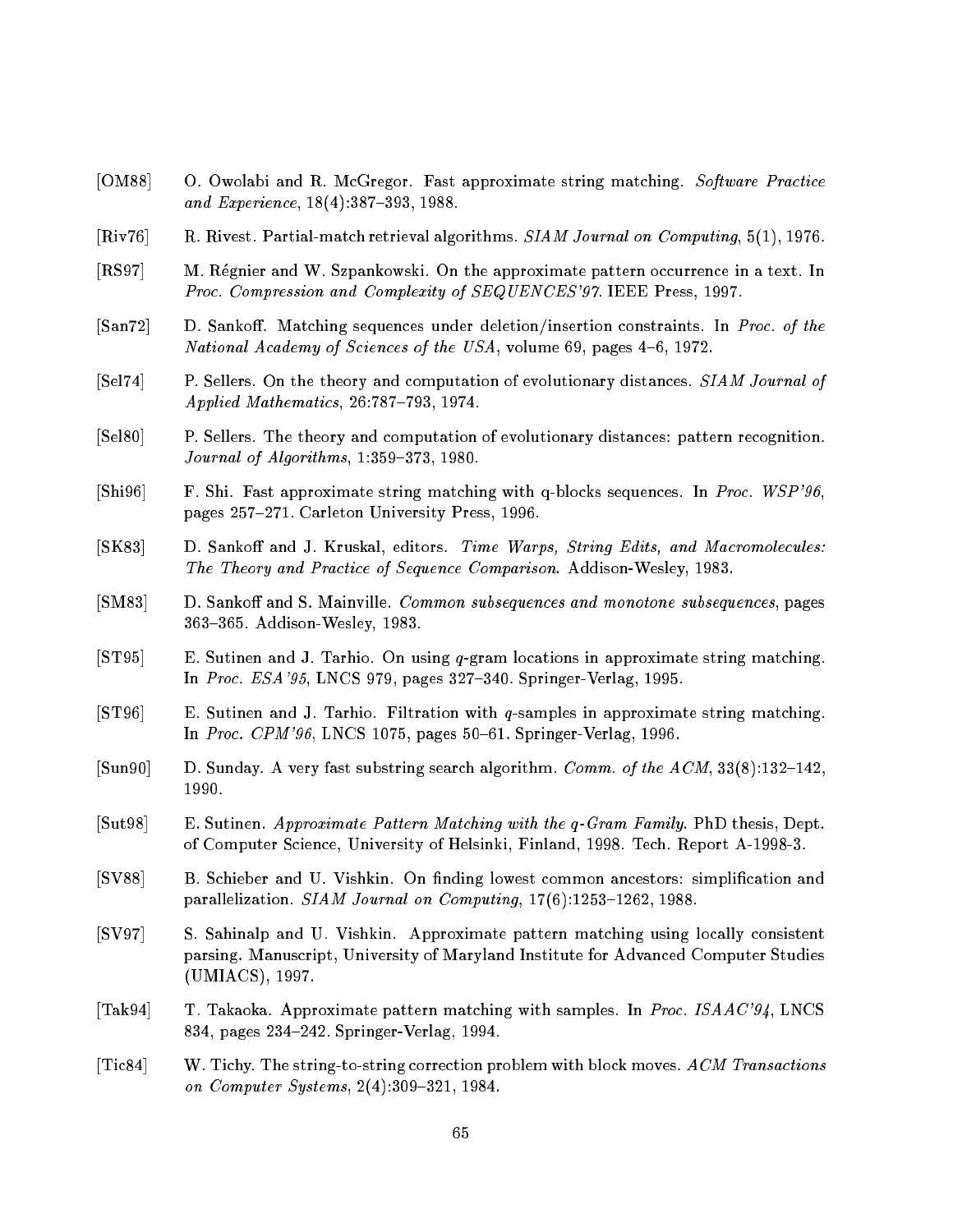- [TU88] J. Tarhio and E. Ukkonen. A greedy approximation algorithm for constructing shortest common superstrings. Theoretical Computer Science, 57:131-145, 1988.
- [TU93] J. Tarhio and E. Ukkonen. Approximate Boyer-Moore string matching. SIAM Journal on Computing,  $22(2):243{-}260, 1993$ . Preliminary version in  $SWAT'90$ , LNCS 447, 1990.
- [Ukk85a] E. Ukkonen. Algorithms for approximate string matching. Information and Control,  $64:100-118$ , 1985. Preliminary version in *Proc. Int. Conf. Found. Comp. Theory*, LNCS 158, 1983.
- [Ukk85b] E. Ukkonen. Finding approximate patterns in strings. Journal of Algorithms,  $6:132-137$ , 1985.
- [Ukk92] E. Ukkonen. Approximate string matching with q-grams and maximal matches. Theoretical Computer Science,  $1:191-211$ , 1992.
- [Ukk93] E. Ukkonen. Approximate string matching over suffix trees. In Proc. CPM'93, pages 228-242, 1993.
- [Ukk95] E. Ukkonen. Constructing suffix trees on-line in linear time.  $Algorithmica$ ,  $14(3):249-$ 260, 1995.
- [Ull77] J. Ullman. A binary n-gram technique for automatic correction of substitution, deletion, insertion and reversal errors in words. The Computer Journal,  $10:141-147$ , 1977.
- [UW93] E. Ukkonen and D. Wood. Approximate string matching with suffix automata.  $Algo$  $rithmica$ , 10:353-364, 1993. Preliminary version in Report A-1990-4, Dept. of Computer Science, University of Helsinki, April 1990.
- [Vin68] T. Vintsyuk. Speech discrimination by dynamic programming. Cybernetics, 4:52-58, 1968.
- [Wat95] M. Waterman. *Introduction to Computational Biology*. Chapman and Hall, 1995.
- [Wei73] P. Weiner. Linear pattern matching algorithms. In Proc. IEEE Symp. on Switching and Automata Theory, pages  $1{-}11$ , 1973.
- [WF74] R. Wagner and M. Fisher. The string to string correction problem. Journal of the  $ACM$ ,  $21:168-178$ ,  $1974$ .
- [WM92a] S. Wu and U. Manber. Fast text searching allowing errors. Comm. of the ACM,  $35(10):83{-}91, 1992.$
- [WM92b] S. Wu and U. Manber. Agrep  $-$  a fast approximate pattern-matching tool. In *Proc.* USENIX Technical Conference, pages 153-162, Berkeley, CA, USA, Winter 1992. USENIX Association.
- [WMM95] S. Wu, U. Manber, and E. Myers. A sub-quadratic algorithm for approximate regular expression matching. Journal of Algorithms,  $19(3):346-360$ , 1995. Submitted in 1992.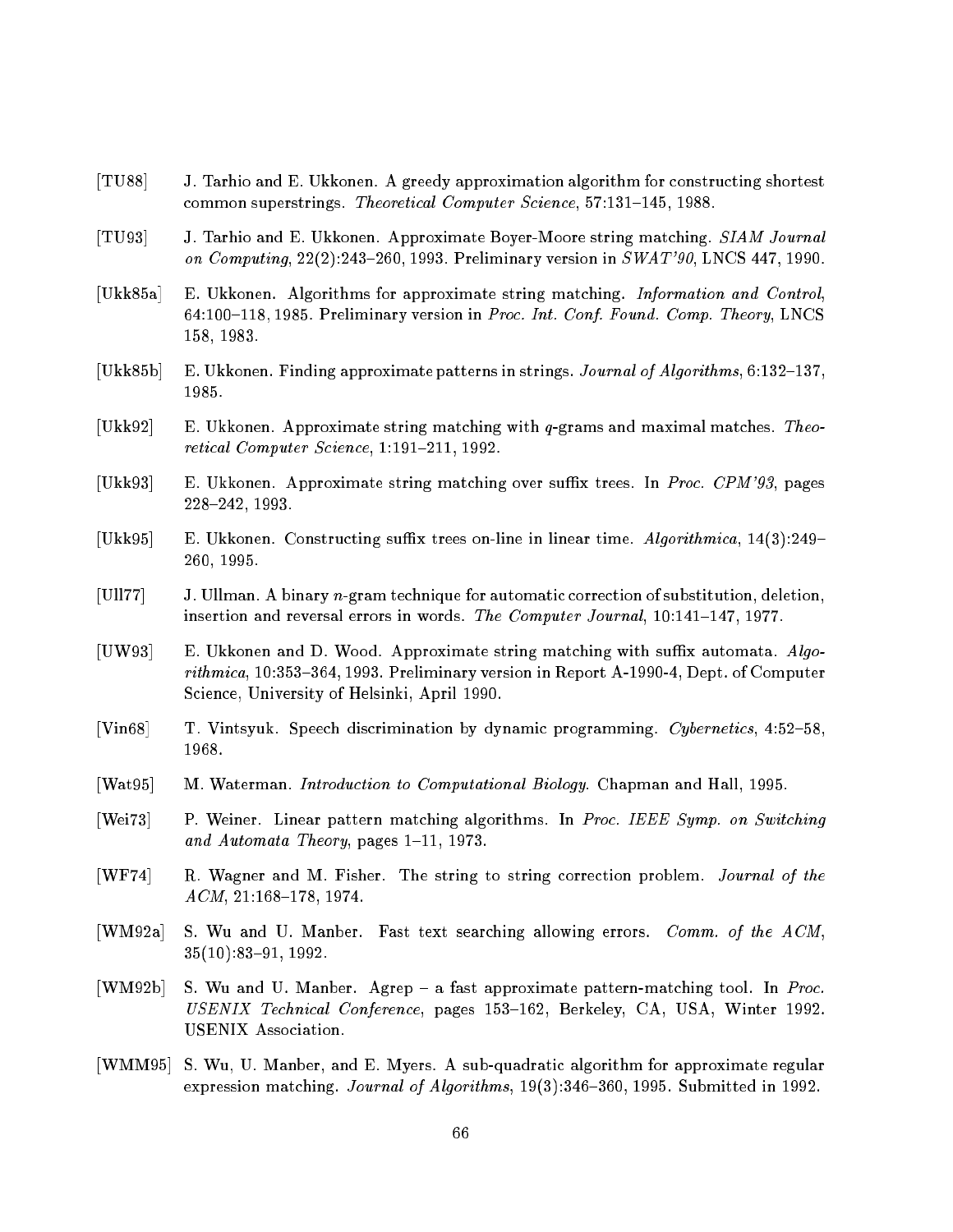- [WMM96] S. Wu, U. Manber, and E. Myers. A sub-quadratic algorithm for approximate limited expression matching.  $Algorithmica$ ,  $15(1):50–67$ , 1996. Preliminary version as Technical Report TR29-36, Computer Science Dept., University of Arizona, 1992.
- [Wri94] A. Wright. Approximate string matching using within-word parallelism. Software Practice and Experience,  $24(4):337-362$ , 1994.
- [Yao79] A. Yao. The complexity of pattern matching for a random string. SIAM Journal on  $Computing, 8:368-387, 1979.$
- [YFM96] T. Yap, O. Frieder, and R. Martino. High performance computational methods for biological sequence analysis. Kluwer Academic Publishers, 1996.
- [ZD96] J. Zobel and P. Dart. Phonetic string matching: lessons from information retrieval. In *Proc. SIGIR'96*, pages  $166-172$ , 1996.

# Appendix: Some Analyses

Since some of the source papers lack an analysis or they do not analyze exactly what is of our interest, we have provided a simple analysis for them. This is not the purpose of this survey, so we have contented ourselves with rough figures. In particular, our analyses are valid for  $\sigma \ll m$ . All refer to filters and are organized according to the original paragraphs, so the reader should first read the algorithm description to understand the terminology of each.

Tarhio and Ukkonen 1990 First, the probability of a text character being "bad" is that of not matching  $2\kappa + 1$  pattern positions, i.e.  $F_{bad} \equiv (1 - 1/\sigma)^{-(\gamma + 1)} \approx e^{-(\gamma + 1)/\gamma}$ , so we try on average  $1/P_{bad}$  characters until finding a bad one. Since  $k + 1$  bad characters have to be found, we work  $O(k/P_{bad})$  to abandon the window. On the other hand, the probability of verifying a text window is that of reaching its beginning. We approximate that probability by equating  $m$  to the average portion of the traversed window  $(\kappa/ P_{bad})$ , to obtain  $\alpha < e^{-(2\alpha + 1)/\alpha}$ .

Wu and Manber 1992 The Sunday algorithm can be analyzed as follows. To see how far can we verify in the current window, consider that the  $(k + 1)$  patterns have to fail. Each one fails on average in  $\log_{\sigma}(m/(k + 1))$  character comparisons, but the time for all them to fail is longer. By Yao's bound [Yao79], this cannot be less than  $\log_{\sigma} m$ . Otherwise we could split the test of a single pattern in  $(k + 1)$  tests of subpatterns and all them would fail in less than  $\log_{\sigma} m$  time, breaking the lower bound. To compute the average shift, consider that  $k$  characters must be different from the last window character, and therefore the average shift is  $\sigma/k$ . The final complexity is therefore  $O(kn\log_{\sigma}(m)/\sigma)$ . This is optimistic but we conjecture that it is the correct complexity. An upper bound is obtained by replacing  $\kappa$  by  $\kappa$  - (i.e. adding the times for all the pieces to fail).

**Navarro and Raffinot 1998** The automaton matches with the text window with  $k$  errors almost surely until  $\kappa/\alpha$  -characters have been inspected (so that the error level becomes lower than  $\alpha$  ). From there on, it becomes exponentially decreasing on  $\gamma$ , which can be made  $1/\sigma$  in  $O(k)$  total